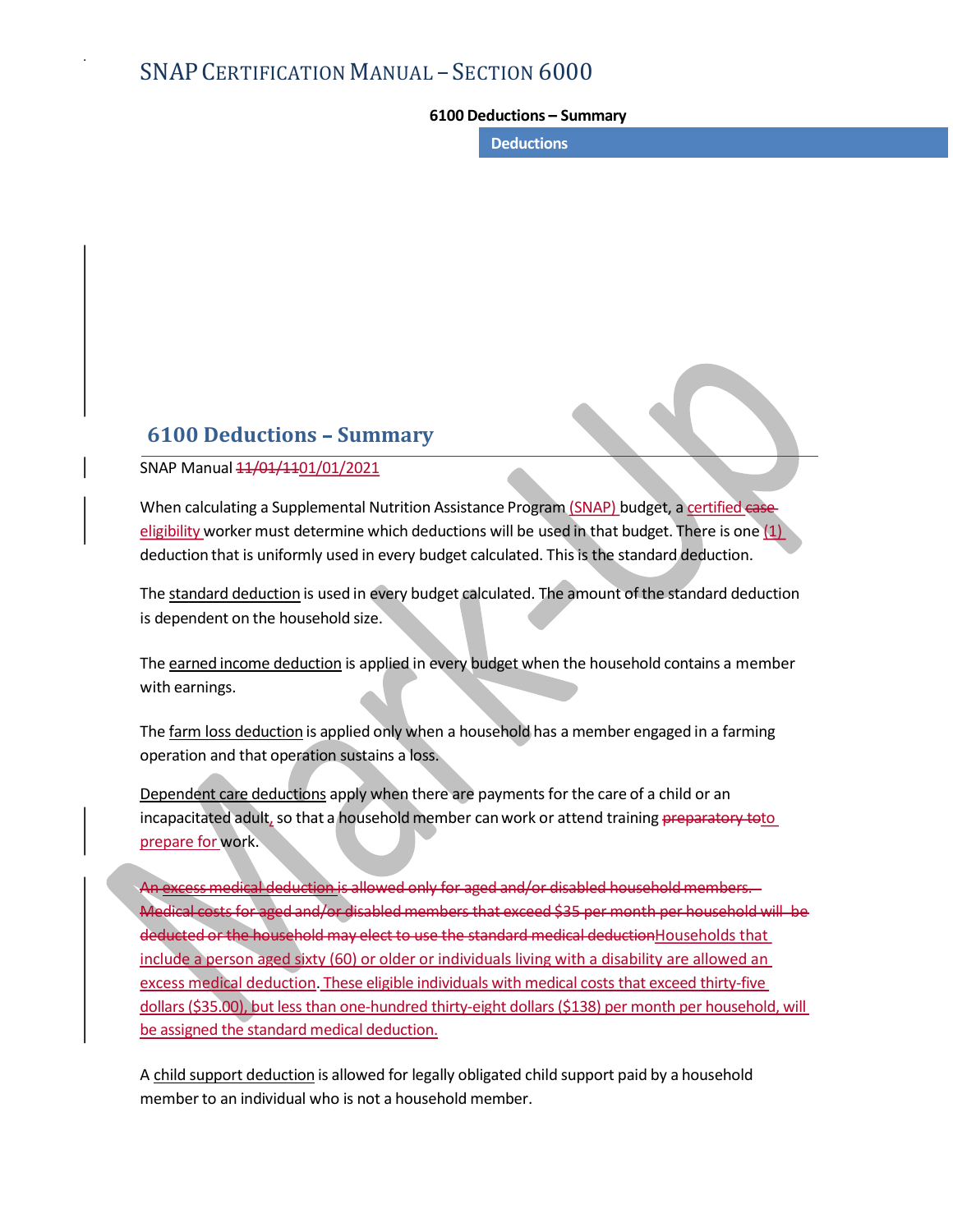# SNAP CERTIFICATION MANUAL - SECTION 6000 - SECTION 6000<br>6100 Deductions – Summary<br>Deductions

**Deductions** 

Excess shelter cost deductions are allowed when any household's monthly costs for rent or house payment, real estate taxes, insurance on the home, and utilities exceed fifty percent (50%) percent of the household's income following all other deductions. There is no limit to the amount of excess shelter cost deductions for households containing a person aged sixty (60) or older or individuals living with a disabilityan aged or disabled member. All other households have a limit. See for the current limit.

These are the only deductions that can be used when calculating a SNAP budget.

Deductions are applied after the gross income has been calculated. The gross income is calculated by determining the total gross amount of all income after all exclusions.

See SNAP 5400 (for an explanation of explaining income exclusions).<br>See SNAP 5500-5700 (for an explanation of explaining countable income).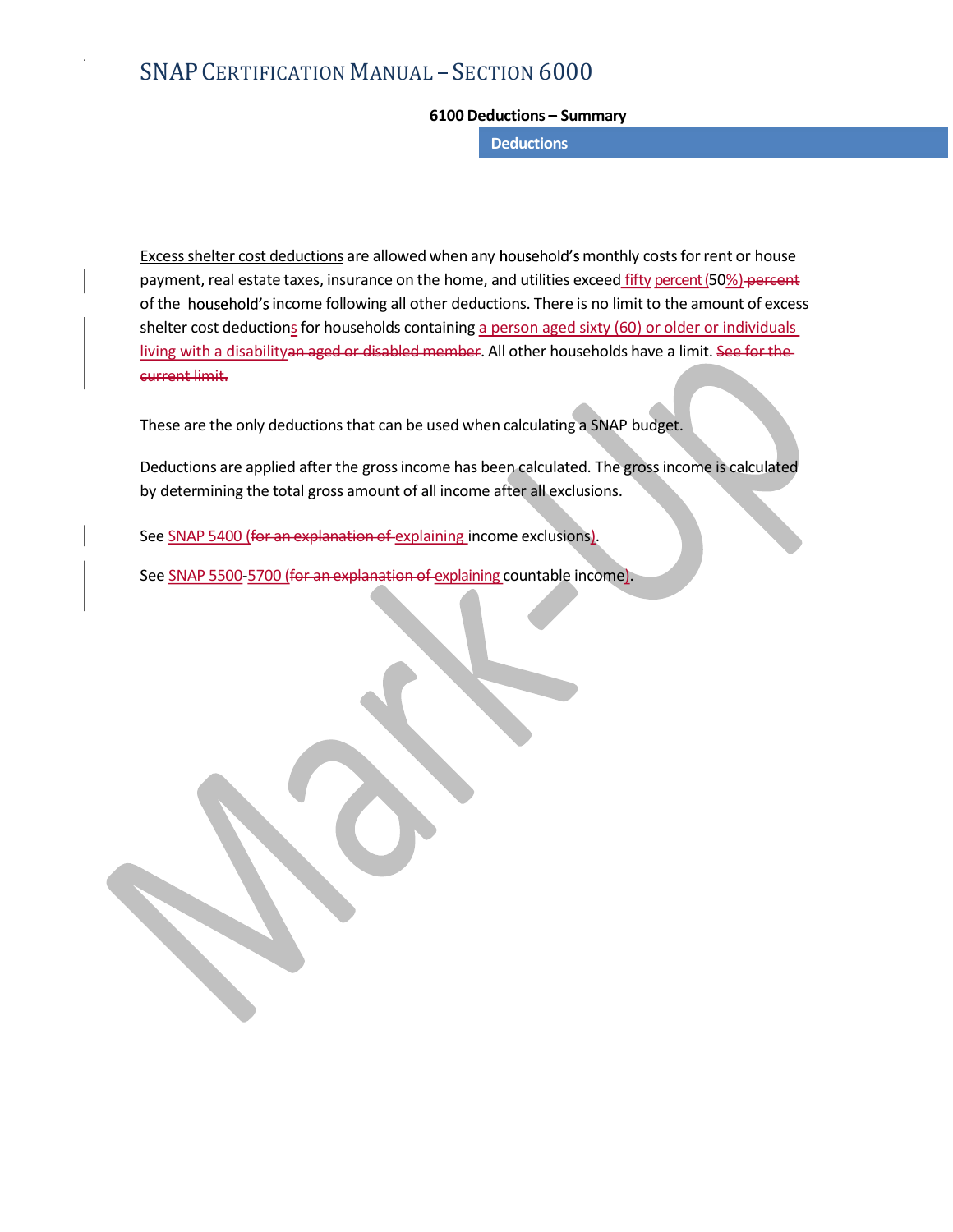# SNAP CERTIFICATION MANUAL - SECTION 6000 - SECTION 6000<br>6100 Deductions – Summary<br>Deductions

**Deductions** 

See SNAP 7000 (for an explanation of calculating explaining calculation of gross income prospectively).

Each deduction is discussed in the order of applicationthat it is applied when calculating a SNAP budget.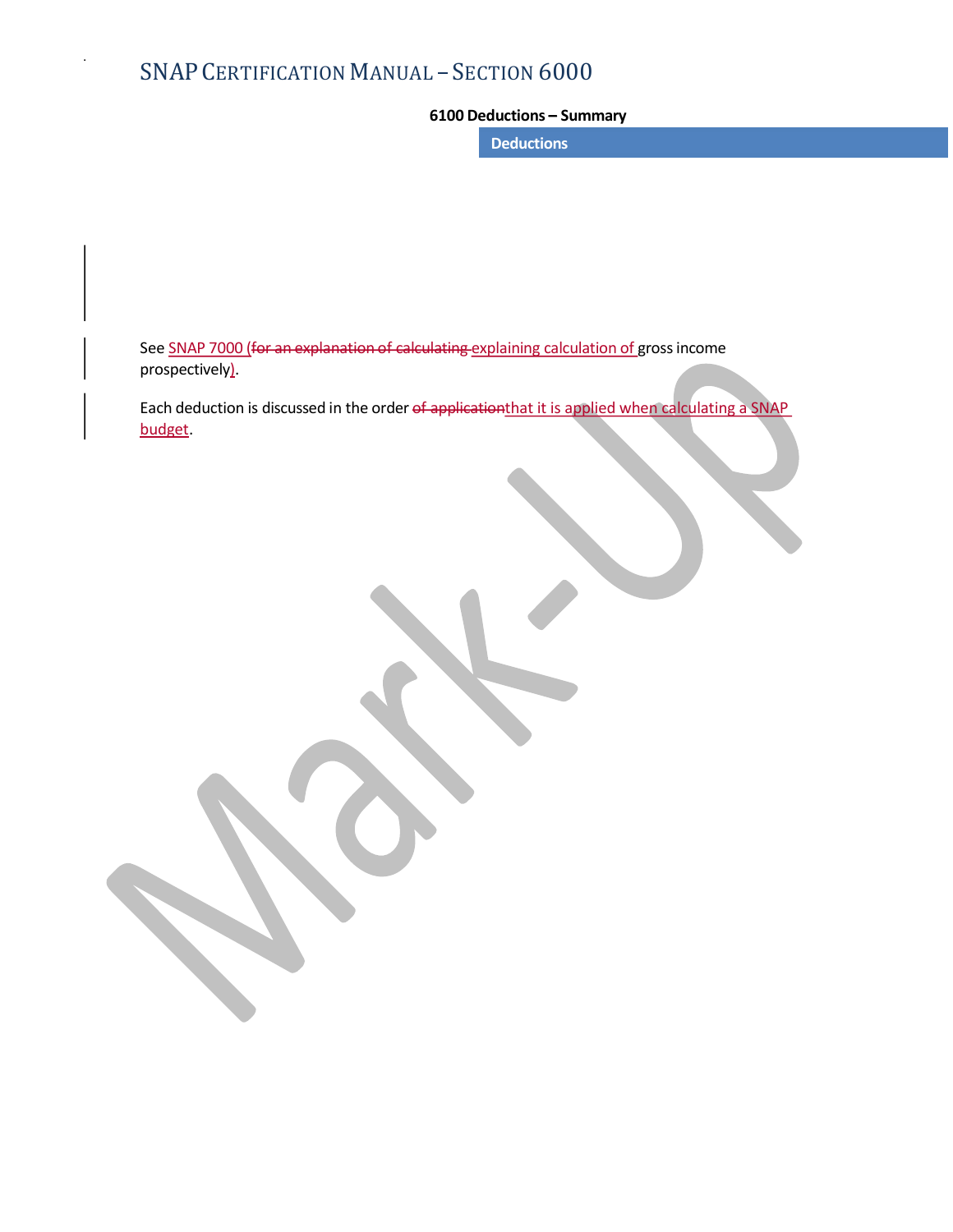# SNAP CERTIFICATION MANUAL - SECTION 6000 FRECTION 6000<br>6200 The Earned Income Deduction<br>6200 The Earned Income Deduction

6200 The Earned Income Deduction

## 6200 The Earned Income Deduction

SNAP Manual 06/01/0101/01/2021

In the process of calculating When calculating a SNAP budget, the earned income deduction is applied SNAP CERTIFICATION MANUAL – SECTION  $6000$ <br>  $6200$  The Earned Income Deduction<br>  $6200$  The Earned Income Deduction<br>
SNAP Manual 06/01/01/01/2021<br>
In the process of calculating when calculating a SNAP budget, the earned in cover mandatory deductions and work-related expenses. See Appendix D: Appendix D: Current StandardsAppendix D: Current Standards-Standards for the current - percentage used in the earned-SNAP CERTIFICATION MANUAL – SECTION  $6000$ <br>
6200 The Earned Income Deduction<br>
6200 The Earned Income Deduction<br>
SNAP Manual 06/04/0401/01/2021<br>
in the process of calculating When calculating a SNAP budget, the earned inco all exclusions, is multiplied by the current percentage to determine the earned income deduction. The resulting figure is the earned income deduction. The earned income deduction will be rounded up or down to the nearest dollar and subtracted from the gross earned income to obtain net earned income. 6200 The Earmed Income Deduction<br>
SNAP Manual 66/04/0401/01/2021<br>
In the process of calculating When calculating a SNAP budget, the earned income addiction is applied<br>
first. The earned income deduction is a percentage of In the process of calculating When calculating a SNAP budget, the earned income deduction is applied<br>
first. The earned income deduction is a percentage of the gross earned income are not is designed to<br>
cover mandatory de

 As of 10/1/00, the percentage of the gross earned income used as the earned deduction would be - \$145 (\$724 x 20% = \$144.80 rounded to \$145).

excluded income such as the earnings of a child or irregular income. All earned income is totaled before the earned income deduction is calculated.

When earned income tax credits are paid as part of a household's earned income, the earned income tax credit will be excluded from the gross income before the earned income deduction is allowed.

## 6210 Farm Loss Deduction SNAP Manual  $\frac{12}{01}\frac{9501}{01}/2021$

As of 10/1/00, the persontinge of the gross examed income wood as the examed-<br>income deduction word be \$145 (5724 x 200x - \$144.80 counded to \$145).<br>Households with only unrearned income are not entitled to this deduction. uction was 20%. If a household's gross-earned income was \$724, then the earned income<br>could be - \$145 (\$724 x 20% = \$144.80 -rounded to \$145).<br>With only unearned income are not entitled to this deduction. It is not applied deduction).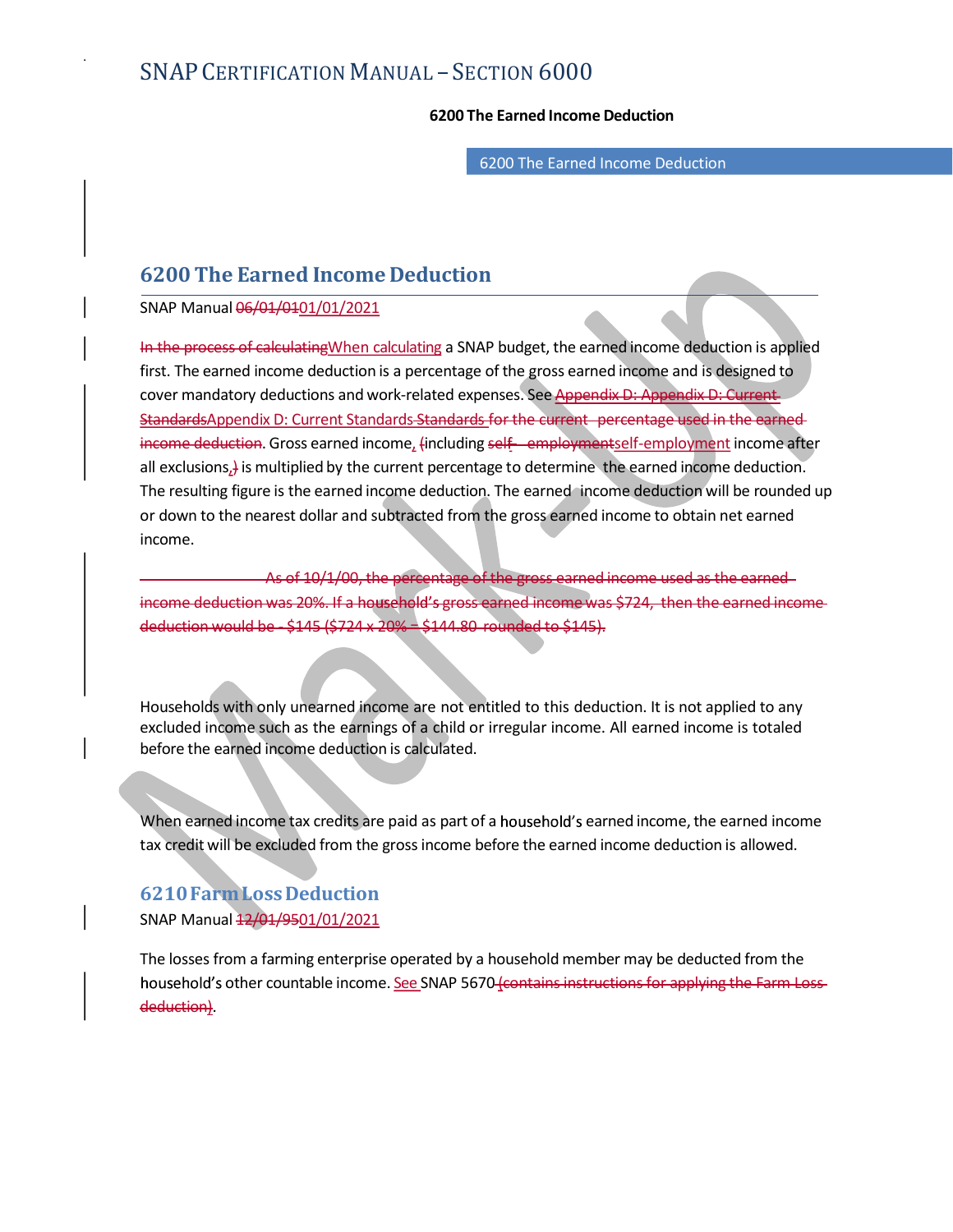# SNAP CERTIFICATION MANUAL - SECTION 6000 EXTION 6000<br>FORM THE STANDARD STANDARD STANDARD STANDARD STANDARD STANDARD STANDARD STANDARD STANDARD STANDARD STANDARD STANDARD STANDARD STANDARD STANDARD STANDARD STANDARD STANDARD STANDARD STANDARD STANDARD STANDARD STA

Standard Deduction

## 6300 The Standard Deduction

SNAP Manual 4401/01/442021

A standard deduction is applied to all SNAP households. The standard deduction is based on the household size. See Appendix D: Current StandardsAppendix D: Current Standards.

The deduction is a preset amount that is not required to be entered into the system.

The standard deduction is applied in the following manner when there is both earned income in the household:

above.

Total all unearned income.

6300 The Standard Deduction<br>
SNAP Manual 4401/01/442021<br>
A standard deduction is applied to all SNAP households. The standard deduction is based on the<br>
household size. See Appendix D: Current StandardsAppendix D: Current Calculate gross income by adding together net earned income and total unearned income. Subtract the standard deduction from the gross income. The resulting figure is the adjusted gross income.

There are five household members. The household has one member with gross earnings of \$795. Two members each receive TEA cash assistance of \$162. The calculations are based ondeduction amounts in effect 10-01-10

Therefore:

Calculate net earned income: Gross earned income \$795 x 20% = \$159 earned income deduction. \$795 gross earned income - \$159 earned income deduction

=\$636 net earned income.

Calculate total unearned income: \$162 TEA cash assistance + \$162 TEA cash assistance = \$324 Calculate total gross income: \$636 net earned income + \$324 total unearned income = \$960 gross **income.** 

Subtract the standard deduction: \$960 total gross income - \$179standard deduction = \$781 adjusted gross income.

When there is only earned income in the SNAP budget, the gross income will consist of the amount calculated as the net earned income.

Calculate gross-income. by adding together red carried income and total unearned income.<br>
Subtract the standard deduction from the gross-income. The reculting figure is the adjusted gross-<br>
income.<br>
There are five househol income deduction as \$159 and \$636 as the net earned income. \$636 will be entered as the totalincome.<br>
There are five household members. The household has one member with gross earnings of-<br>
5795. Two members each refere to TEA ash assistance of \$162. The calculations are based on-<br>
deduction amounts in effect 10 0 obtain the adjusted gross income.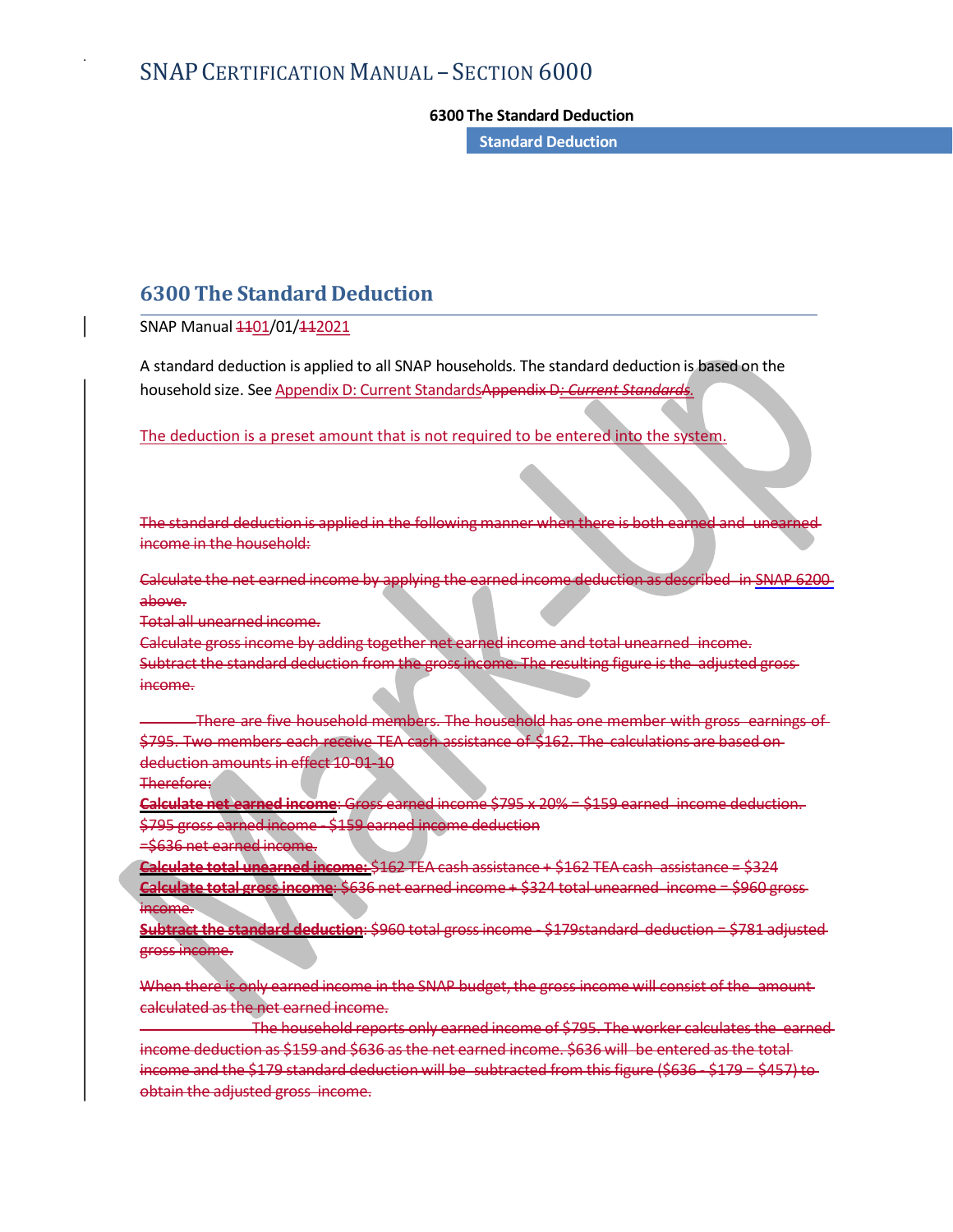# SNAP CERTIFICATION MANUAL - SECTION 6000 EXTION 6000<br>FORM THE STANDARD STANDARD STANDARD STANDARD STANDARD STANDARD STANDARD STANDARD STANDARD STANDARD STANDARD STANDARD STANDARD STANDARD STANDARD STANDARD STANDARD STANDARD STANDARD STANDARD STANDARD STANDARD STA

Standard Deduction

When there is only unearned income in the SNAP budget, the gross income will consist of the amount calculated as the total unearned income.

CERTIFICATION MANUAL – SECTION  $6000$ <br>  $6300$  The Standard Deduction<br>
Standard Deduction<br>  $\frac{1}{2}$ <br>
Household members. The household reports only unearned income<br>
There are six household members. The household reports on cash assistance checks. They total \$324. \$324 will be entered as the standard deduction will be subtracted from this figure (\$324 ss income.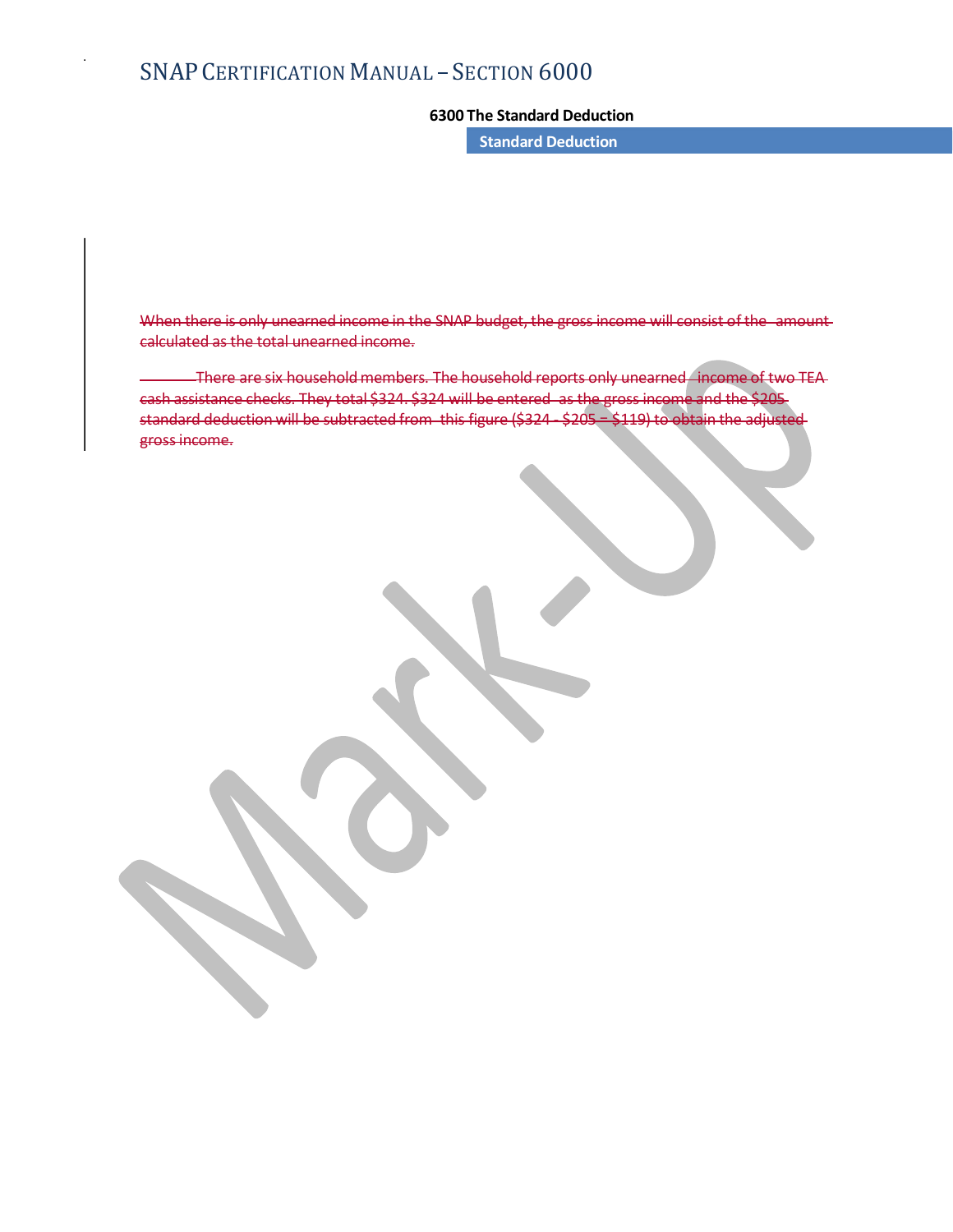- SECTION 6000<br>6400 The Dependent Care Deduction<br>6410 Documentation and Verification of Dependent Care Costs 6410 Documentation and Verification of Dependent Care Costs

# 6400 The Dependent Care Deduction

SNAP Manual  $\frac{1001}{01/\theta}$ 82021

Dependent care costs are payments for the actual care of a child or other dependent person, for **EXAMP CERTIFICATION MANUAL – SECTION 6000**<br> **E410 Documentation and Verification of Dependent Care Costs**<br> **E410 Documentation and Verification of Dependent Care Costs**<br> **E410 Documentation and Verification of Dependent** household member to:

- 1. Accept or continue employment;  $er$
- 2. Pursue education preparatory for employment; or
- 3. Comply with the SNAP Employment and Training (E & T) Program requirements; **OR OR OR**
- 4. Seek employment.

6400 The Dependent Care Deduction<br>
SNAP Manual 4001/01/082021<br>
Dependent care osts are payments for the actual care of a child or other dependent person, <u>for</u><br>
<u>example,</u>  $-$  (e.g. – an incapacitated adult). Payments are **6400 The Dependent Care Deduction**<br>
SNAP Manual 40<u>01/01/982021</u><br>
Dependent care costs are payments for the actual care of a child or other dependent person, for<br>  $\frac{\text{example}}{\text{choesbl}}$  ( $\frac{\text{de}}{\text{de}}$ , an incapacitated adult dependent care, there There is no maximum deduction amount. Another responsible household member being present in the home will not impact whether the deduction is allowed. **GR**<br>
The dependent care deduction will include costs such as baby-sitter or day care fees, or the cost<br>
of an attendant for an incapacitated adult. The amount of the deduction will be the total cost of<br>
dependent care<sub>ry</sub>

A household reports that a member is employed. This member pays \$45 per week per child to a day care center for two children.

Calculated prospectively, dependent care costs would be  $x 4,334 = $195$  per child  $$195 \times 2 = $390$  total dependent

Child care expenses that are reimbursed or paid by the Division of Child Care and Early Childhood Education (DCCECE), TEA Program, or other similar programs are not deductible. A deductionsuch a program.

Any reimbursements made by the Division of Child CareDCCECE, the Transitional Employment Assistance (TEA) Program, or other similar program to program to the household will not be counted as income. See SNAP 5411.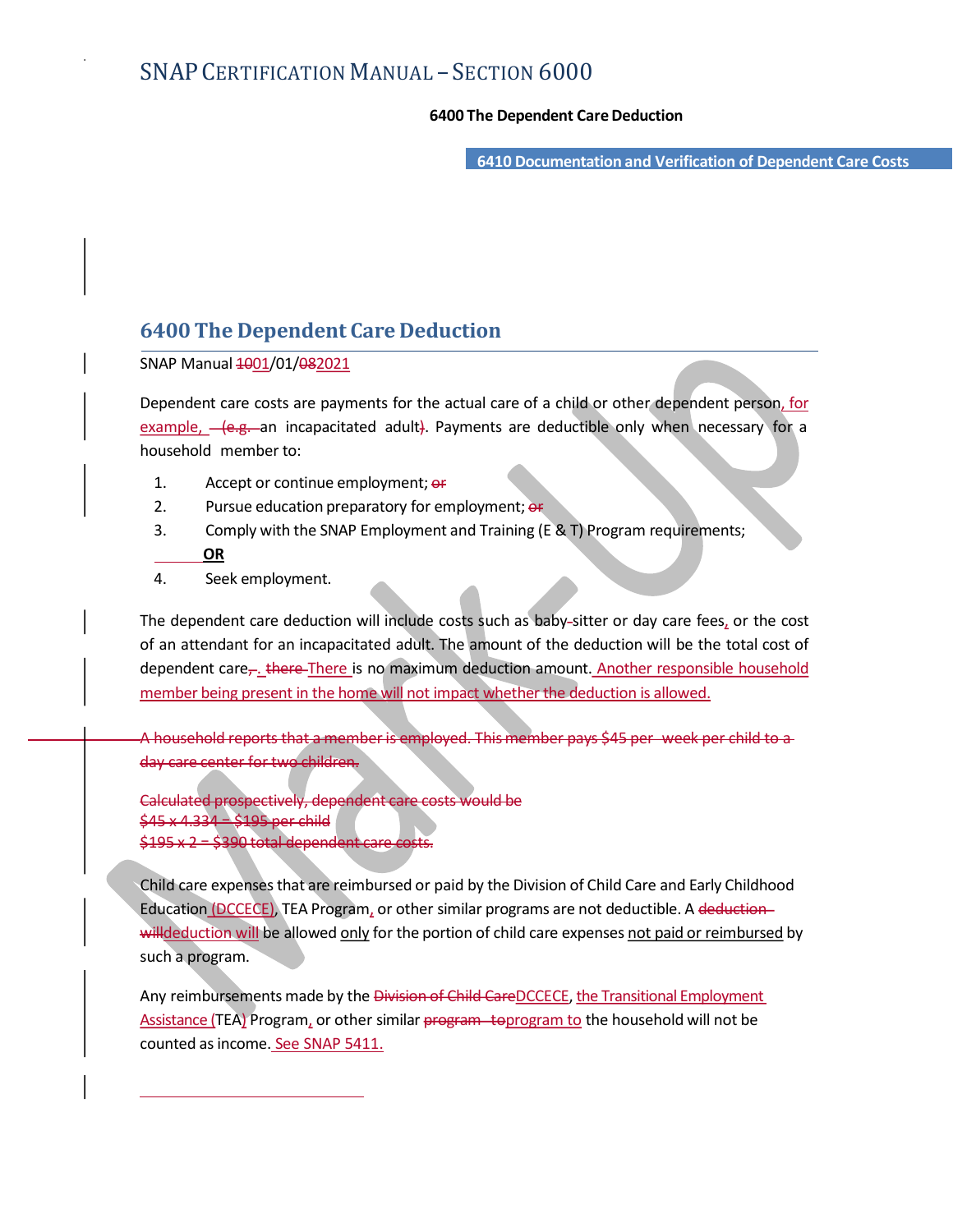- SECTION 6000<br>6400 The Dependent Care Deduction<br>6410 Documentation and Verification of Dependent Care Costs 6410 Documentation and Verification of Dependent Care Costs

# 6410 Documentation and Verification of Dependent Care Costs SNAP Manual 0601/01/042021

At a minimum, the following documentation of the dependent care deduction must show the following:

The amount of the dependent care

The frequency of the expense/bill - i.e.

The name, address and telephone number of the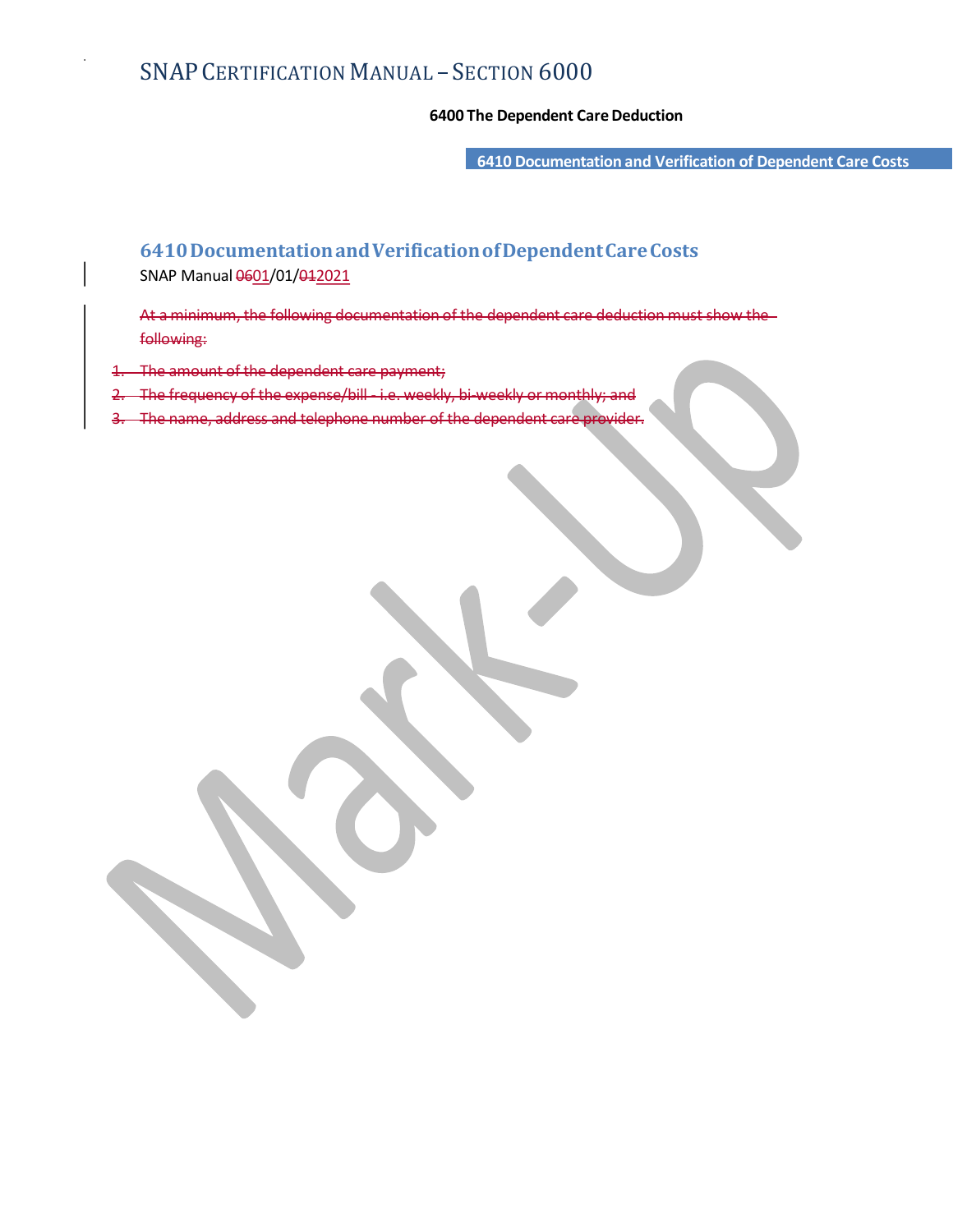- SECTION 6000<br>6400 The Dependent Care Deduction<br>6410 Documentation and Verification of Dependent Care Costs 6410 Documentation and Verification of Dependent Care Costs

costs need be verified only if information regarding case worker will also document:

- ment was considered questionable: and
- 2. The source of the verification (example phone call to Kiddie Kare Director, Mrs. John Smith, verified the amount billed as \$50 per week).

Ifworker If the household does not supply the requested verification of dependent care costs within the specified time frames, the case action, such as (application approval, or change processing, etc.) will not be delayed solely to obtain this verification. The case will be processed without including the declared dependent care costs.

If at the time of application, eligibility is dependent upon the inclusion of dependent care costs, the application may continue to be held for up to  $sixty$  (60) days awaiting this verification.

If the verification is later provided, the dependent care costs will be included in the household's budget. This action will be handled as a change and will be processed in accordance with the timeliness standards in SNAP 11410. The date upon which the verification was supplied will be considered the date the change was reported.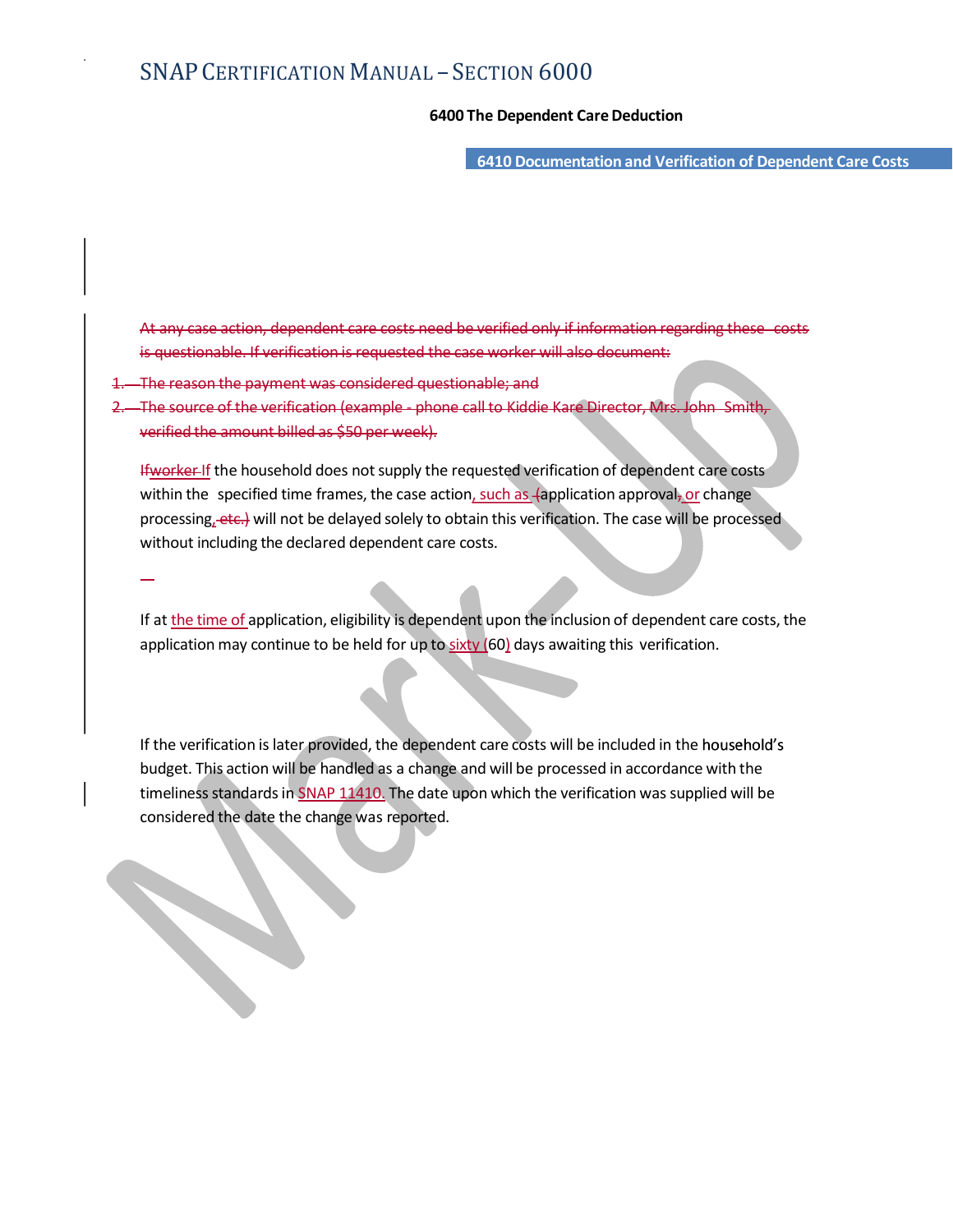# 6500 Medical Deduction

SNAP Manual  $1101/01/112021$ 

Allowable medical costs listed in SNAP 6510 incurred by a person aged sixty (60) or older or SNAP CERTIFICATION MANUAL – SECTION 6000<br>6500 Medical Deduction<br>SNAP Manual <del>11</del>01/01/142021<br>Allowable medical costs listed in SNAP 6510 incurred by <u>a person aged sixty (60) or older or</u><br>individuals living with a disabili Glossary definition of "Aged or Disabled." Only allowable medical costs in excess of thirty-five dollars  $\footnotesize{\textbf{S500}}$  Medical Deduction<br>  $\footnotesize{\textbf{5500}}$  Medical Deduction<br>  $\footnotesize{\textbf{SNAP}}$  Manual  $\footnotesize{+19\_101/4+2021}$ <br>
Allowable medical costs listed in SNAP 6510 incurred by <u>a person aged sixty (50) or ofder or</u><br>  $\footnotesize{\textbf{R$ entire household and not individual members.

6500 Medical Deduction<br>
SNAP Manual  $\pm 4\underline{01/01/442021}$ <br>
Allowable medical costs listed in SNAP 6510 incurred by <u>a person aged sixty (60) or older or</u><br>
Individuals living with a dissbility an eged and/or disabled hou expenses or elect a medical standard deduction (See SNAP 6520) when an aged  $\neq$  or disabled household member incurs at least thirty-five dollars and one cent (\$35.01) per month in allowable medical expenses and provides verification of the expenses. See SNAP 6520. This is a household  $6500$  Medical Deduction<br>SNAP Manual  $\frac{1401}{101412021}$ <br>Allowable medical costs listed in SNAP 6510 incurred by <u>a person aged sixty (60) or older or</u><br>individuals living with a disability an-aged and/or-disabled househo 6500 Medical Deduction<br>
SNAP Manual  $440\frac{1}{201442021}$ <br>
Allowable medical costs listed in SNAP 6510 incurred by <u>a person aged sixty (60) or ofder or-</u><br>
Individual siming with a disability-an-aged and/or-disable househo deduction as long as if he or she declares attests on the application, to medical expenses that exceed thirty-five dollars (\$35.00) per month. An attestation is a verbal statement, written statement, or appropriate response to a question supplied on a form. No further verification is required.

Each household member is evaluated individually for entitlement to the medical deduction. The Spouses spouse of a person aged sixty (60) or older or individuals living with a disability are aged/disabled membersnot entitled to a medical deduction unless they are also aged or disabledan eligible individual. The medical expenses of household members receiving benefits as dependents of an a Supplemental Security Income (SSI), Social Security, or Veterans Benefits Administration (VBA) recipient are not deductible, unless the dependent is also aged or disabledan eligible individual. allowed. The individual will remain eligible a teach subsequent case cation for the standard medical<br>electricity and electric schemes in the application, to medical expenses that exceed<br>thirty-five dollars (\$35.00) per mon Spouses spouse of a person aged sixty [60) or older or individuals living with a disability are<br>aged/disabled members ot entitled to a medical deduction unless they are also aged or disabled<br>an eightible individual. The me

45, receives Social Security disability benefits. His wife, age 40, receives a Social-Security check as the mother of his three children ages 17, 14, and 12. Mrs. Carter also receives a Social Security check as the payee for her children. Neither Mrs. Carter nor any of the three children are disabled.

an SSI check for this child. Only medical expenses for Mr. Carter and the grandchild are deductible. Entitlement to a medical deduction begins either in the month that an individual turns age sixty (60) or in the month that a disabled individual begins receiving a disability payment or Medicaid benefits.

A medical expense incurred for an aged or disabledeligible individual who was a household member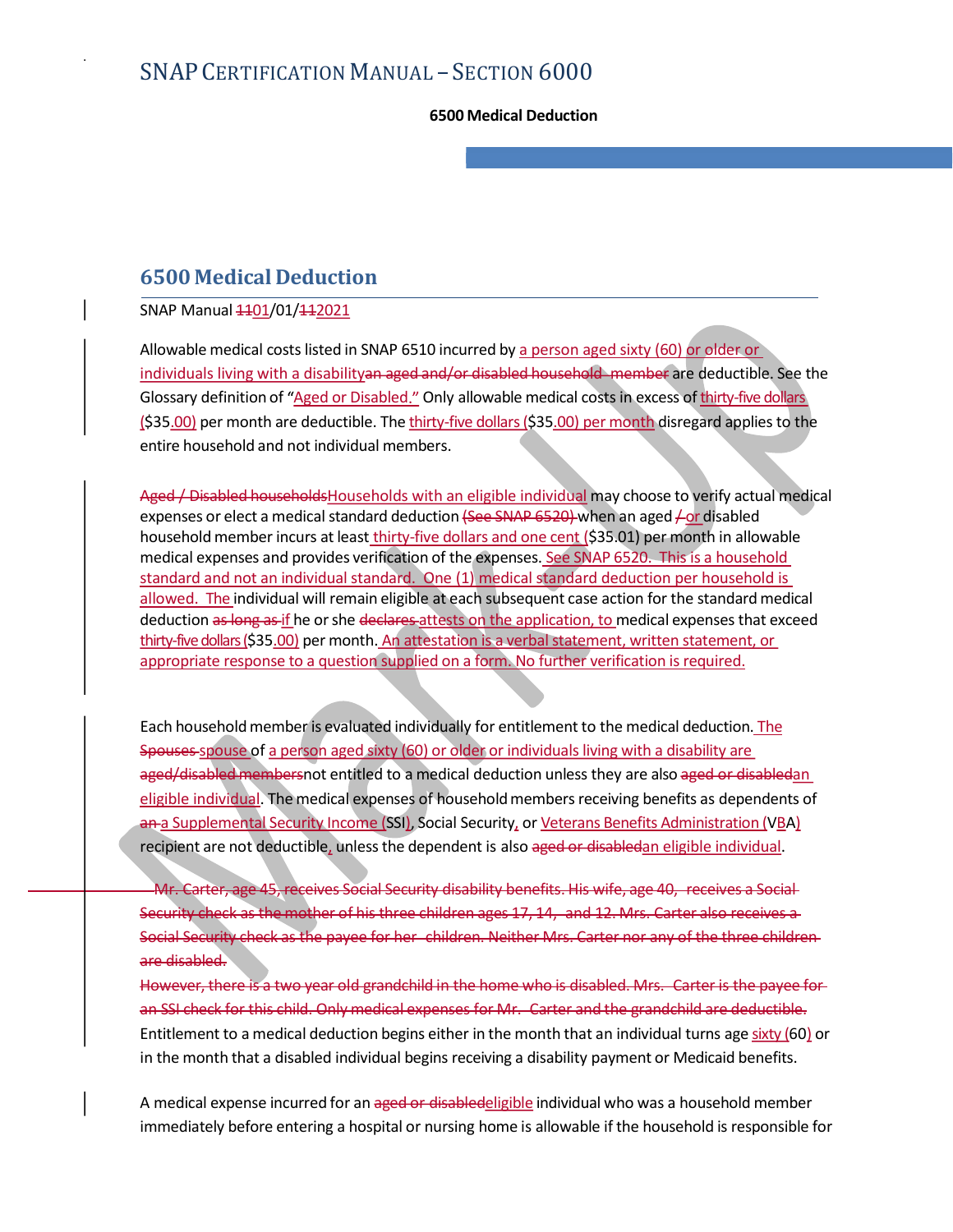- SECTION 6000<br>6500 Medical Deduction<br>ses incurred for an <del>aged or disabled individual</del><br>eligible<br>at the time of his or her death. {This includes <del>aged or</del><br>a hospital or nursing home if they were a household the bills. This also applies to medical expenses incurred for an aged or disabled individualeligible household who was a household member at the time of his or her death. (This includes aged ordisabledeligible individuals who die while in a hospital or nursing home if they were a household member immediately before entering the hospital or nursing home.}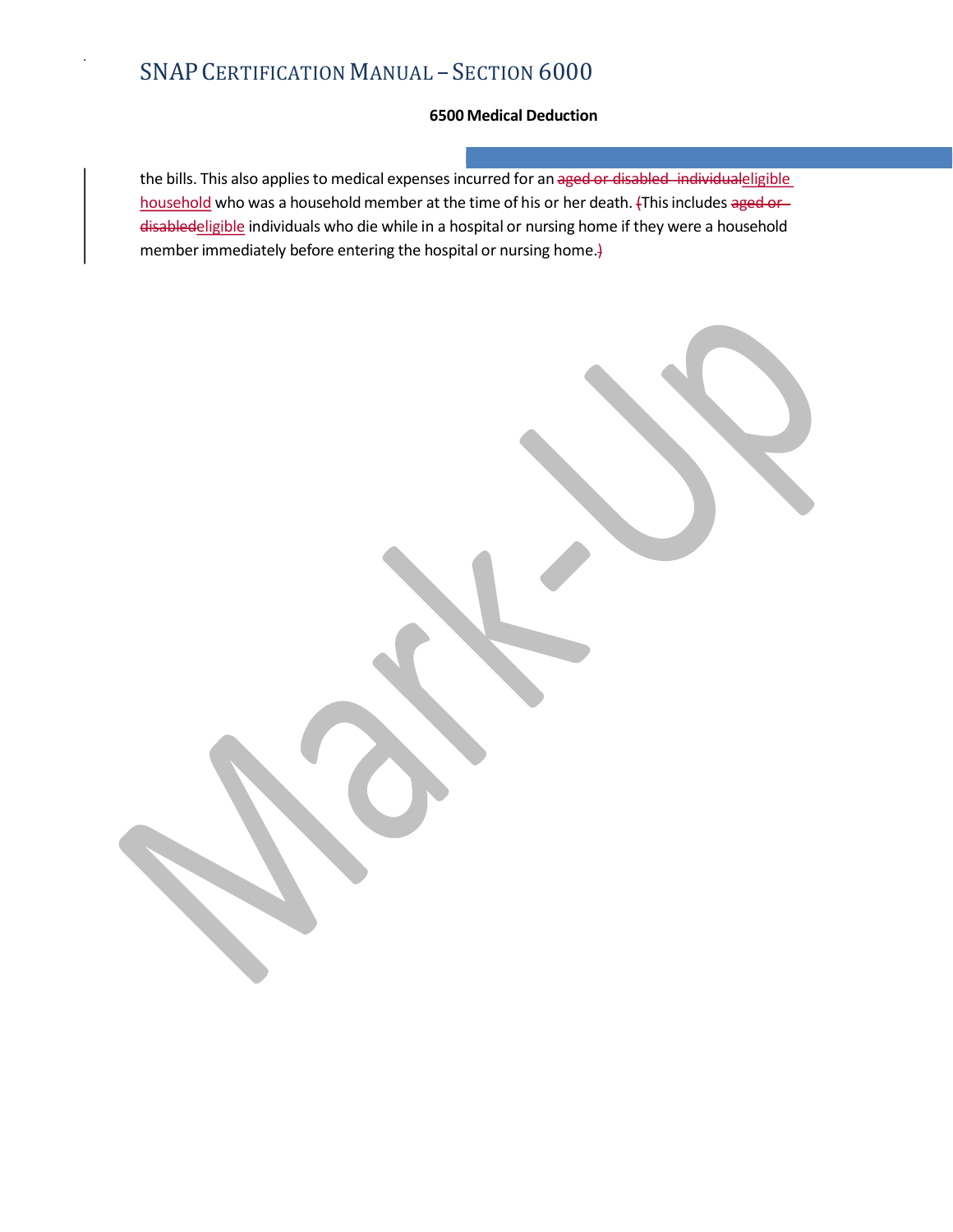# SNAP CERTIFICATION MANUAL - SECTION 6000 - SECTION 6000<br>6500 Medical Deduction<br>6510 Allowable Medical Costs

### 6510 Allowable Medical Costs

MAP CERTIFICATION MANUAL — SECTION 6000<br>6500 Medical Deduction<br>Mr. Smith, age 75, was included in his daughter's SNAP case prior to entering the nursing home. He-<br>covered by Medicaid, but his daughter must buy three-prescr  $SNAP CERTIFICATION MANUAL - SECTION 6000$ <br>  $6500 Medical Deduction$ <br>  $6510 Allovable Medical Costs$ <br>  $Mr. Smith, age-75, was included in his daughter's SAMP case prior to entering the nursing home. He-  
is covered by Medical, but his daughter must buy three-preccriptions for him each month. They total-  
4545.00-14 is daughter is allowed to -deduct medical cost each month even though she is neither-aged-  
nor disabel. However, the largest number of isolated in the original method is many be assigned a certification period longer than twelve (12) months if all members are  
elisible. However, the number is a person aged sixth$  $SNAP CERTIFICATION MANUAL - SECTION 6000$ <br>  $6510$  Allowable Medical Costs<br>  $Mr$ -Smith, age 75, was included in his daughter's SNAP case prior to entering the nursing home. He<br>
is covered by Medicaid, but his daughter must buy three prescripti nor disabled.

SNAP CERTIFICATION MANUAL – SECTION  $6000$ <br>  $6510$  Allowable Medical Costs<br>  $M_f$ -Smith, age 75, was included in his daughter's SNAP case prior to entering the nursing home. He<br>
towered by Medicaid, but his daughter must b eligible and each member is either aged or disabled for SNAP and each member is a person aged sixty (60) or older or individuals living with a disability. At the end of each 12-month period, thesehouseholds are subject to an annual review. This review includes a full reassessment of the RTIFICATION MANUAL – SECTION 6000<br>6500 Medical Deduction<br>6510 Allowable Medical Costs<br>age 75, was included in his daughter's SNAP case prior to entering the nursing home. He<br>Medical but his daughter must buy three-prescrip expenses. See SNAP 11345 for instructions. Wri-Smith, age-75, was included in his daughter's SNAP case prior to entering the nursing home. Here the Wedelside, but his daughter must buy three pecceptions for him each month. They tradedoes the Medicine buy to a signe 00-His daughter is allowed to -deduct medical-costs each month even though she is neither aged<br>triabled.<br>Sabel of an addition to provide the maximum strell amount of the maximum SNAP and each member is a person aged sixty

## 6510 Allowable Medical Costs SNAP Manual  $1101/01/112021$

Each category of allowable medical costs is explained below.

- 1. Attendants, home health aides, disabled child care services attendant attendants for children living the age, disability, or illness of a person aged sixty (60) or older or individuals living with a disability.
- (1) person will be deducted if the household provides the attendant (or attendants) with more than fifty 50% percent (50%) of the meals served in the household in a month. For example, two (2) attendants come each day. Therefore, the household is providing a mean of the mean of the mean of the second of the second of the second of the second of the second of the second of the second of the house an attendant at each meal time. The full SNAP allotment for one (1) person will be deducted even though neither attendant takes more than fifty (50)% percent (50%) of his or her meals **in this home in a time. The amount of the meal related deduction** is the maximum SNAP benefit amount of the meal related of the meal related of the meal related and related  $\alpha$  is a dissibility, or intermedies in These **holder of the certification** and the time in effect at the time of the certification or rental and the certification or relationships of a new other than the time of the certification or the certification or the certific **hasis of issuance (NBI)** occurs, the case workereligibility worker is not religiblity, the case worker of informal and the case worker of informal and distinguity or <u>incredients</u>. These costs are detailed to indistingui is category of allowable medical costs is explained below.<br>
Indistry, or homemakers: These costs are deductible when such services are necessary due to<br>
a id disability, or thoremakers: These costs are deductible when suc

a medical expense, the costs will be handled as a medical expense. If a mother pays dependent care costs for two (2) or more children, but not all the children are disabled living with a disability, only the portion of the expense paid for the care of the disabled eligible child or children will be allowed as a medical expense.

When the amount paid for the care of the disabled-eligible child or children is not identifiable, the entire expense will be allowed as a dependent care deduction. See SNAP 6400.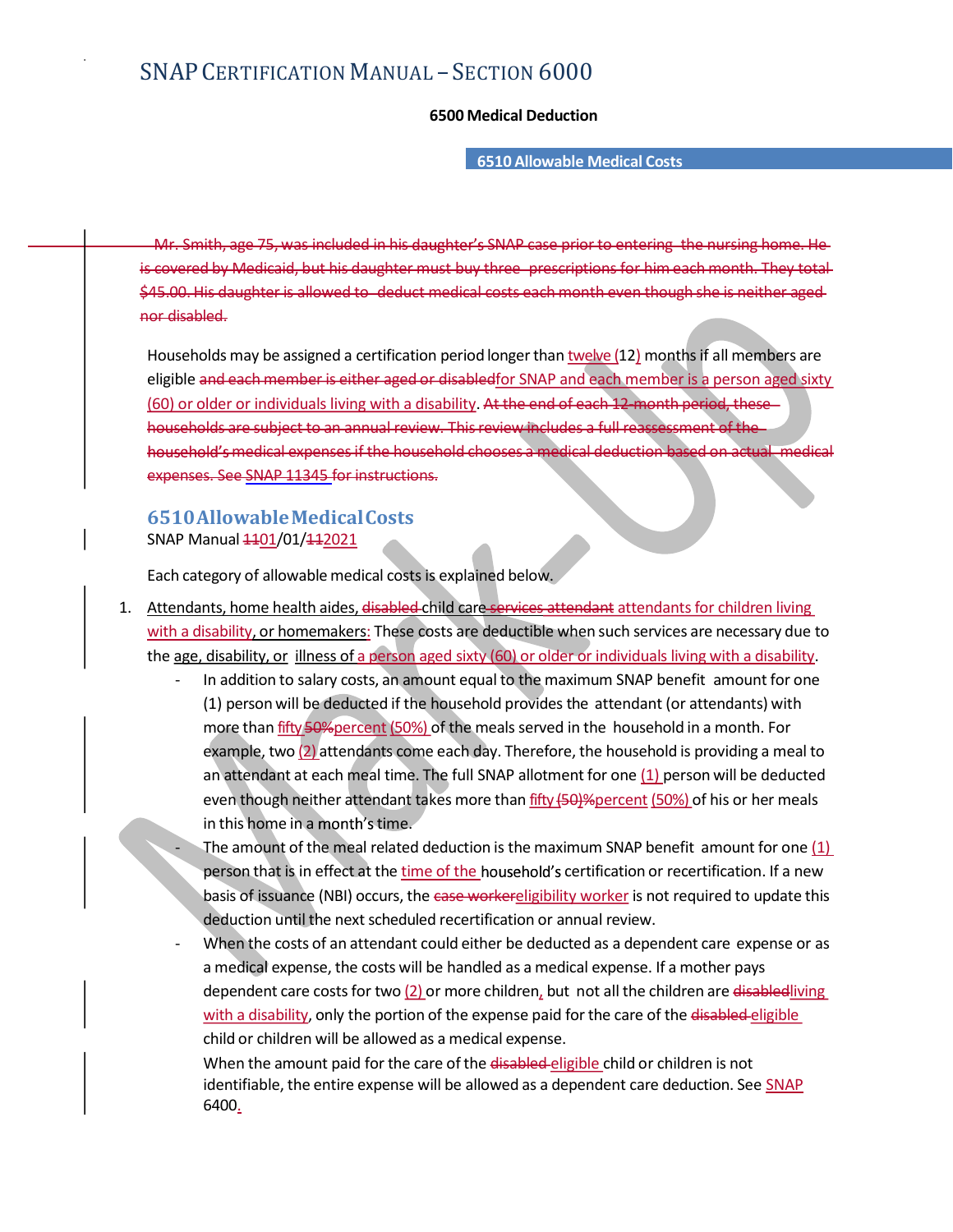# SNAP CERTIFICATION MANUAL - SECTION 6000 - SECTION 6000<br>6500 Medical Deduction<br>6510 Allowable Medical Costs

### 6510 Allowable Medical Costs

- 2. Corrective Devices: Corrective devices are items such as, but not limited to, the following:
	- Dentures: full or partial;
	- Braces worn on the teeth for orthodontic purposes;
- **CERTIFICATION MANUAL SECTION 6000**<br> **6500 Medical Deduction**<br> **6510 Allowable Medical Costs**<br>
<u>ective Devices</u>: Corrective devices are items such as, but not limited to, the following:<br> **Following**:<br> **Following:**<br> **Fol** optometrist;
	- Hearing aids (including batteries for the operation of the hearing aid);
	- Prosthesis;
	- Corrective braces worn on the limbs; and
	- Corrective shoes and orthotics when prescribed by a doctor or other health care professional.
- 3. Hospital and nursing home care: This includes costs incurred during confinement or out-patient care in a medical facility such as a hospital, out-patient facility, or nursing home recognized by the State. Such costs include, but are not limited to:<br>- Room and board charges;<br>- Nursing care;<br>- Drugs and medical supplies;<br>- Therapy;<br>- Surgery; and<br>- Tests.
	-
	-
	-
	-
	-
	-

Non-medical charges such as television rental fees are not allowed.

Costs incurred for an aged/disabled individual who was a household member immediately before Prosthesis:<br>
Corrective sheets and orthotics when prescribed by a doctor or other health care<br>
professional.<br>
Hospital and mursing home care: This includes costs incurred during <u>confinement or out-patient care</u><br>
Hospital the costs.

- 4. Insurance Health Death and Hospitalization Policy Premiums: This includes payments for aged/disabled a person aged sixty (60) or older or individuals living with a disability membersfor health and hospitalization policy premiums such as, but not limited to, the following:<br>- Medical and hospital insurance;
	-
	- Nursing home insurance;
	- Cancer and intensive care insurances;
	- Health insurance premiums deducted from paychecks;
	- Dental insurance; and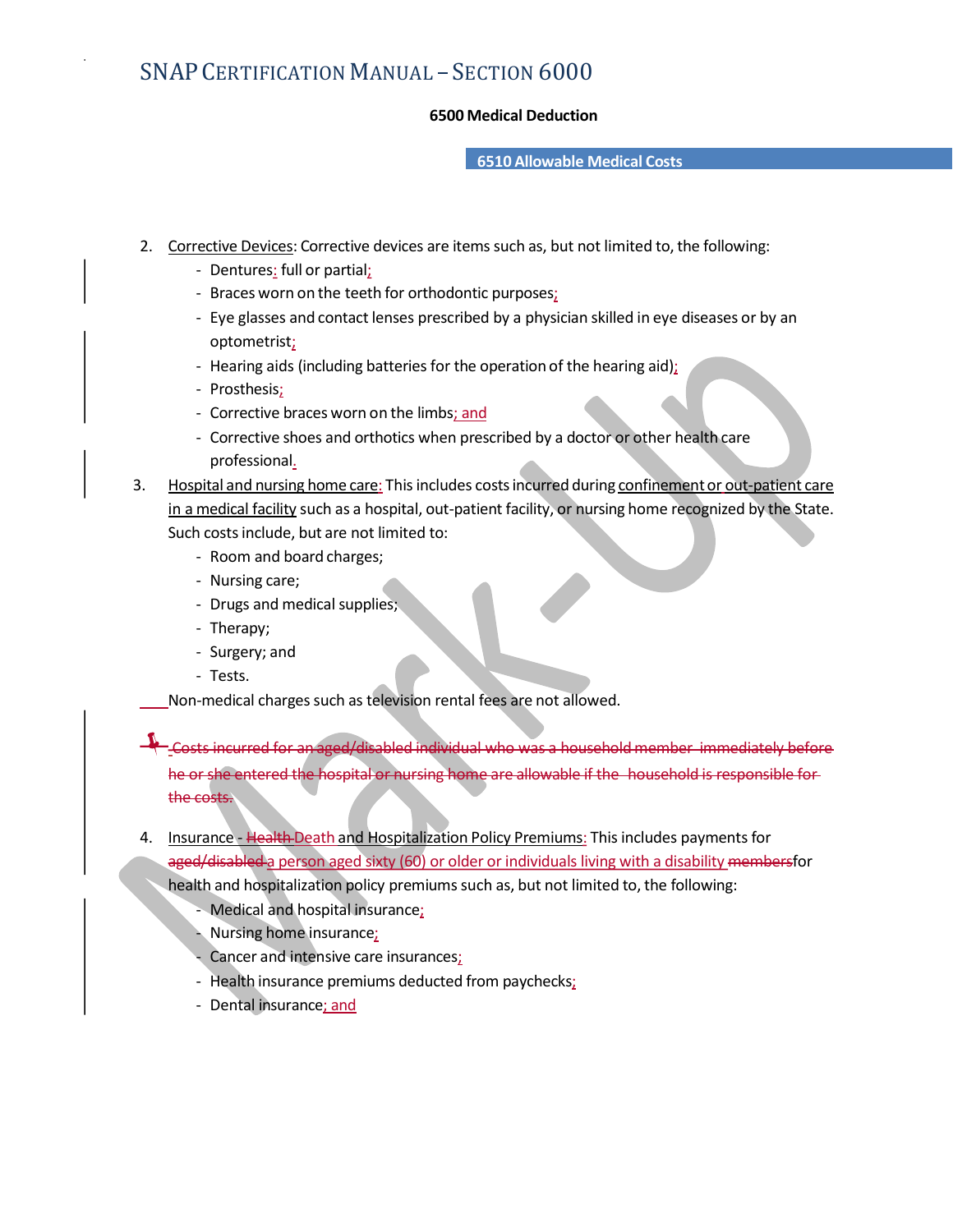# SNAP CERTIFICATION MANUAL - SECTION 6000 - SECTION 6000<br>6500 Medical Deduction<br>6510 Allowable Medical Costs

6510 Allowable Medical Costs

- Prescription drug insurance including "prescription drug cards" purchased by a household member that pays part of certain prescription costs. Some health insurance policies cover household members who are not entitled to a medical deduction as well as those who are. When the portion of the premium paid forthefor aged/disabled a person aged sixty (60) or older or individuals living with a disability memberscannot be determined, the premium will be prorated among all members included on the policy. The pro rata amount for one (1) member will be multiplied by the number of aged/disabledeligible members. The resulting amount will be considered a medical cost.
- Do not allow health and accident policies such as settlements for death or dismemberment. Do such as those which continue mortgage or loan payme disabled.
- 5. Medicaid Cost Sharing: These are medical expenses incurred by an aged/disabledeligible individual who is not covered by Medicaid. Medicaid recipients which are not covered by Medicaid.
- 6.5. Medicaid recipients are allowed to obtain a certain number of prescriptions free of charge each month. Additional prescription costs incurred by a Medicaid recipient are allowed as a medical expense if the Medicaid recipient is aged or disabled.
- 7.6. Medical and Dental Care: This includes a dentist's or a physician's charges for:<br>Office calls;<br>Office calls;
	-
	- Hospital visits;
	- Nursing home visits;
	- House calls;
	- Special treatments;
	- Tests; and
	- Other medical procedures.
		- This also includes other services provided by a licensed practitioner or other qualified health practitioner such as:<br>Psychotherapy;
	-
	- Rehabilitative services; and
	- Chiropractic services.

8.7. Medical Equipment and Supplies: This includes costs such as:<br>- Needles and syringes used for the injection of insulin or prescription medication;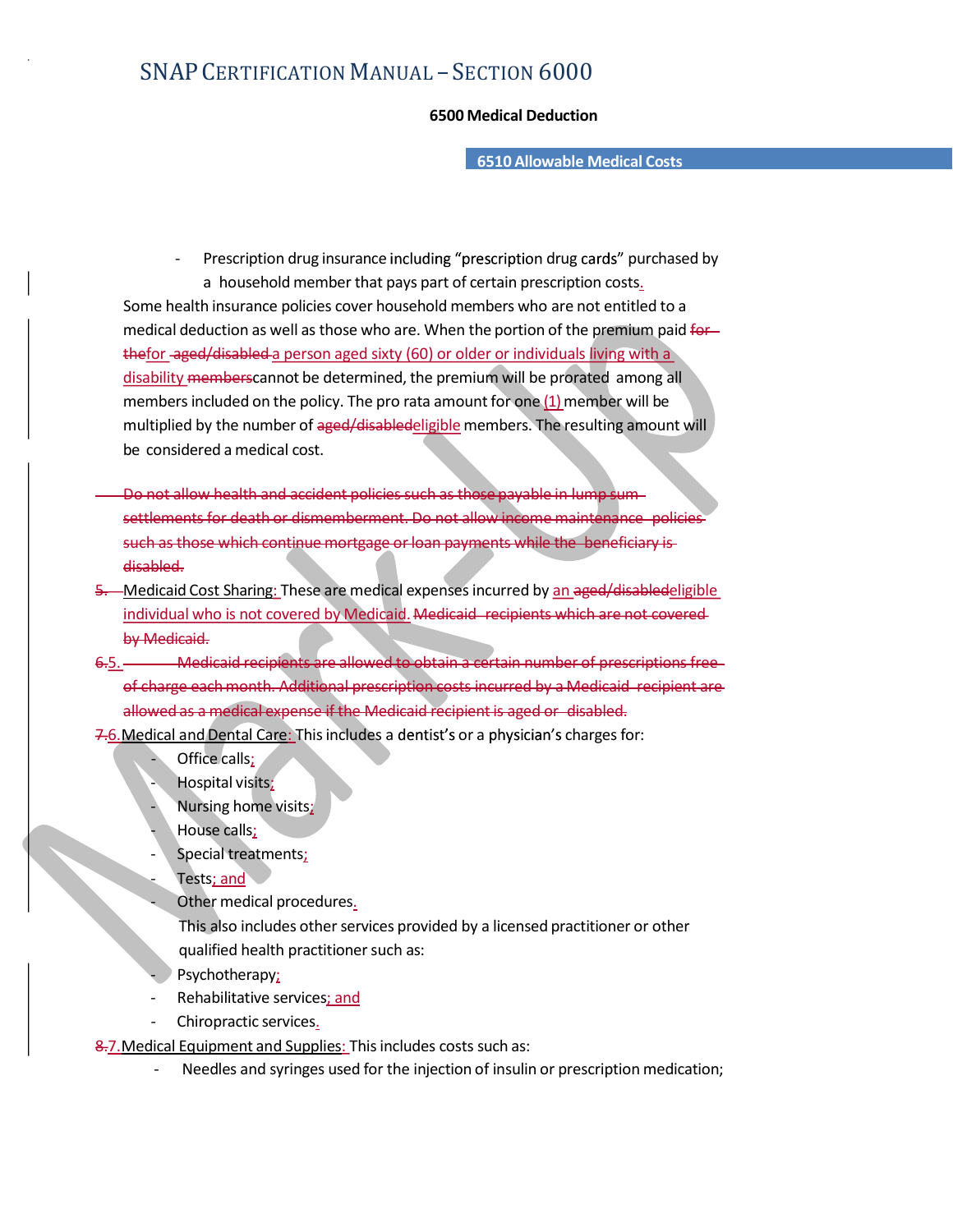- SECTION 6000<br>6500 Medical Deduction<br>6511 Allowable Medical Deductions in Alphabetical Order 6511 Allowable Medical Deductions in Alphabetical Order

- 
- 
- 
- Costs for the purchase of sickroom supplies such as bandages and gauze for a
- surgical patient or bed pads and protective linens for bedfast patients;<br>Costs for the lease or purchase of medical equipment such as crutches, wheelchairs, wheelchair ramps, hospital beds, and or portable oxygen tanks.;
- Costs for the purchase, maintenance, and training of seeing-eye dogs for the blind, and service dogs for people with mobility disabilities. This includes the cost of food and veterinarian's bills for the dog. If a deaf person is aged sixty  $(60)$ or older or individuals living with a disability-otherwise aged or disabled, the costs of the purchase, maintenance, and training of a dog used to "hear" for the deaf person are also considered a medical expense; and-
- Costs for the purchase and maintenance of a "lifeline" service intended to be used by an elderly or disabledeligible individual to call for assistance in the case of an emergency. Related telephone costs are not allowable since they wouldbeare covered by the telephone standard.
- 9.8. Medicare Premiums: These are premiums deducted from Social Security checks or paid by certain Railroad Retirement, VBAVeterans Benefits Administration, and Social Security recipients for Medicare coverage under Title XVIII of the Social Security Act.

## <u>10.9. Property in the contract of the contract of the contract of the contract of the contract of the contract of the contract of the contract of the contract of the contract of the contract of the contract of the contrac</u>

rescription Drugs: This includes:<br>- Drugs prescribed by a licensed practitioner, such as a <del>- e.g., </del>doctor, dentist, or chiropractor; and - Over-the-counter medication recommended or approved by a licensed

practitioner. This includes over-the-counter medications such as, but not limited to, insulin for diabetics, aspirin for arthritics, herbal supplements, and vitamins. Food supplements prescribed by a physician or other health care professional may be allowed as an over-the-counter medication, if the food supplement cannot be purchased with SNAP benefits. (If information is needed about a food supplement, the worker must contact see the Supplemental Nutrition Assistance ProgramSNAP Section.)

## 11.10. T

ransportation and lodging:  $-$  This is a These are reasonable costs for transportation and/or lodging incurred to obtain medical treatment.<br>- Transportation and lodging costs are determined on a case-by-case basis.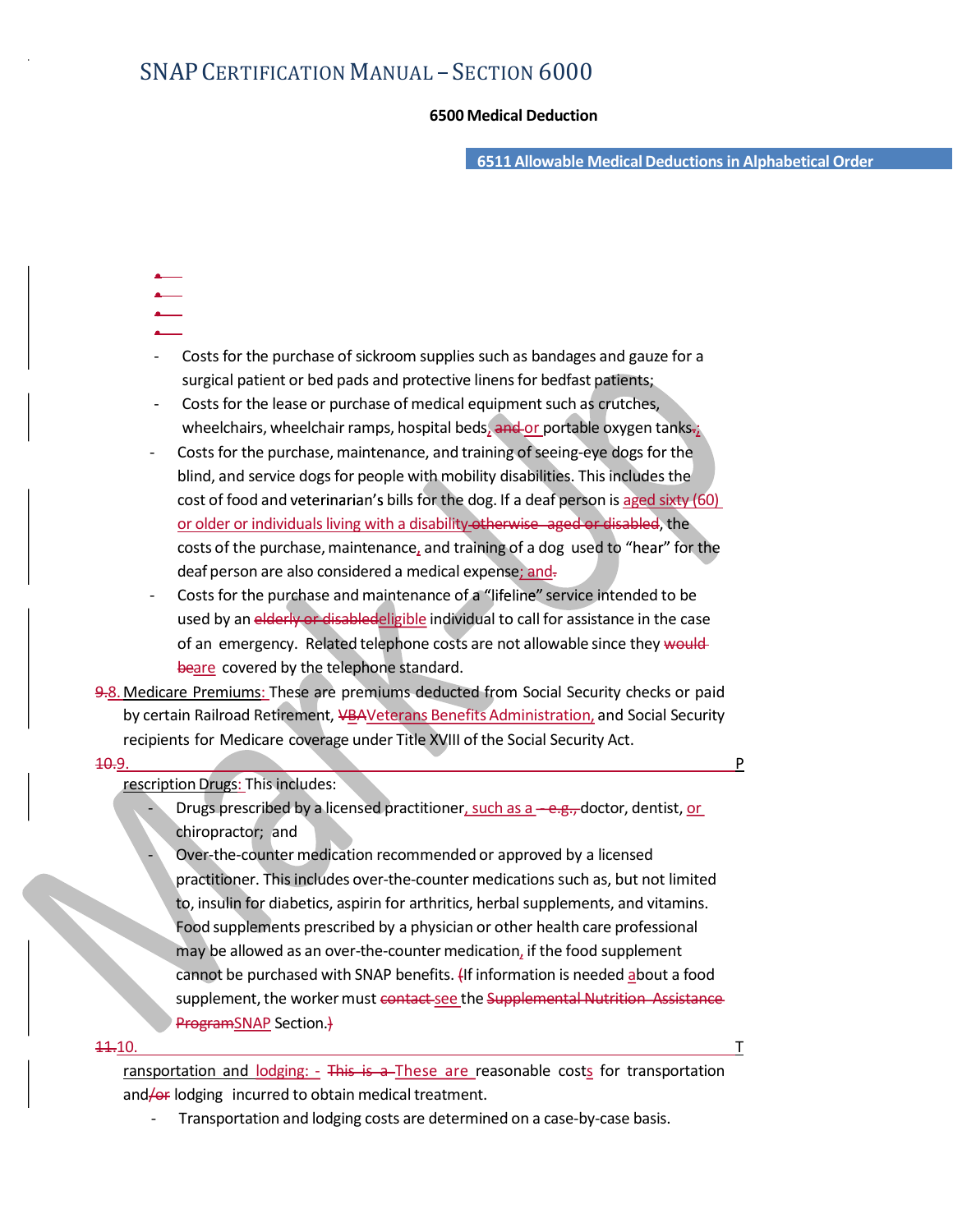- SECTION 6000<br>6500 Medical Deduction<br>6511 Allowable Medical Deductions in Alphabetical Order 6511 Allowable Medical Deductions in Alphabetical Order

- Transportation costs are based upon the type of transportation used. If the aged or disabled member a person aged sixty (60) or older or individuals living with a disability uses his or her own vehicle, the current State-state-employeereimbursementeemployee reimbursement rate will be allowed. If the member used uses public transportation, thetransportation, the actual cost of the transportation will be allowed. If the member pays a non - household member for transportation, the amount charged by the individual will bewill be allowed. Verification of the cost must be obtained. The type of transportation usedtransportation used and the reason for the trip must be documented.<br>- Lodging may be allowed if the aged/disabled a person aged sixty (60) or older or
- individuals living with a disabilitymember is required to spend the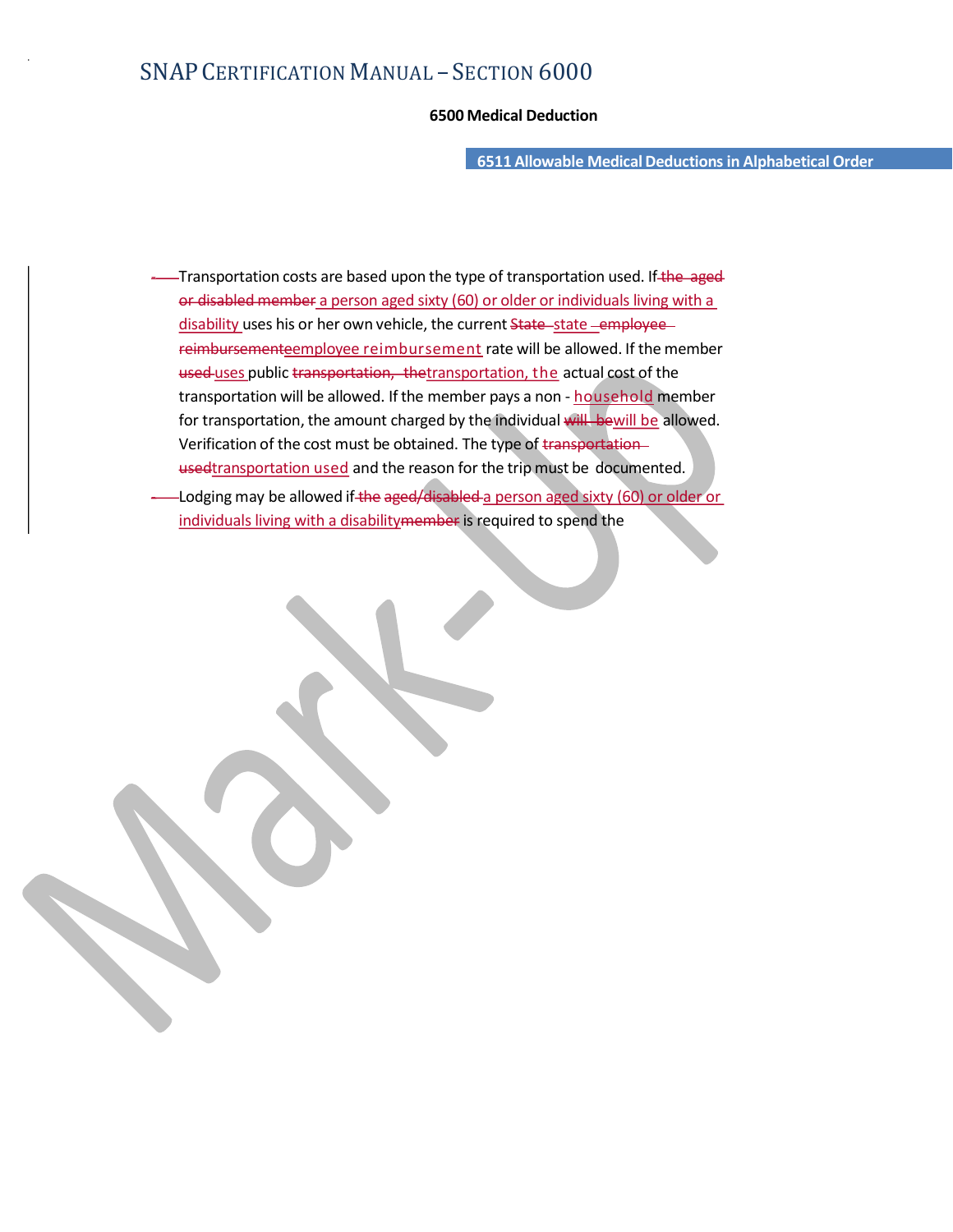- SECTION 6000<br>6500 Medical Deduction<br>6511 Allowable Medical Deductions in Alphabetical Order 6511 Allowable Medical Deductions in Alphabetical Order

night away from home to receive medical services. The reason the lodging wasis necessary must be documented in the case record. Verification that medical treatment did occur, as well as receipts to verify the lodging expense must be obtained.<br>Lodging expenses are allowable for the parent or parents of a disabled-child

living with a disability who is hospitalized or receiving treatment at a site that requires the parent or parents to obtain lodging. The cost of lodging does not include the cost of meals or other incidentals.

# 6511 Allowable Medical Deductions in Alphabetical Order

## SNAP Manual  $\frac{1101}{01}/\frac{112021}{1}$

- 1. Ambulance costs
- 2. Attendants, home health aides, care of a disabled child living with a disability, homemakers, etc.
- 3. Braces, corrective, for limbs
- 4. Braces, orthodontic
- 5. Chiropractic services
- 6. Contact lenses
- 7. Corrective shoes and orthotics
- 8. Crutches
- 9. Dental services
- 10. Dentures
- 11. Dogs (including the cost of food and other costs) trained to assist blind, deaf, or physically impaired
- 12. Drugs, prescription
- 13. Drugs, over the counter when prescribed by a licensed practitioner
- 14. Eye glasses
- 15. Hearing aids and batteries
- 16. Hospital care
- 17. Hospital beds
- 18. Incontinence supplies
- 19. Insurance, cancercancer, and intensive care
- 20. Insurance, medical, and hospitalization
- 21. Insurance, Medicare
- 22. Insurance, Medipak
- 23. Lease costs for medical equipment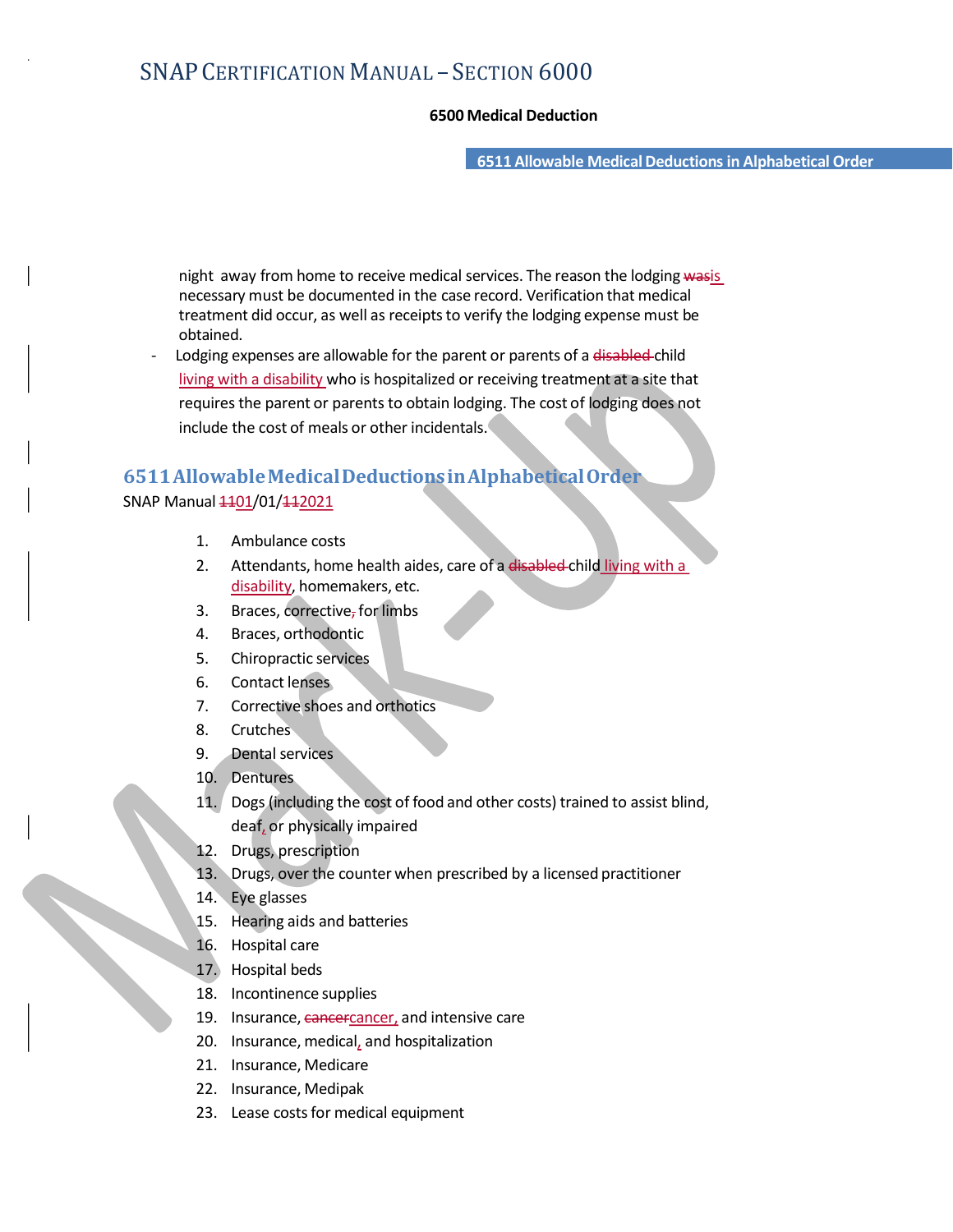- SECTION 6000<br>6500 Medical Deduction<br>6520 Medical Standard or Actual Expenses 6520 Medical Standard or Actual Expenses

- 24. "Lifeline" service but not related phone costs
- 25. Lifts
- 26. Lodging when needed to receive medical treatment
- 27. Medicaid cost sharing
- 28. Needles and syringes used for insulin or other prescription drugs
- 29. Nursing home care
- 30. Oxygen
- 31. Physician's charges
- 32. Prosthesis
- 33. Psychotherapy
- 34. Rehabilitative services
- 35. Surgery
- 36. Surgical dressing supplies
- 37. Telephonic aids used by persons with a disability
- 38. Tests, medical
- 39. Therapy
- 40. Transportation to medical facility
- 41. Wheel chairs
- 42. Wheel chair ramps

## 6520 Medical Standard or Actual Expenses SNAP Manual  $\frac{11}{01}$  /1101/01/2021

Households with allowable medical expenses may claim the \$138.00 medical standard deduction or elect to deduct actual medical expenses. The medical standard is a predetermined deduction that an eligible household may elect to use in the SNAP budget to calculate total medical costs.

## Standard Medical Deduction

An aged/disabled household with medical expenses of at least \$35.01 has the option to verify and claim all their medical expenses or claim the standard medical deductionHouseholds with allowable medical expenses who wish to claim medical deductions may claim the medical deduction if they have medical expenses of at least thirty-five dollars and one cent (\$35.01). If expenses are less than one hundred thirty-eight dollars (\$138), the medical standard will be assigned, if they choose to claim and verify all their medical expenses. If medical expenses are greater than one-hundred and thirty-eight dollars (\$138), the household may choose either the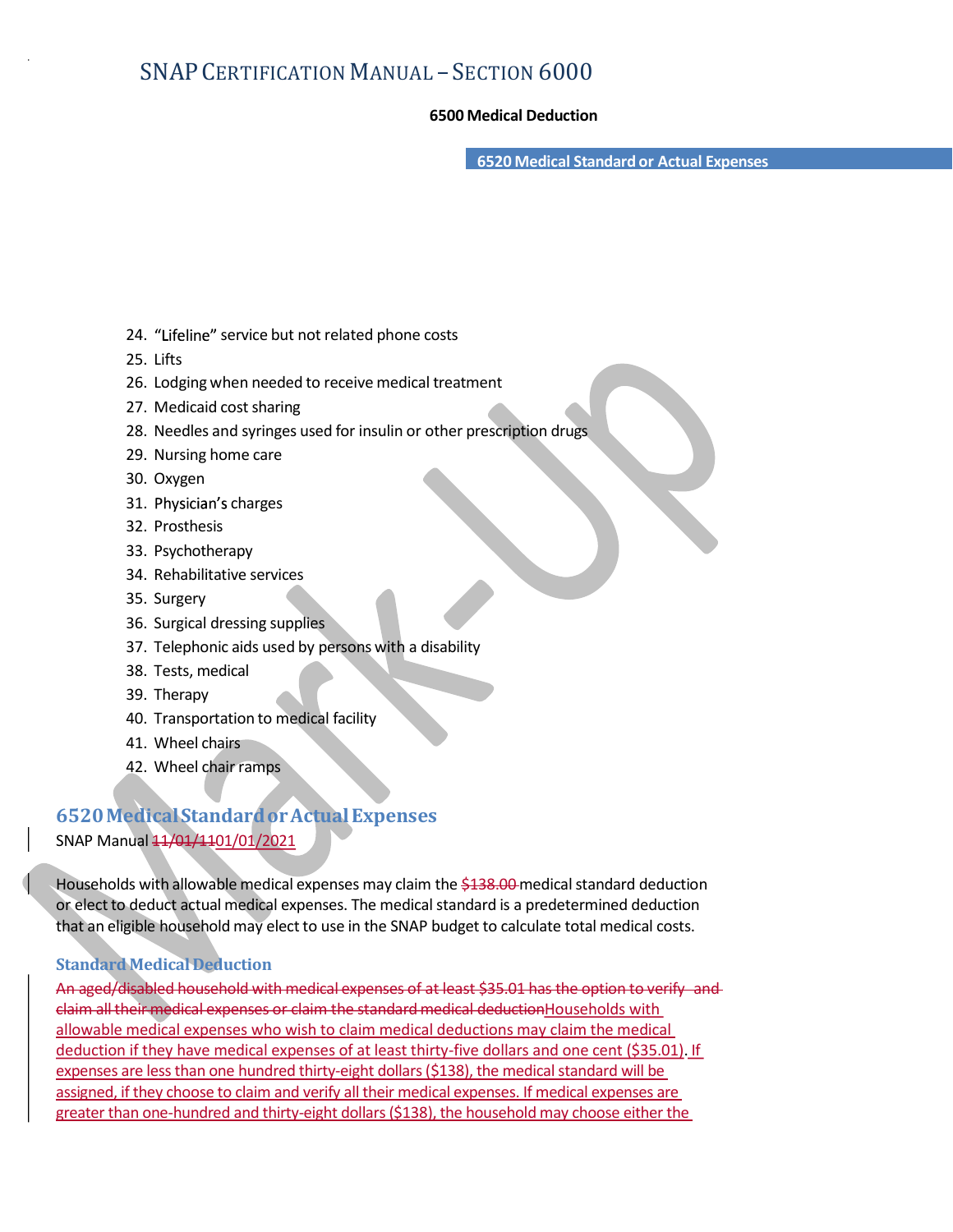- SECTION 6000<br>6500 Medical Deduction<br>6520 Medical Standard or Actual Expenses 6520 Medical Standard or Actual Expenses

medical standard or their actual medical expenses. If a household chooses to claim their actual expenses, the household will need to supply verification of all costs.

To be eligible for the standard medical deduction of one hundred and thirty-eight dollars (\$138), the following conditions must be met at initial and subsequent case actions:

- **The standard medical deduction is not mandatory if qualifying medical expenses**
- . \$138.00 but it can still be offered as a beneficial option to a qualifyir
- To be eligible for the standard medical deduction of \$138.00, the following must be met at initial and subsequent case actions:
- Households must verify, at each initial application, that they have incurred more than \$35.00 (i.e. thirty-five dollars and one cent (\$35.01)) a month in qualifying medical expenses.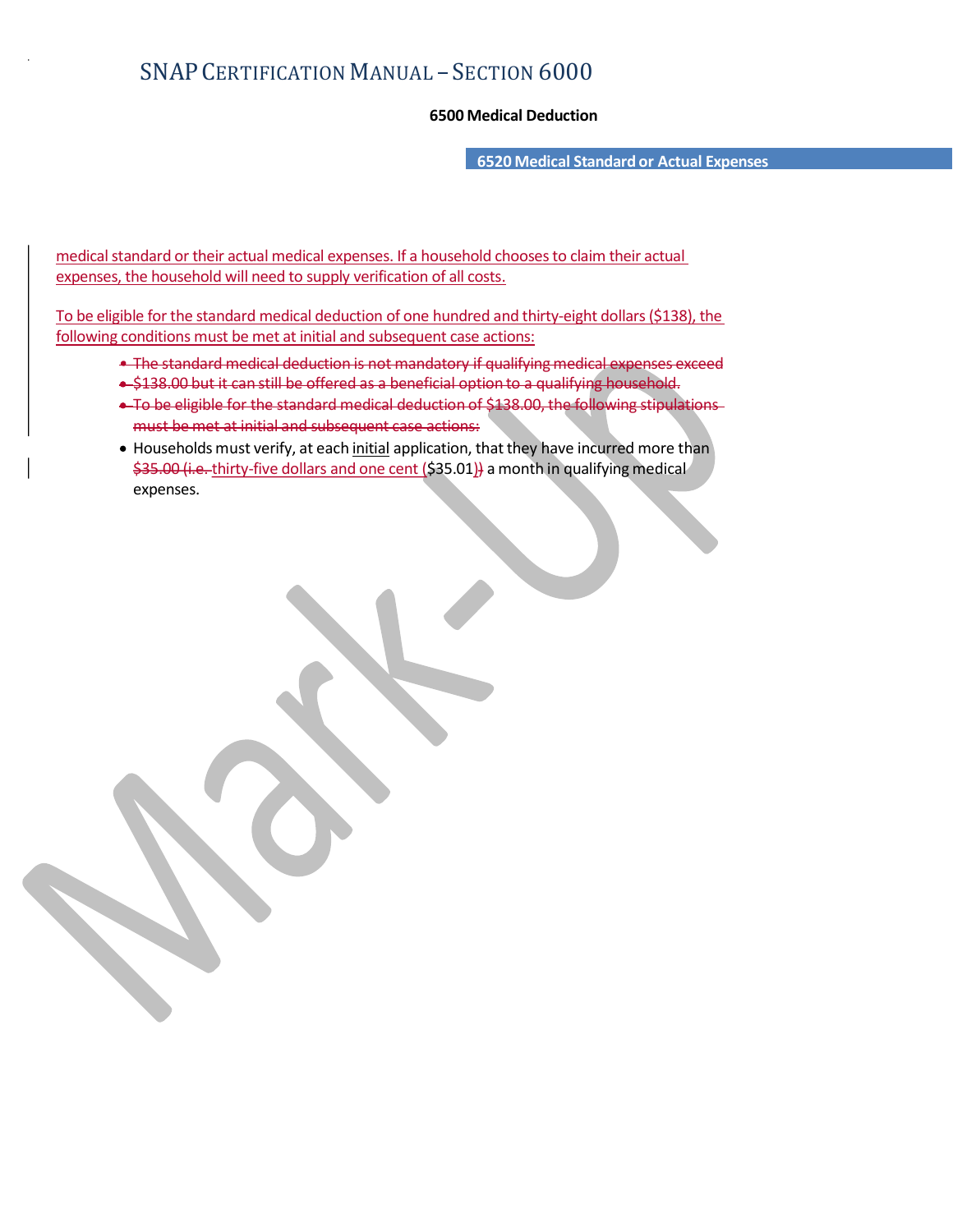- SECTION 6000<br>6500 Medical Deduction<br>6521 Factor One: How Often is the Expense Incurred? 6521 Factor One: How Often isthe Expense Incurred?

- Households must **declare** attest at each re-certification and subsequent case action that they still have medical expenses in excess of more than thirty-five dollars (\$35.00). Declaration An attestation is a verbal statement, written statement, or appropriate response to a question supplied on a form. No further verification is required.
- Previously unreported medical expenses reported after initial application must be verified. Verification of these previously unreported medical expenses only need to show that the household incurred a medical expense more than thirty-five dollars (\$35.00).

Enter medical expenses totaling \$138.00 in ANSWER and the system the \$35.00 benchmark.

NOTE: When actual medical costs exceed the standard, the worker may recommend that household use actual costs for the medical deduction, but should be mindful of the verification requirements. The household should be informed of the requirement if actual expenses are elected.

## Actual Medical Deduction

For households choosing actual medical expenses, the case worker eligibility worker should obtain the best estimate from the household at certification and subsequent case actions to anticipate medical expenses based on the best information and the best information and the best information of the best information and the best information of a statement of a statement of a statement of a statement of the best info report changes in medical expenses, but is allowed to do so. The worker will act on any reported changes in medical expenses.

- The worker must consider several factors when anticipating medical expenses:
- 1. How often is the expense incurred? See SNAP 6521.
- 2. Will the expense be reimbursed? See SNAP 6522.
- 3. Is the expense past due? See SNAP 6523.

SNAP 11640 for special instructions on handling cases certified for longer than 12 months.

6521 Factor One: How Often is the Expense Incurred? SNAP Manual 0301/01/972021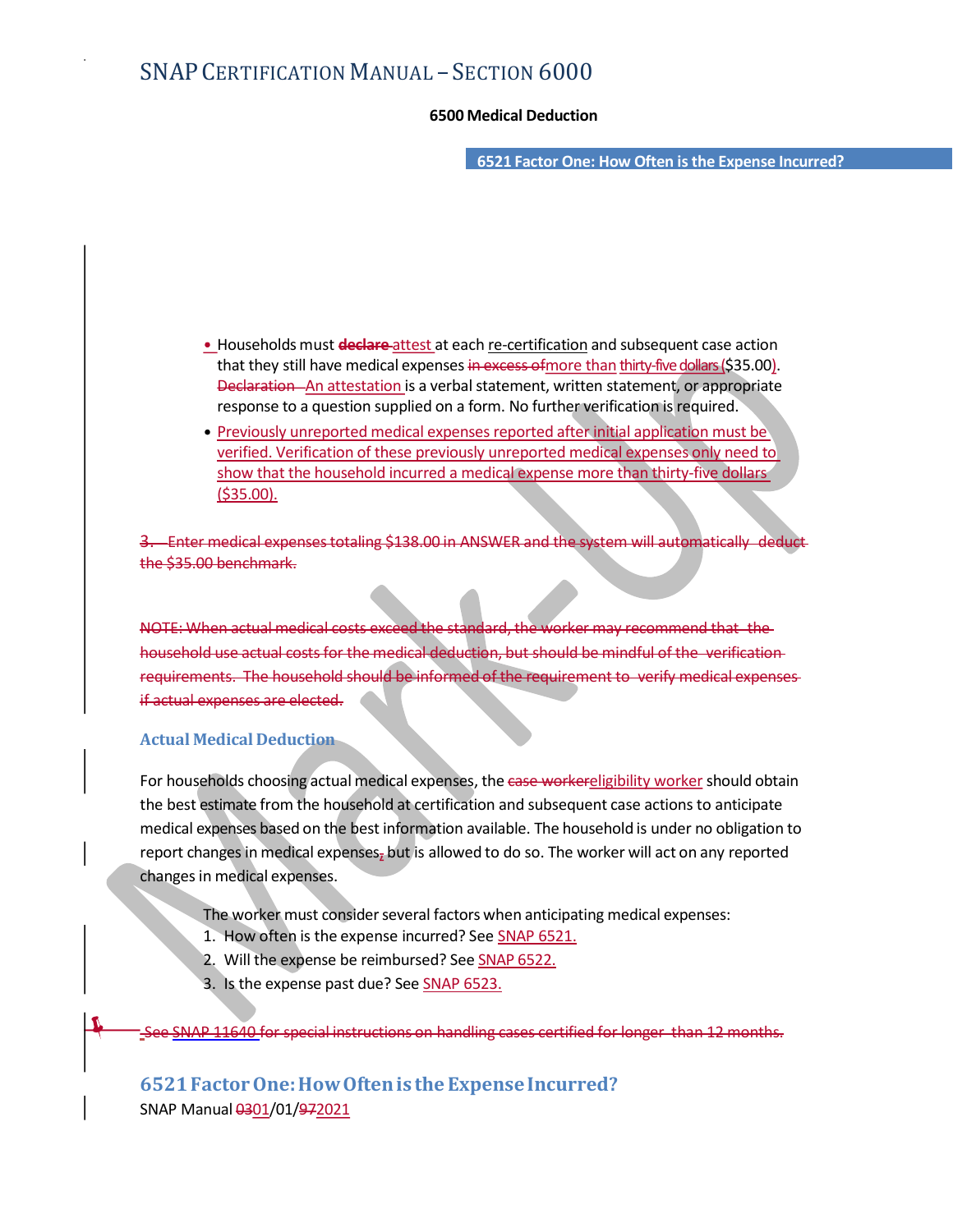- SECTION 6000<br>6500 Medical Deduction<br>6521 Factor One: How Often is the Expense Incurred? 6521 Factor One: How Often is the Expense Incurred?

6521.1 Expenses Incurred Each Month SNAP Manual 03/01/9701/01/2021

Monthly rental payments on medical equipment, visits to a physician made at least once per month, and Medicare premiums are all types of monthly medical expenses. (Any medical expense the household expects to incur at least once per month is classified as a monthly medical expense.}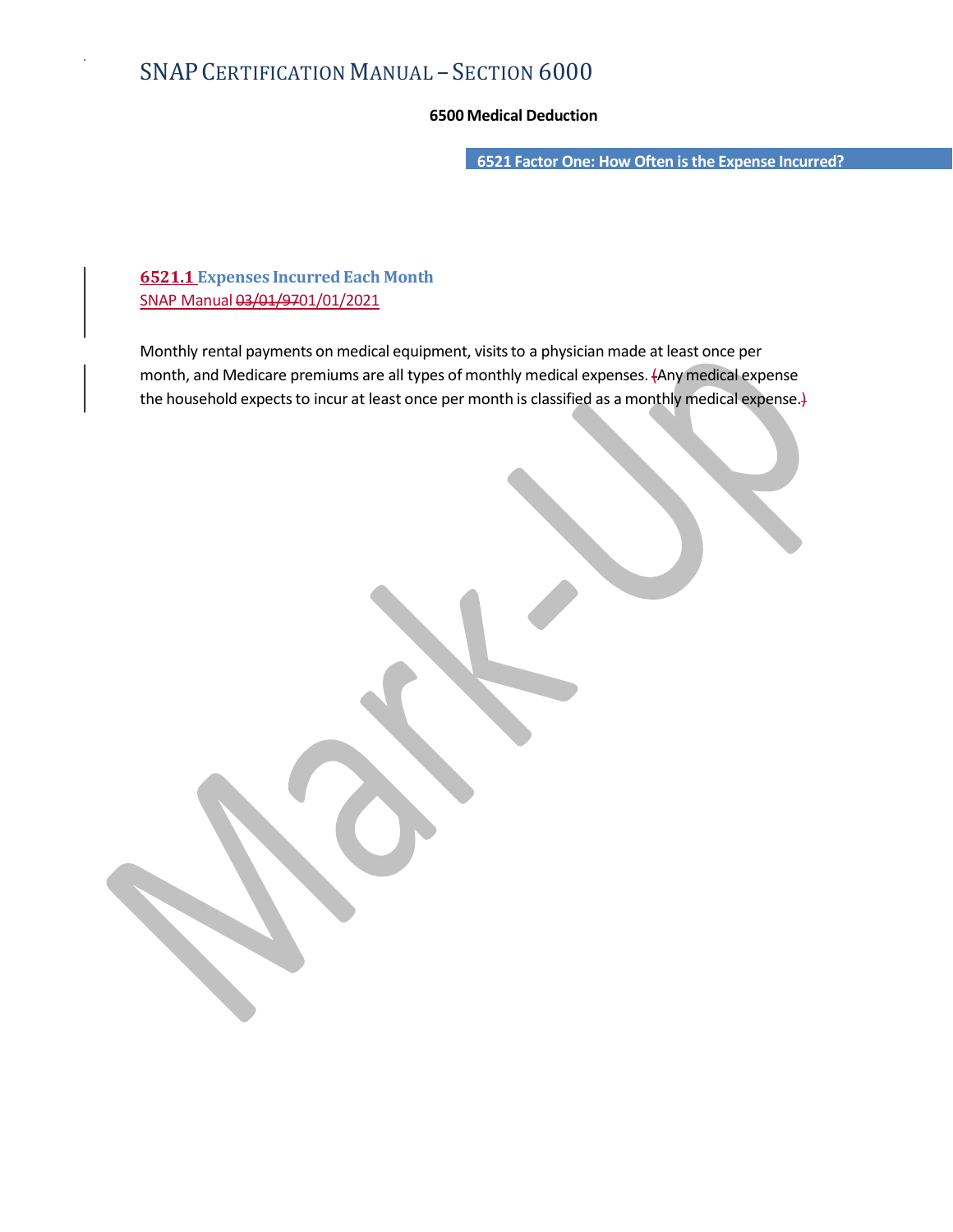- SECTION 6000<br>6500 Medical Deduction<br>6521 Factor One: How Often is the Expense Incurred? 6521 Factor One: How Often isthe Expense Incurred?

Mrs. Casey, age 61, declares the following medical expenses:

- A prescription drug filled twice per month at \$22.40 per bottle.
- A monthly visit to the doctor at \$20.00 per visit and taxi fare of \$10.00 for the
- 3. A blood test done once per month at \$25.00 per test.
- 4. Hospitalization insurance premium paid once per month at \$47.50 per month.

|                                                           |                                       | Mrs. Casey provided receipts indicating that she has incurred these expenses for the last six months                                                                                                                                                                                     |  |
|-----------------------------------------------------------|---------------------------------------|------------------------------------------------------------------------------------------------------------------------------------------------------------------------------------------------------------------------------------------------------------------------------------------|--|
|                                                           |                                       | and stated that she expects to continue paying these expenses each month. Her expenses are-                                                                                                                                                                                              |  |
| calculated as follows:                                    |                                       |                                                                                                                                                                                                                                                                                          |  |
| $$22.40 \times 2$<br><u>¢ 11 RN</u>                       | for drugs                             |                                                                                                                                                                                                                                                                                          |  |
| \$20.00                                                   | for the doctor's visit                |                                                                                                                                                                                                                                                                                          |  |
| \$40.00                                                   | for taxi fare to the doctor's office  |                                                                                                                                                                                                                                                                                          |  |
| \$25.00                                                   | for the blood test                    |                                                                                                                                                                                                                                                                                          |  |
| \$47.50                                                   | <u>insurance premium</u>              |                                                                                                                                                                                                                                                                                          |  |
| \$147.30                                                  | <b>Total Monthly Medical Expenses</b> |                                                                                                                                                                                                                                                                                          |  |
| paid quarterly); and<br>less, often than once per month). |                                       | Medical expenses not incurred every month may be allowed in the SNAP budget if they are:<br>a. Regularly recurring (expenses such as medication purchased every other month or insurance<br>b. Reasonably anticipated (the customer expects to continue incurring these costs on a basis |  |
| often than once per month).                               |                                       | The household may choose to average these expenses or to have them deducted in the month the                                                                                                                                                                                             |  |
| household is billed for the cost.                         |                                       |                                                                                                                                                                                                                                                                                          |  |
|                                                           |                                       | Mr. Smith pays a premium for hospital insurance once every six months. The total premium is \$146.                                                                                                                                                                                       |  |
| He chooses to have this cost averaged.                    |                                       |                                                                                                                                                                                                                                                                                          |  |
| \$146 premium / 6 months = \$24.33 cost per month.        |                                       |                                                                                                                                                                                                                                                                                          |  |
|                                                           |                                       | Mrs. Jones returns to the chiropractor every three months for treatment. The cost, is \$50 per                                                                                                                                                                                           |  |

- a. Regularly recurring (expenses such as medication purchased every other month or insurance paid quarterly); and
- less, often than once per month).
- often than once per month).

### $$146$  premium / 6 months =  $$24.33$  cost per month.

Mrs. Jones returns to the chiropractor every three months for treatment. The treatment. She chooses to have the cost deducted when she is billed because she has no other medical expenses. Her period of certification is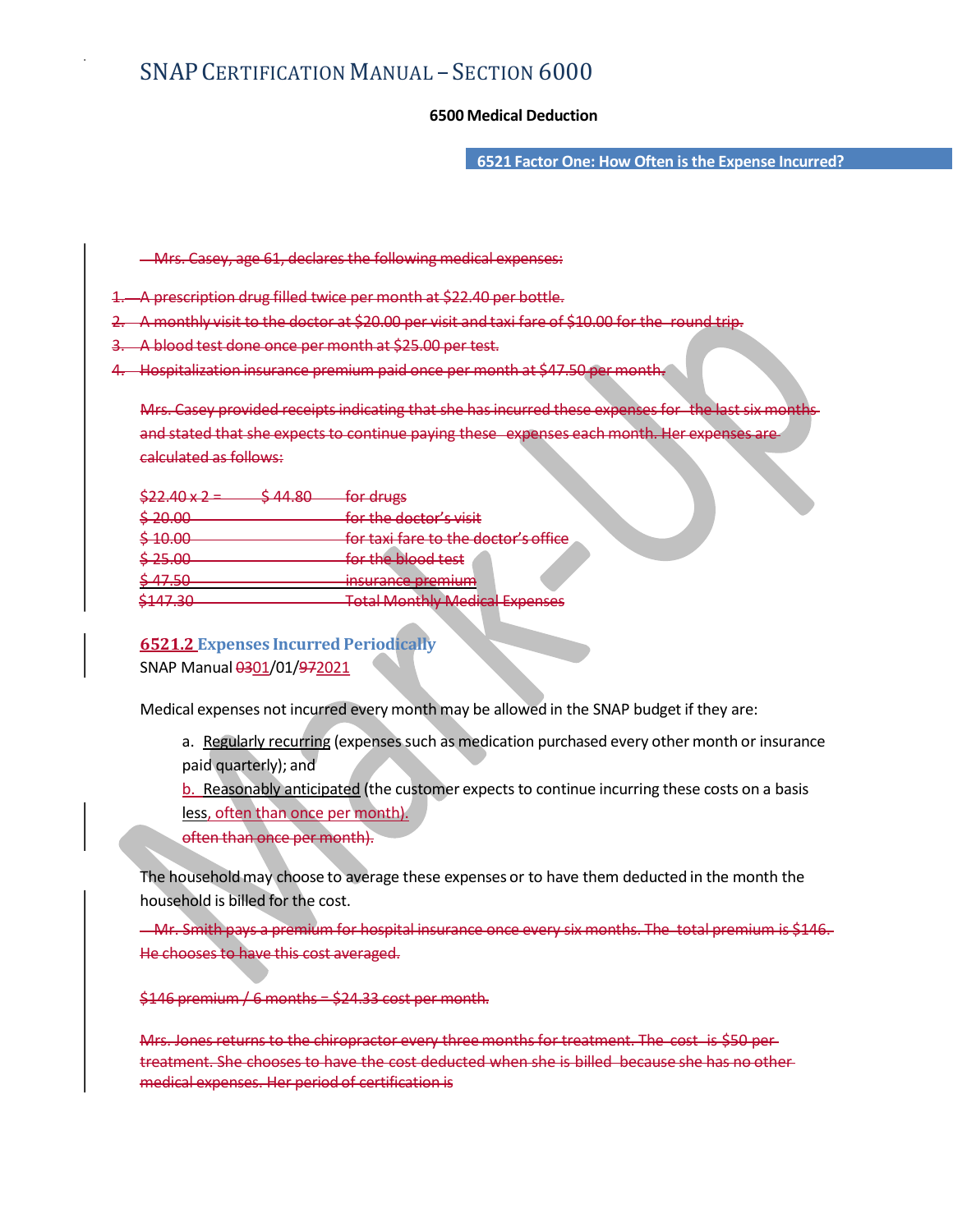- SECTION 6000<br>6500 Medical Deduction<br>6522 Factor Two: Will the Expense be Reimbursed? 6522 Factor Two: Will the Expense be Reimbursed?

 set for June 2001 to May 2002. On August 26, 2001, she reports a \$50 cost on August 19, 2001. Her budget is adjusted for the month of September, 2001 only.

or

## 6521.3 One-Time Medical Expenses SNAP Manual  $1101/01/112021$

One-time medical expenses are those that are not expected to recur. Examples of medical expenses 6500 Medical Deduction<br>
6500 Medical Deduction<br>
5672 Factor Two: Will the Expense be Reimbursed?<br>
<u>5672 Factor Two: Will the Expense be Reimbursed?</u><br>
<u>Set for June-2001</u> to May 2002. On August 26, 2001, she reports a \$50 glasses or dentures.

One-time medical expenses not paid in installments are allowable at initial application for set for June 2001 to May 2002. On August 26, 2001, she reports a \$50 cost on August 19, 2001. Herbudget is adjusted for the month of September, 2001 only.<br>BS21.3. One-Time Medical Expenses<br>SNAP Manual 44<u>01/01/42021</u><br>One-t prior to the date of application, or if payment will otherwise become due during the month of application.

Mr. and Mrs. Scott, both aged 60, apply for SNAP for the first time on March **94.**<br>
20. The Medical Expenses<br>
20. Simples of medical expenses<br>
20. One-time medical expenses are those that are not expected to recur. Examples of medical expenses<br>
that may be incurred on a one-time basis are hospital 20<br>
16521.3 One-Time Medical Expenses<br>
SNAP Manual 4401/01/442021<br>
One-time medical expenses are those that are not expected to recur. Examples of medical expenses<br>
that may be incurred on a one-time basis are hospital cos **6521.3** One-Time Medical Expenses<br>
SNAP Manual 44<u>01/01/442021</u><br>
One-time medical expenses are those that are not expected to recur. Examples of medical expenses<br>
stuch as cruches, visits to the doctor when no additional the hearing aid is not allowable.

A one-time medical expense may either be averaged forward over the period of certification or deducted in the month incurred.

One-time medical expenses are allowed at the time of the annual reviewsemi-annual report if the expense is incurred or payment otherwise becomes due in the month of the annual reviewsemiannual report or the month prior to the annual reviewsemi-annual report. These expenses will be allowed in the first month following the review or averaged over the second segment of the

A household submits its annual review on December 11. The household provides receipts for the following one-time expenses with its annual review - glasses purchased on October 10, an emergency Mr. and Mrs. Scott, both aged 6Q-apply for SNAP for the first time on March cost paid on<br>20. They report that they both got now prescription glueber on March 15. The total cost paid on<br>cost paid on Fobruary 3 for the headi and the blood test are allowable medical expenses. The cost of the glasses is not an allowable medical expense.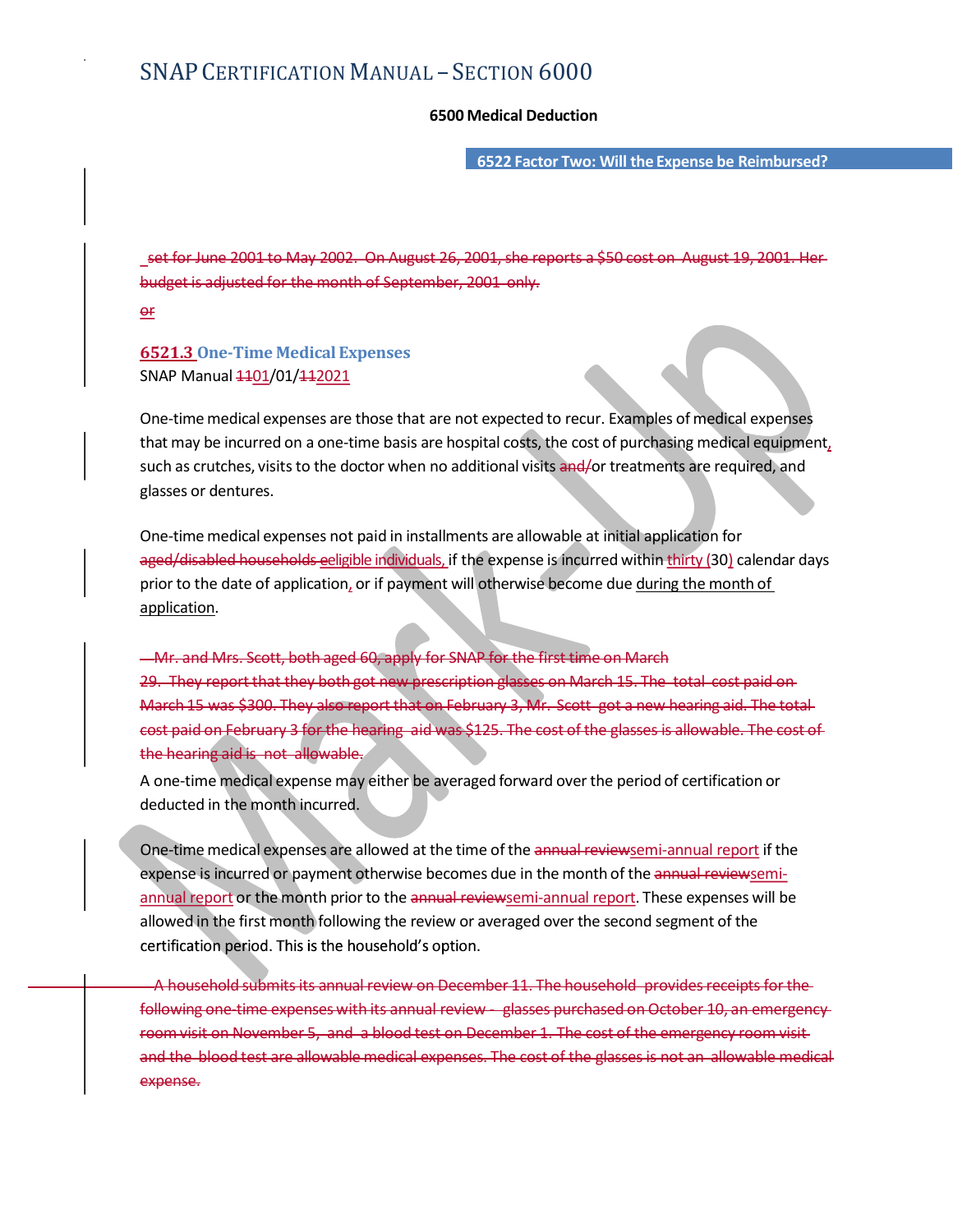- SECTION 6000<br>6500 Medical Deduction<br>6522 Factor Two: Will the Expense be Reimbursed? 6522 Factor Two: Will the Expense be Reimbursed?

One-time expenses are allowed at the time of recertification, if the expense is incurred or payment otherwise becomes due in the month of recertification or the month prior to recertification. The expense will be averaged over the months in the new certification period or allowed in the first month of the new certification period. This is the household's option. (For households certified for longer than twelve (12) months, the expense will be prorated over the remaining twelve  $(-12)$  months.)

A household presents the following receipts for the following one recertification interview on October 10 -glasses purch

September 30, denture repairs paid August 26, and a doctor bill of \$80 incurred household paid one doctor bill on October 3. The office states this bill was not overdue. The cost of the denture repair is not an allowable expense. The cost of the glass medical expense. The allowed in the first month of the new certification period. This is the household's option, {For<br>household grecented for longer than <u>twelve</u> (12) months, the expense will be prorated over the<br>premaining <u>twelve</u> (-12) mon households certified for longer than <u>twelve</u> (12) months, the expense will be prorated over the<br>
A household presents the following enceipts for the following one time expenses at its<br>
A household presents the following c

\$80 doctor bill is allowable.

A Oone-time expense voluntarily reported as a change are is allowed if the expense was incurred or payment became due within thirty (30) days prior to the date the report was received in the county office. The expense will be averaged over the months remaining in the certification period or in the first month after the change. This is the household's option.

due.

A household is certified for the period May, 2001 to April, 2004. A change report form is submitted on September 10, 2001, reporting an aged household member has entered the nursing home. They also report this household member incurred during August, 2001 a number of medical costs before entering the nursing home. These expenses are: hospital bed \$50.00, sick room supplies \$100, prescription drugs \$225 and part-time attendant \$30 per week. They are allowable.

The household must verify that it has been billed for a one-time expense<sub> $<sub>7</sub>$  but need not verify that</sub></sub> it is making payments on this expense.

If a household reports a one-time medical expense which will be billed in monthly installments, the monthly installment amount will be allowable in the month due.

)<del>, age 62, reports that she owes \$1,000 on a hospital bill incurred in October</del> arranged to pay the hospital \$100 per month on this bill beginning in December. \$100 per will be the allowable cost for the ten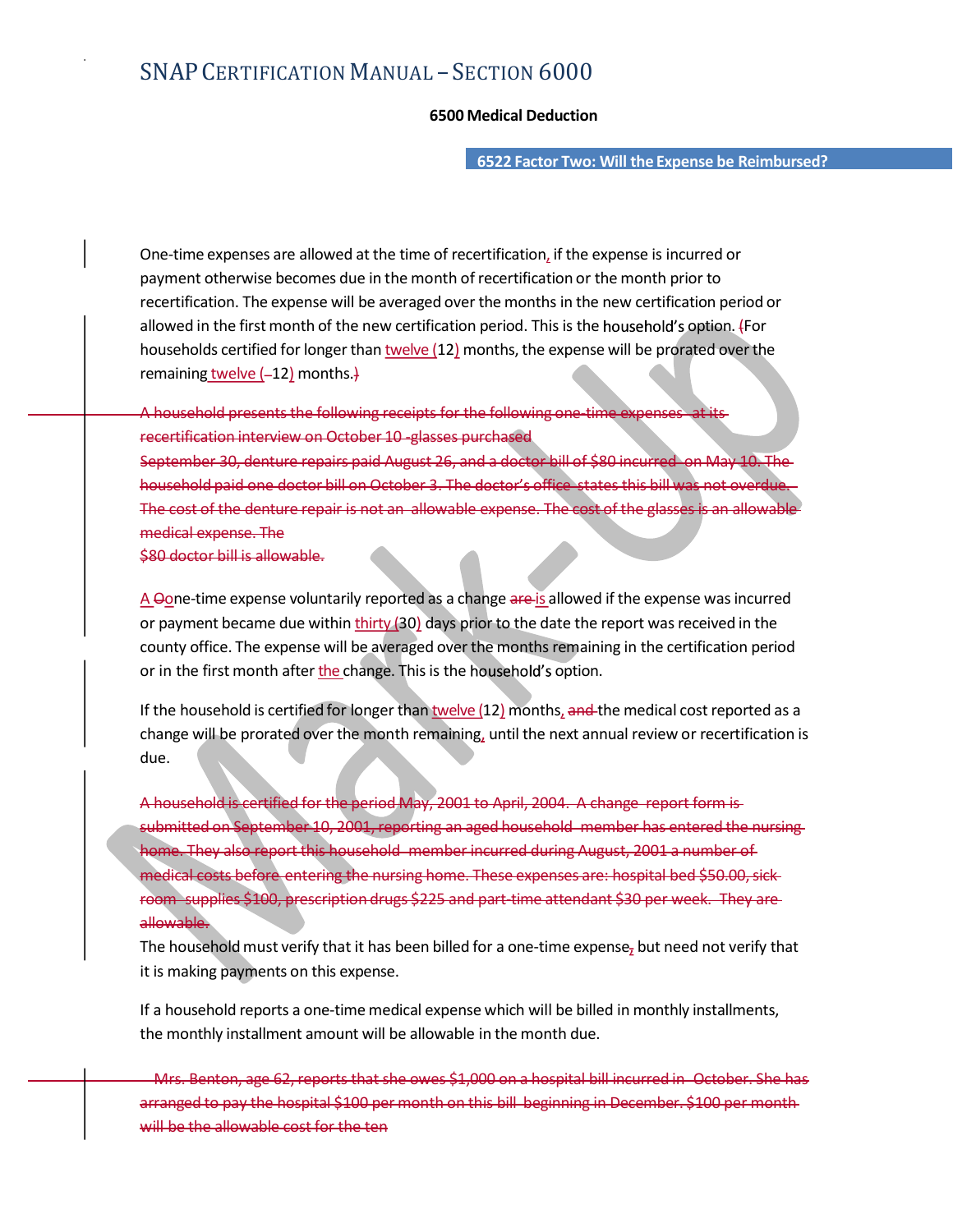6522 Factor Two: Will the Expense be Reimbursed?

- SECTION 6000<br>6500 Medical Deduction<br>6522 Factor Two: Will the Expense be Reimbursed?<br>wing September, during which she will be billed for the installment payments.

SNAP CERTIFICATION MANUAL — SECTION 6000<br>6500 Medical Deduction<br>19522 Factor Two: Will the Expense be Reimbursed?<br>1963 Medical December through the following September, during which she will be billed for the-<br>1964 Merchin One-time medical expenses paid with credit cards or loans are considered billed when the credit card statement is received, or the loan payment becomes due. Expenses such as interest charges or annual membership fees on credit cards are not allowable. month period, December through the following September, during which she will be billed for the<br>
installment payments:<br>
One time medical expenses paid with credit cards or loans are considered billed when the credit<br>
cor a

Medical expenses may only be allowed once. For example, one-time medic over the period of certification may not be allowed again making payments on the expense.

## 6522 Factor Two: Will the Expense be Reimbursed? SNAP Manual 013/01/972021

be reimbursed by an insurance company, Medicare, or Medicaid.

Regardless of how long it takes to obtain verification of the reimbursable portion of the medical expense, a deduction will not be allowed until this verification is obtained.

 Mrs. Green, age 67, incurs a hospital bill totaling \$2,500 in April, 2001. She Medical expenses may only be allowed once. For example, one time medical expenses averaged<br>over the period of certification may not be allowed again when the household actually begins<br>making payments on the expense.<br>ShAP M metual expenses into variation may not be allowed again which the hospitaled actually begins<br>making payments on the expense.<br>SNAP Manual 013/01/972021<br>A medical deduction will not be allowed for any portion of a medical ex because the amount she will be reimbursed by Medicare is not yet known. On July 5, she reports and verifies, that Medicare will reimburse \$2,000 of this bill. She chooses to have the \$500prorated over remaining months until the next annual review. \$500 is divided by eight months and \$62.50 will be counted toward her household's monthly medical expense for the months of August through March.

Negative verification will not be required if a household states that medical expenses will not be reimbursed unless the statement is questionable.. For example, if a 67 year old household member declared that no reimbursement would be received on a hospital bill, this would be questionable since most people age 65 and older are covered by Medicare and/or Medicaid.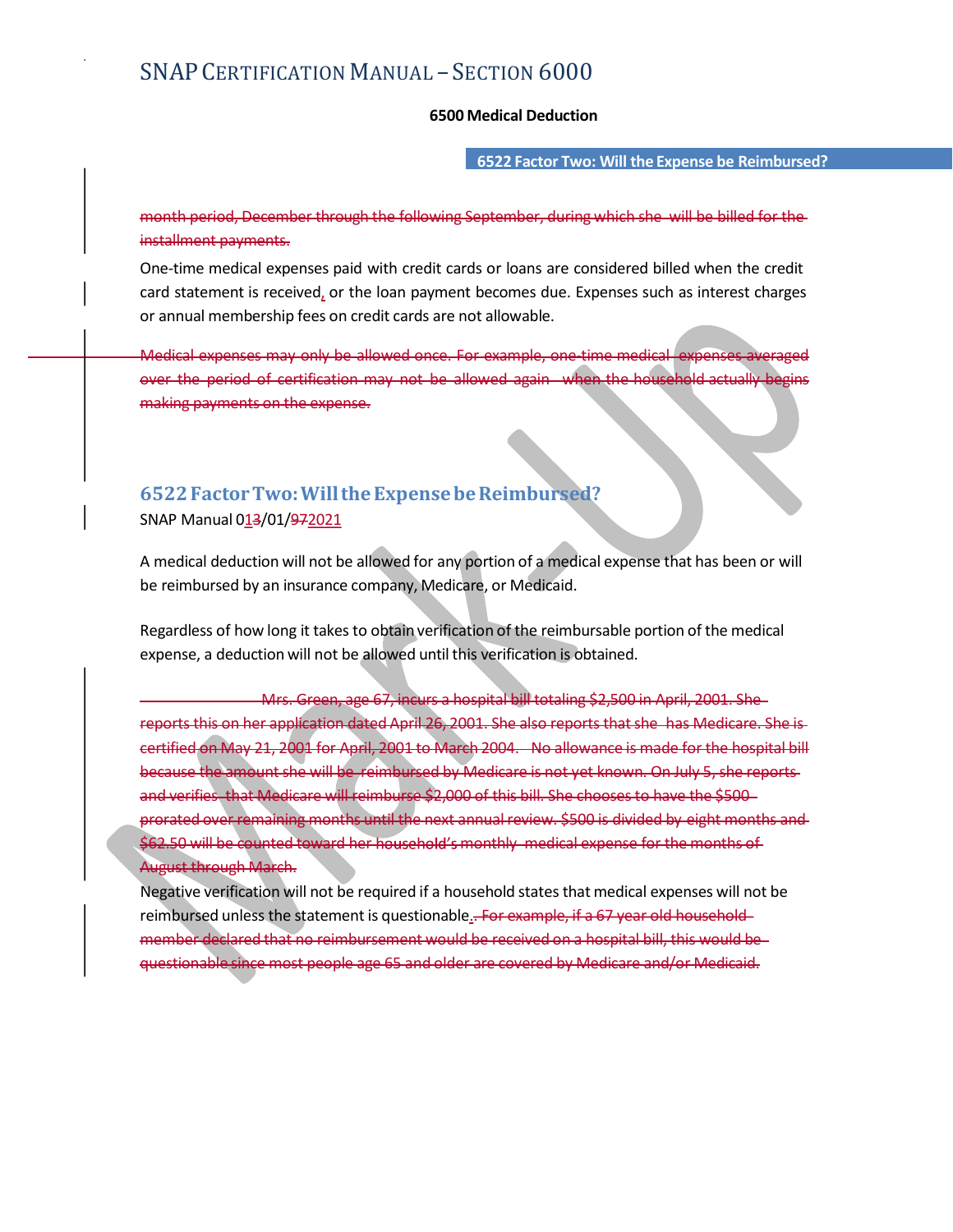- SECTION 6000<br>6500 Medical Deduction<br>6524 Anticipating Monthly Prescription Drug Cost 6524 Anticipating Monthly Prescription Drug Cost

## 6523 Factor Three: Is the Medical Expense Past Due?

SNAP Manual 103/01/9720

Payments on past due medical expenses are not an allowable medical expense. Bills for medical expenses are considered past due for SNAP purposes when the provider indicates the bill is past due. When a household reports that a member has begun payment on a bill, the ease workercertified eligibility worker will contact the provider to determine the status of the bill, unless the status can be determined from viewing the bill.

The bill has been reported timely but not deducted since the amount not yet known.

angements for a payment schedule had been made before the bill the enaveraged over the period of certification.

## 6524 Anticipating Monthly Prescription Drug Cost SNAP Manual  $\frac{1101}{01}/\frac{112021}{1}$

Part of determining the total medical deduction is anticipating the household's monthly prescription drug cost. To complete this task successfully, the case worker-certified eligibility worker must work with the household.

Verification of the prescription medications taken by a ged/disabled household a person aged sixty ( 60) or older or individuals living with a disabilitymembers is required. Acceptable verification of prescription medications includes receipts or bills from the pharmacist. Statements or computer printouts from the pharmacy are also acceptable. If the pharmacist provides a computer printout or statement, the worker will contact the pharmacist for clarification of the contents, if necessary.

The printout lists two amounts for each prescription. The worker contacts the pharmacist who states the full cost of the prescription is shown on one line and the amount of reimbursement on another. The worker must subtract the amount of the reimbursement to determine the cost actually incurred by the household.

If the household claims that a member is taking over-the-counter medication recommended or approved by a licensed health practitioner, the practitioner must verify he or she has recommended or approved the medication. See SNAP 6524.1 if the household is using a prescription drug discount card.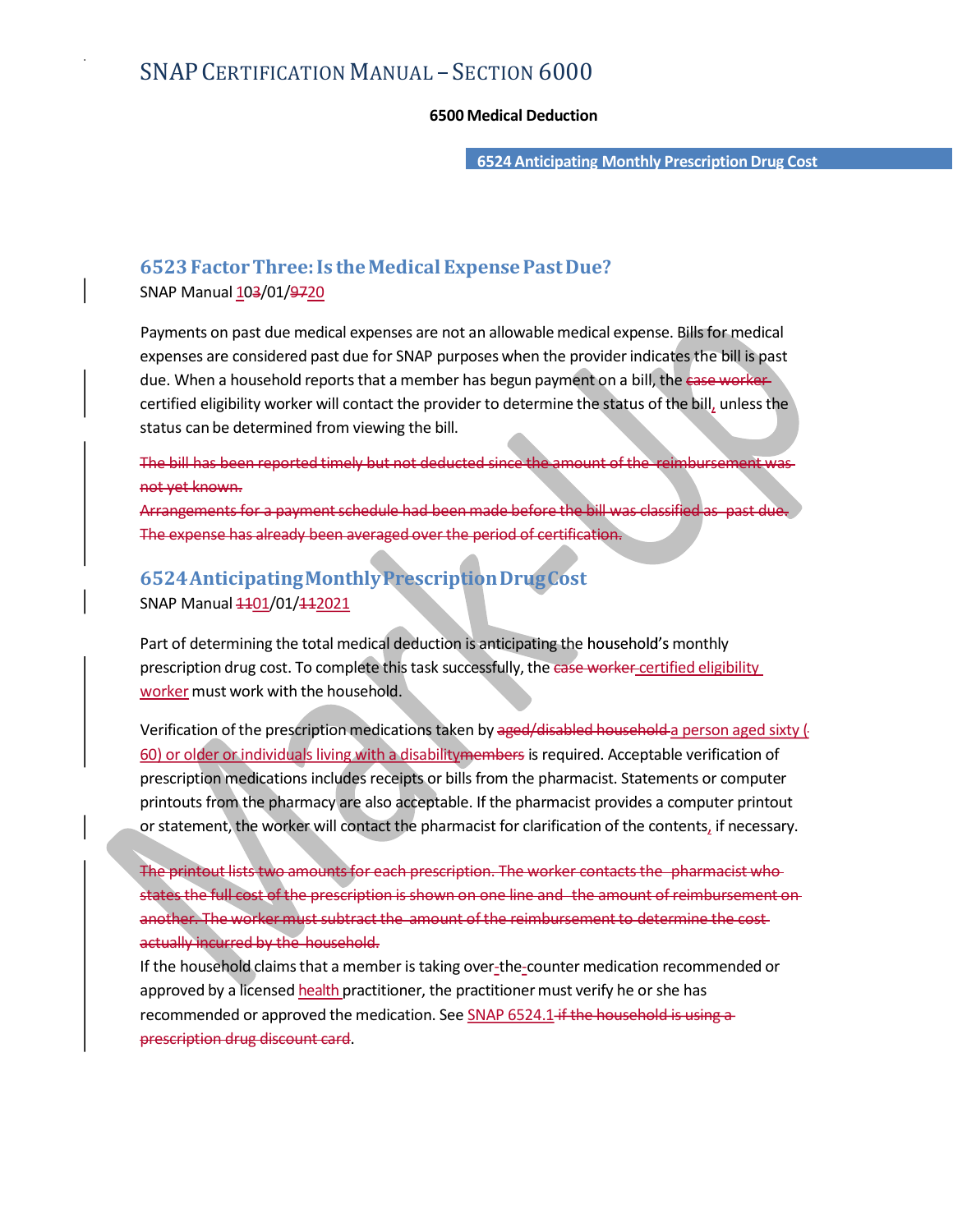- SECTION 6000<br>6500 Medical Deduction<br>6524 Anticipating Monthly Prescription Drug Cost 6524 Anticipating Monthly Prescription Drug Cost

The worker will review the verification to determine the frequency of purchase. If the household states the member continues to take these medications, the worker will anticipate the current cost of each prescription as a monthly expense.

Prescriptions purchased at least once per month will be shown as a monthly cost. If a prescription is purchased more than once per month, the total cost will be shown as a monthly cost. For example, a drug is purchased two (2) times each month at a cost of ten dollars (\$10.00). The **Example 19 The worker will review the verification to determine the frequency of purchase. If the household states the member continues to take these medications, the worker will anticipate the current cost of each prescr For the worker will review the verification to determine the frequency of purchase. If the household states the member continues to take these medications, the worker will anticipate the current cost of each prescription** 

anticipated monthly cost will be <u>twenty dollars (</u>\$20.00).<br>Prescriptions purchased several time<u>s</u> per year on a recurring basis will be anticipated as a periodic expense. See SNAP 6521.2.

verified through the physician or pharmacist.)

If the household cannot provide verification of past expenses or if the member's prescription costs have increased or decreased substantially, current receipts may be accepted as verification. The worker must document the household's statement about anticipated prescription costs. If the costs are exceptionally high, verification may be requested from the physician or pharmacist that the member is expected to continue taking the prescription drugs. Is purchased more than once per month, the total cost will be shown as a monthly cost. For example, a drug is purchased two (2) times each month at a cost of <u>tendollars</u> (\$10.00). The example, a drug is purchased two (2)

case record along with the household's statements about anticipated changes in prescription drug costs.

## Medicare-Part D SNAP Manual  $1101/01/112021$

The Medicare Prescription Drug Plans is also called Medicare-PartMedicare Part D.

Under Part D:

- All Medicare beneficiaries are eligible for drug coverage under a Medicare prescription drug plan that they select.
- Individuals with limited income and resources may qualify for extra help with paying for Medicare Part D costs, such as insurance (premiums, deductibles, or co-payments, etc.) if they complete an application and qualify.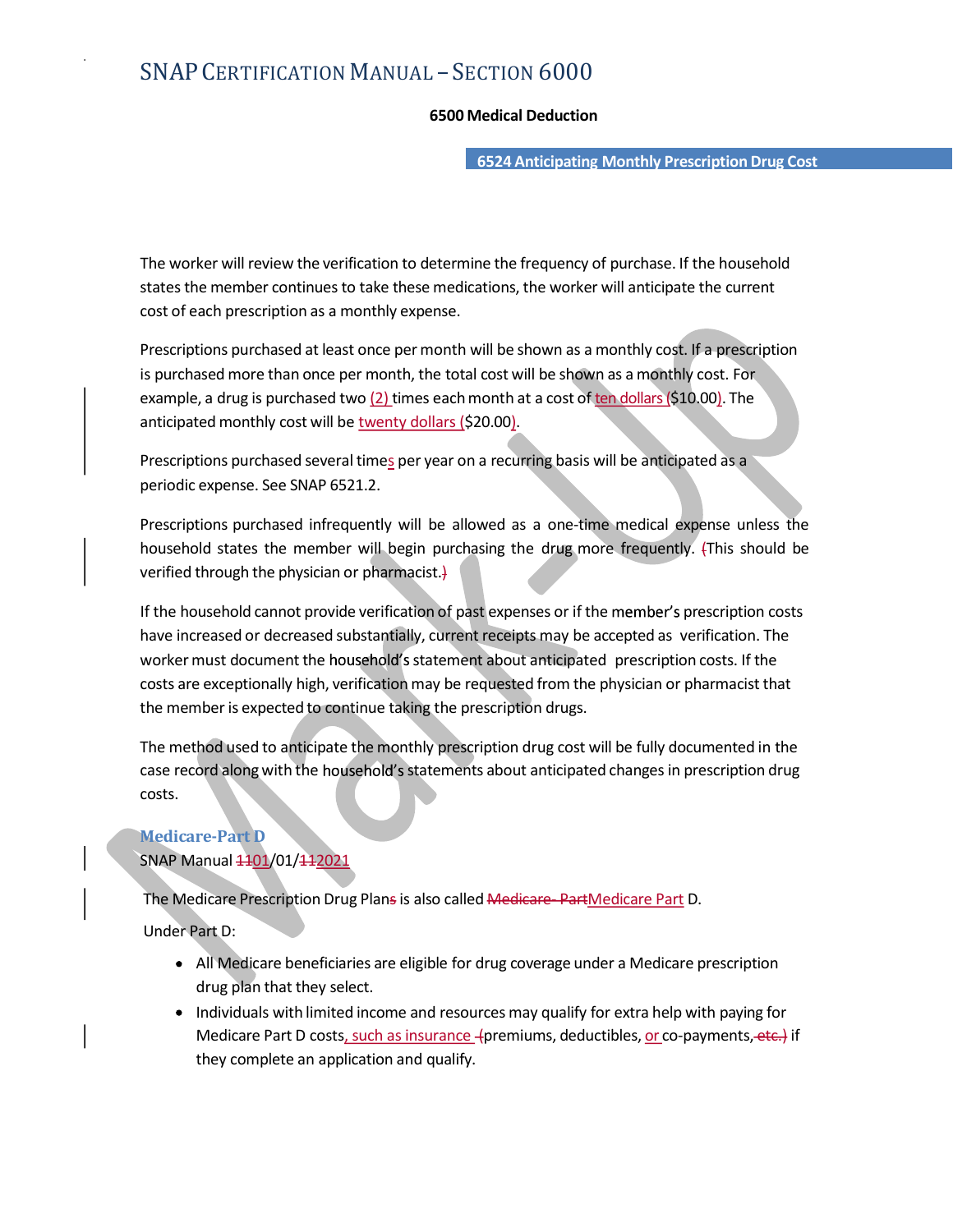- SECTION 6000<br>6500 Medical Deduction<br>6525 Calculation of Actual Medical Expenses 6525 Calculation of Actual Medical Expenses

• Individuals who are currently covered by Medicaid, who are in a Medicare Savings Program, or who are receiving Supplemental Security Income (SSI) are enrolled in a Medicare prescription drug plan automatically and are eligible for the extra help automatically. 6500 Medical Deduction<br>
6525 Calculation of Actual Medical Expenses<br>
Individuals who are currently covered by Medicaid, who are in a Medicare Savings<br>
Program, or who are receiving Supplemental Security Income (SSI) are en

If an individual is enrolled in a Medicare Part D prescription drug plan, the following prescription costs will be an allowable medical cost:

- Out-of-pocket expenses for prescription drugs, including co-pays and uncovered over-thecounter drug costs; and
- the premiumMonthly premiums that the household must pay for prescription drug

• Individuals who are currently covered by Medicaid, who are in a Medicare Savings<br>
Program, or who are receiving Supplemental Security Income (SSI) are enrolled in a<br>
Medicare prescription drug plan automatically and ar specific provision that prevents the Supplemental Nutrition Assistance ProgramSNAP and other assistance programs from reducing benefits because of the Medicare Discount Drug Card. However, the Medicare Prescription Drug Improvement and Modernization Act (MMA)MMA Program, or who are receiving Supplemental Security income (SSI) are enrolled in a<br>
Medicare prescription drug plan automatically and are eligible for the extra help<br>
If an individual is enrolled in a Medicare Part D presc prorated credit amounts will be included in the household's SNAP budget. See SNAP 6524.2 for instructions on handling the medical expenses of households that were using a Medicare Approved Drug Discount card.

6524.2 Medicare Approved Drug Discount Cards SNAP Manual 11/01/1101/01/2021

This section of policy has been deleted effective 11/01/11.

## 6525 Calculation of Actual Medical Expenses SNAP Manual 1101/01/112021

To calculate a medical deduction, the ease workereligibility worker must anticipate the household's actual monthly medical costs through a series of steps. Each individual declared cost declared must be anticipated separately. Approved Drug Discount Cards<br>
SNAP Manual 13/01/19/12021<br>
This section of policy has been deleted effective 11/01/11,<br>
15. SEC Calculation of Actual Medical Expenses<br>
SNAP Manual 1301/01/412021<br>
To calculate a medical ded

Determine if the household member declaring the medical cost is allowed to claim a medicaldeduction. See If no, stop. If yes, go to Step 2.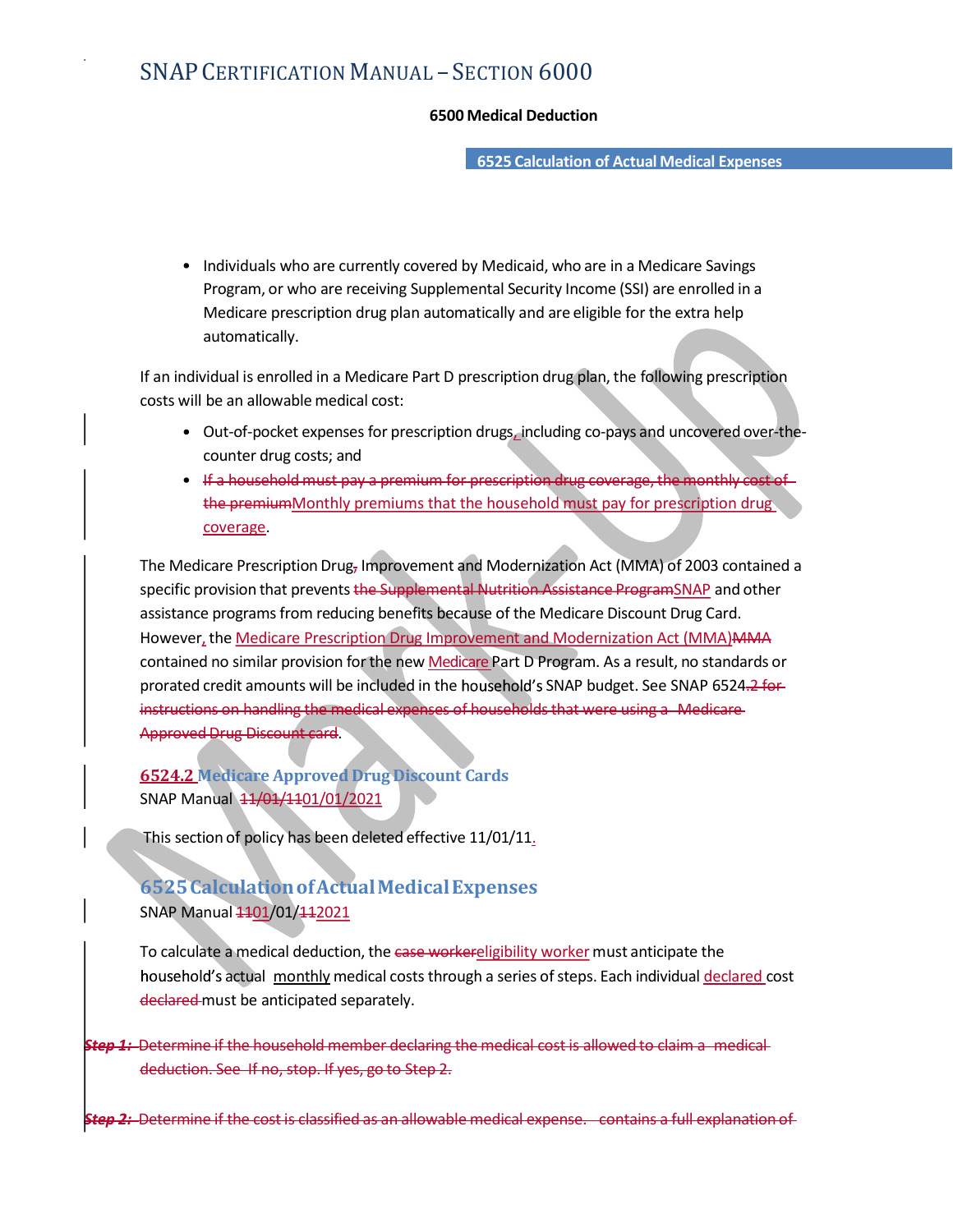6525 Calculation of Actual Medical Expenses

- SECTION 6000<br>6500 Medical Deduction<br>6525 Calculation of Actual Medical Expenses<br>nedical expense, stop. If the cost is allowable, go to these costs. If the cost is not an allowable medical expense, stop. If the cost is allowable, go to Step 3.

Step 3: Determine if the cost is classified by the provider as past due. See Disallow past due bills.

If the cost is classified as past due, stop. If not, go to step 4.

Step 4: Determine how much, if any, of the cost will be reimbursed. Disallow any portion of the cost thatwill be reimbursed.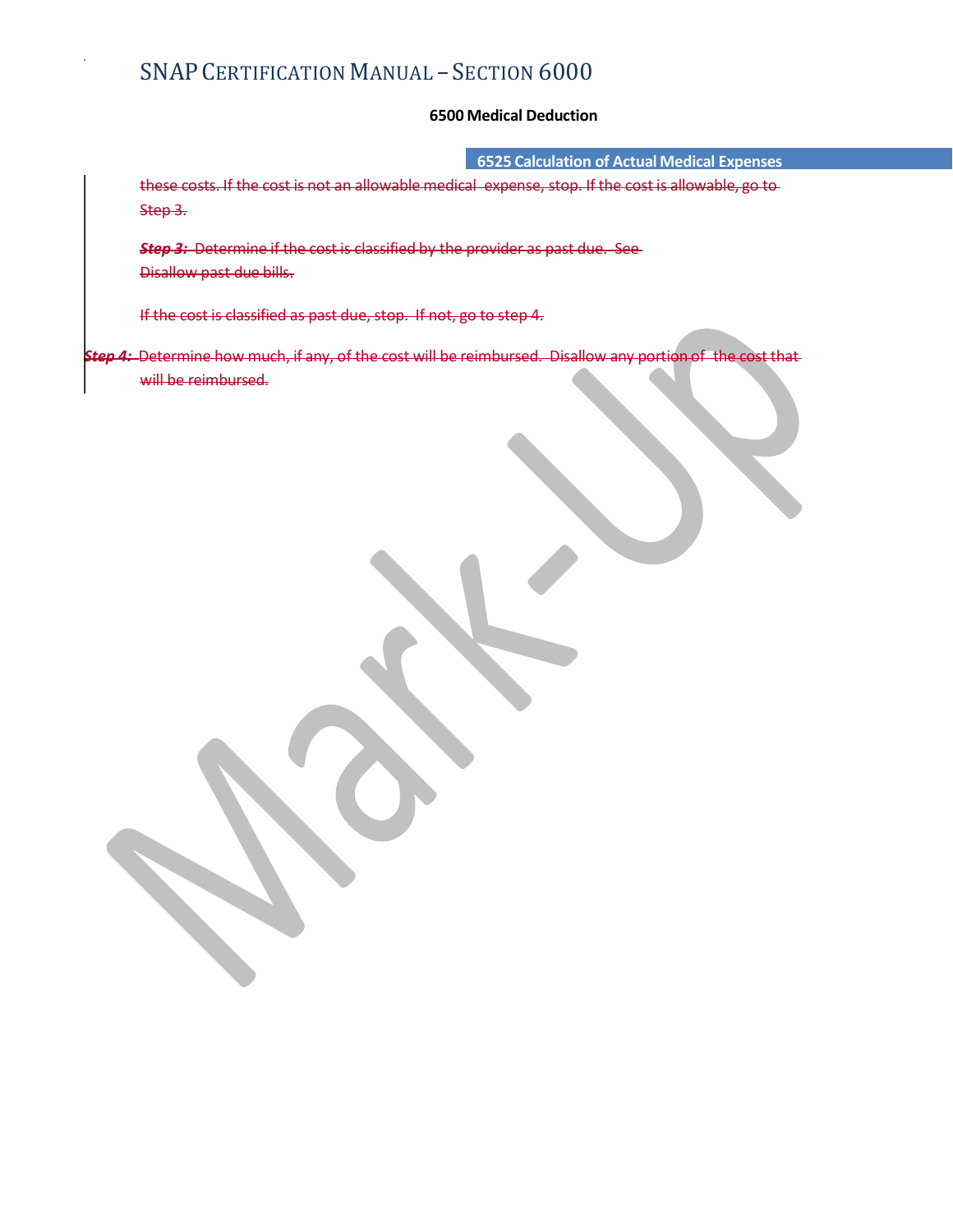- SECTION 6000<br>6500 Medical Deduction<br>6525 Calculation of Actual Medical Expenses 6525 Calculation of Actual Medical Expenses

IS AP CERTIFICATION MANUAL – SECTION 6000<br>6500 Medical Deduction<br>If all of the cost will be reimbursed, stop. If any of the household's allowable medical expenses will<br>not be reimbursed, go to step 5.<br>If incurred monthly, not be reimbursed, go to step 5.

Determine how often the household incurs the cos

If incurred monthly, go to item If incurred periodically

**Item A:** Monthly Expenses  $\frac{1}{2}$  See SNAP 6521.1.

These are the medical costs the household expects to have each month during the upcoming certification period. In the case of an annual review or a reported change, these are the medical costs the household expects to have each month during the remaining months of the certification period. These are the medical costs the household expects to have each month during the upcoming<br>certification period. In the case of an annual review or a reported change, these are the medical<br>costs the household expects to have

The worker must work with each household to anticipate its monthly instructions on anticipating monthly pre

**Item B:** Periodically Recurring Expenses  $\frac{1}{2}$  See SNAP 6521.2.

blood tests taken every six months or doctor visits that occur quarterly. Regularly recurring medical expenses may either be averaged or deducted in the month the household is billed for the cost. The household makes this decision.

Item C: One-Time Expenses  $-$  See SNAP 6521.3.

One-time expenses are those that are not anticipated to recur. Examples are dentures, hearing aids, and hospital stays. (Costs like prescription drugs are not normally considered to be one-time expenses. *J* One-time expenses not being paid in installments may either be averaged forward over the period of certification or deducted in the month incurred. The household makes this decision.

If a one-time expense is being paid in installments, the amount of the installment will be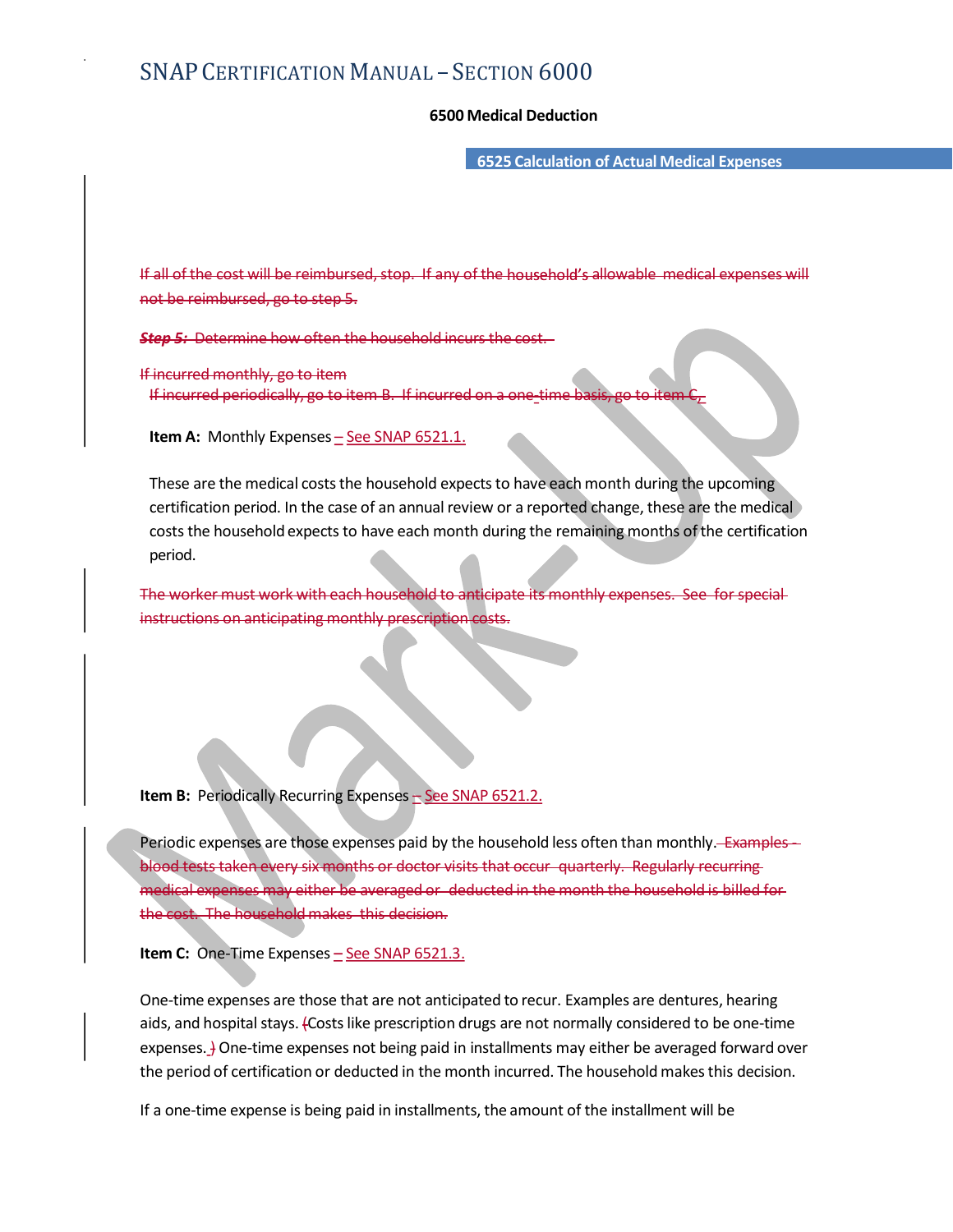6525 Calculation of Actual Medical Expenses

- SECTION 6000<br>6500 Medical Deduction<br>6525 Calculation of Actual Medical Expenses<br>4 as such. Take care not to allow one-time expenses in SNAP CERTIFICATION MANUAL — SECTION 6000<br>6500 Medical Deduction<br>considered a monthly expense and handled as such. Take care not to allow one-time expenses in<br>the budget twice.<br>Calculate the anticipated monthly expense by a the budget twice.

Step 6: Calculate the anticipated monthly expense by adding together all monthly costs and all averaged expenses. If the household has opted to allow periodic or onein month incurred, prepare a variable budget as instructed in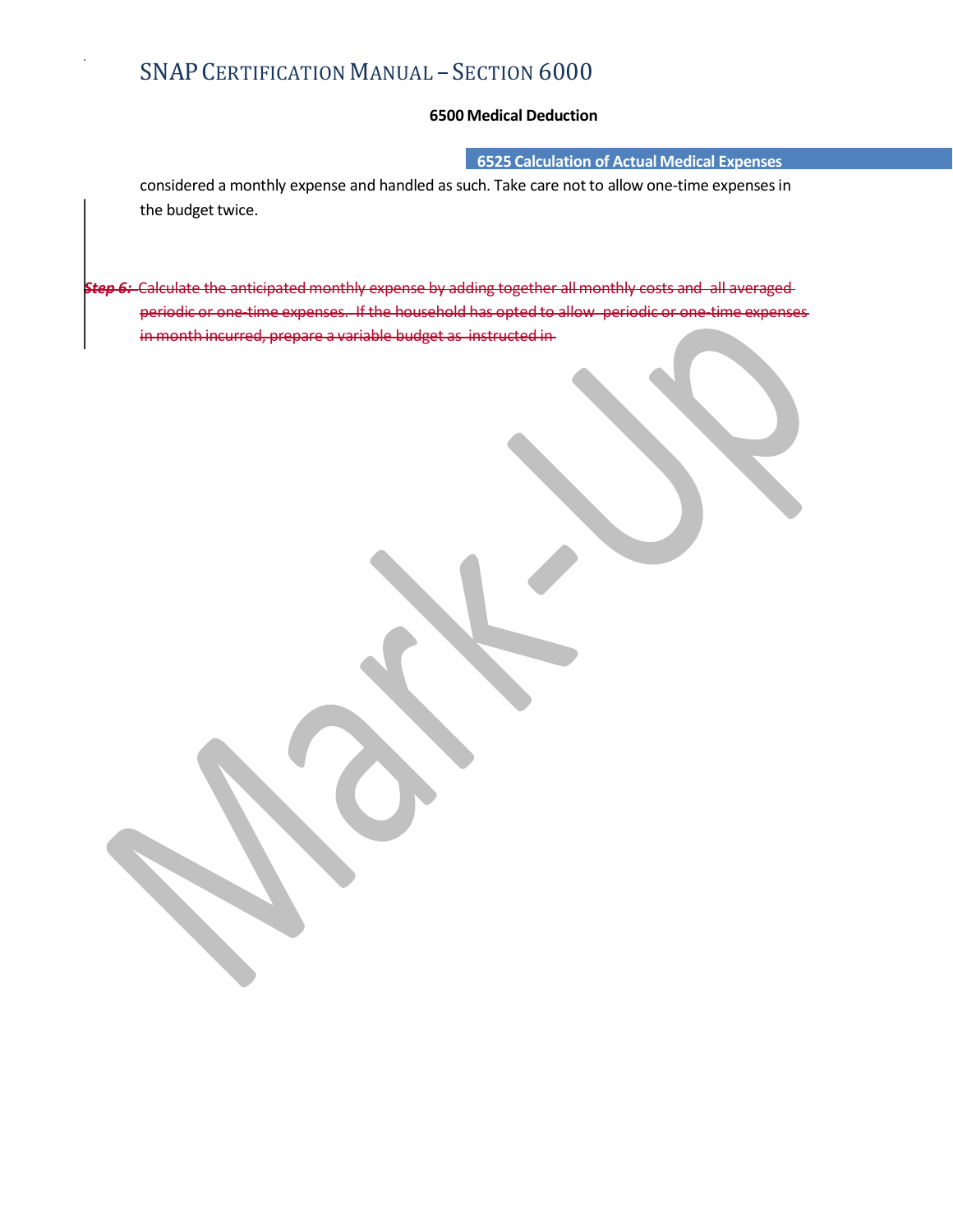- SECTION 6000<br>6500 Medical Deduction<br>6551 Determining Amount of Child Support Deduction 6551 Determining Amount of Child Support Deduction

DO NOT REQUIRE A \$35 BENCHMARK FOR EACH INDIVIDUAL HOUSEHOLD MEMBER CLAIMING MEDICAL EXPENSES. THE BENCHMARK IS ONLY REQUIRED ONCE PER HOUSEHOLD.

## 6526 Changes in Medical Costs SNAP Manual  $1101/01/112021$

Households are allowed, but not required, to report changes in actual medical costs. If the household does not voluntarily report a change in medical expenses, the change cannot be made retroactively. For example, a one-time expense is incurred in July. The household reports the expense on its annual review in October. The expense is not allowable.

Many households with members entitled to a medical deduction are certified for longer than twelve (12) months and subject to an annual review every 12th month of their certification period.<br>One-time expenses voluntarily reported during the first twelve (12) months of an extended certification period will be allowed during the first 12 months of the certification period. The household will determine if the expense is averaged over twelve (12) months or deducted in the month is occurred. (See SNAP 6521.3. for an explaining when one time expenses are explained.)<br>
SNAP Manual  $\pm 401/01/4\pm 2021$ <br>
Households are allowed, but not required, to report changes in actual medical costs. If the<br> allowedable).). Households are allowed, but not required, to report changes in actual medical costs. If the household does not voluntarily report a change in medical expenses, the change cannot be made retroactively. For example, a one-ti

At the time of the annual review, the household must report and verify all current medical expenses if they have not elected the medical standard deduction. When an annual review is conducted, the worker must work with the household to calculate the current costs. This includes annual review. Any one-time or periodic expenses voluntarily reported after the annualreview will be prorated over the months remaining in the certification period. certification period will be allowed during the first 12 months of the certification period. The<br>month it occurred. (See SNAP 6521.3, for an explanation of explaining when one time expenses are<br>importh it occurred. (See SN

## 6527 Verification of Medical Expenses SNAP Manual 1101/01/112021

months) at the annual reviewat the time or a reported change, the amount of any deductible medical expenses, (including the amount of reimbursements,) must be verified if the household has elected to use actual medical expenses. Verification of other factors such as allowable services At the time of the annual review, the household must report and verify all current medical-<br>expense of the worker must wook with the household do calculate the current osts. This includes<br>conducted, the worker must wook wi the factor is questionable.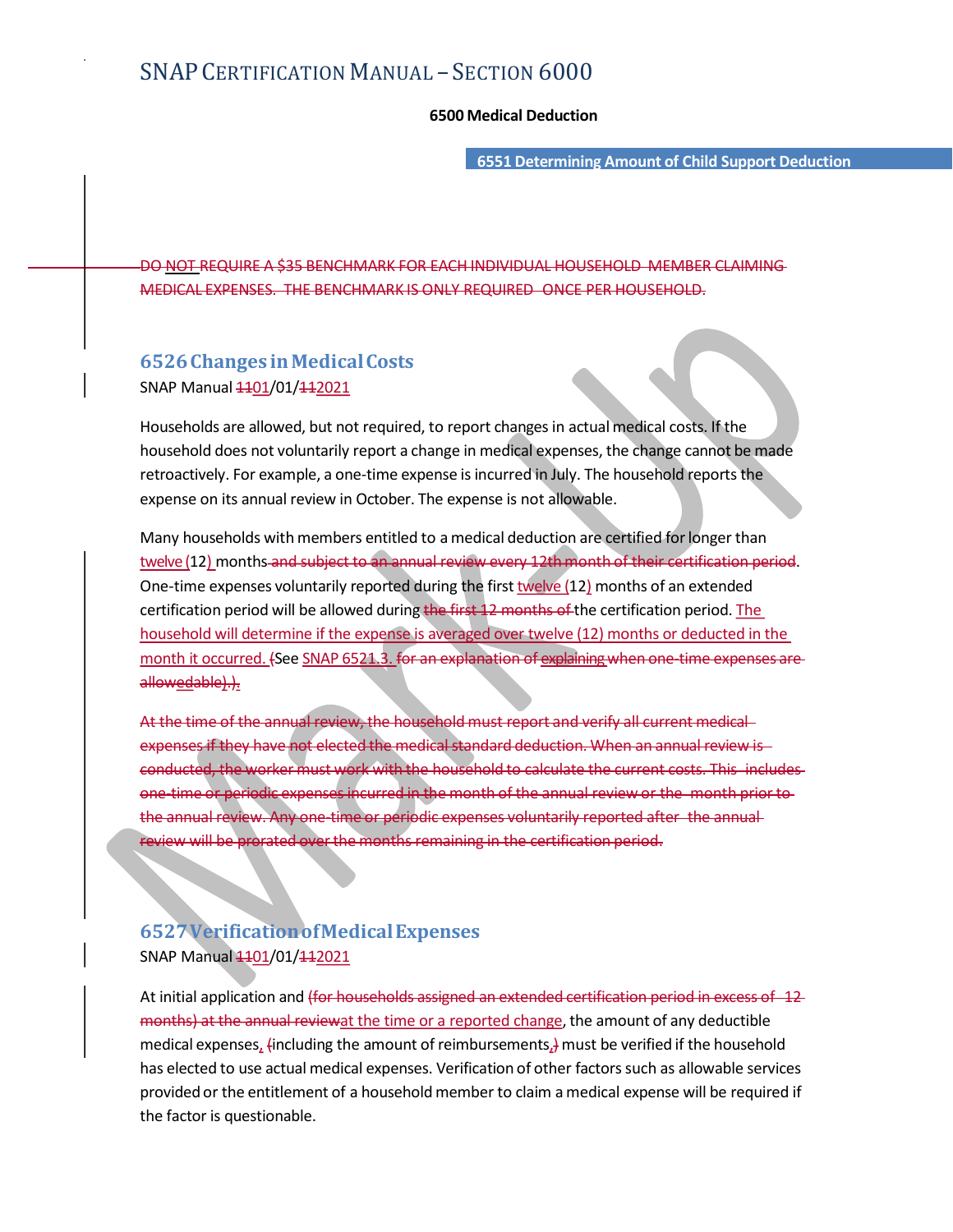- SECTION 6000<br>6500 Medical Deduction<br>6551 Determining Amount of Child Support Deduction 6551 Determining Amount of Child Support Deduction

For households electing to claim actual medical expenses, at recertification and at a reported change, previously unreported medical expenses and total recurring medical expenses that have changed by more than twenty-five dollars (\$25.00) must be verified. Medical expenses that are unchanged or changed by twenty-five dollars (\$25.00) or less will not be verified unless information regarding these expenses is in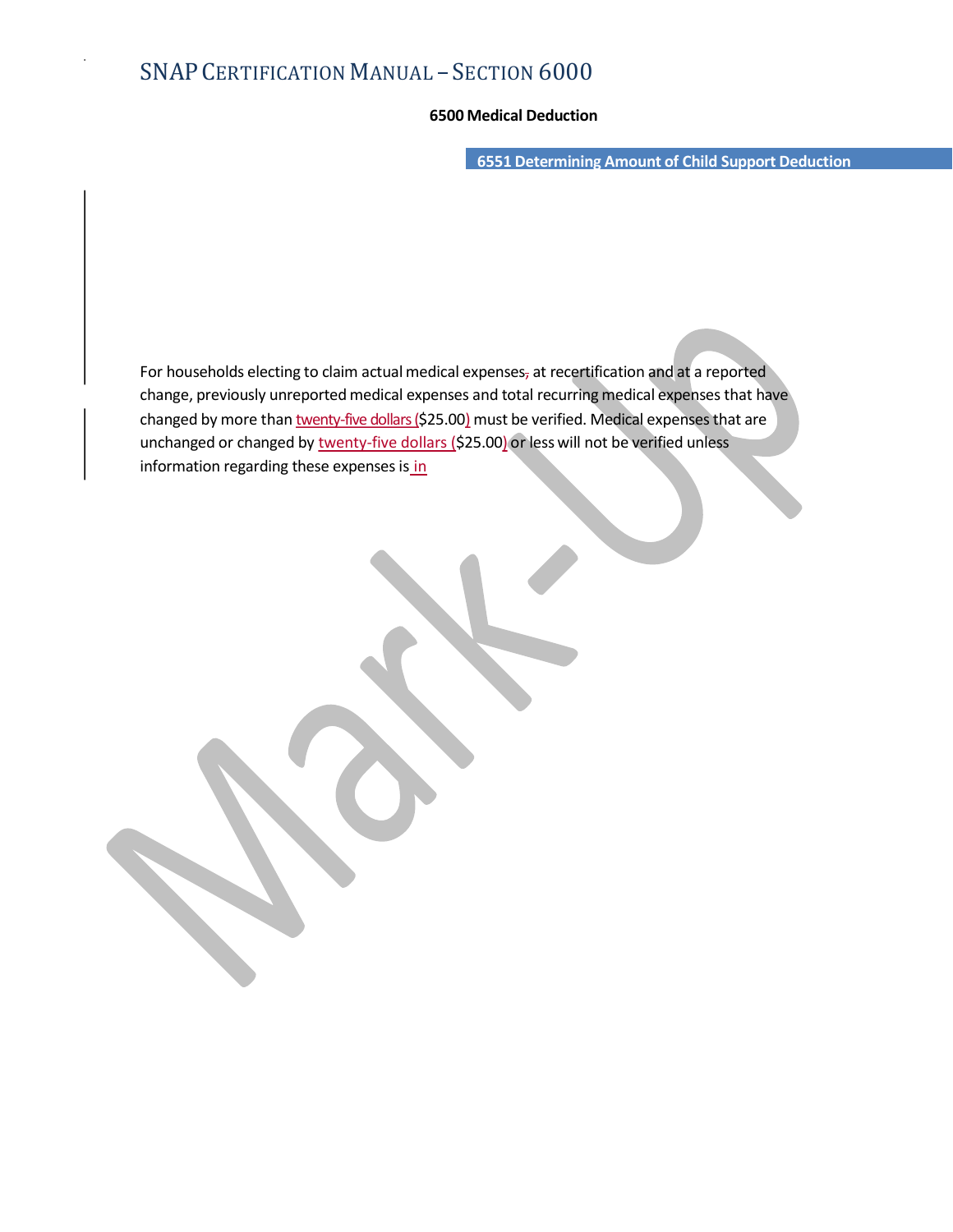- SECTION 6000<br>6500 Medical Deduction<br>6551 Determining Amount of Child Support Deduction<br>idated if the beusehold declares a medical expense 6551 Determining Amount of Child Support Deduction

incomplete, inaccurate, inconsistent, or outdated. If the household declares a medical expense SNAP CERTIFICATION  $M$ ANUAL – SECTION  $6000$ <br>  $6551$  Determining Amount of Child Support Deduction<br>
iftermining in accurate, inconsistent, or outdated. If the household declares a medical expense<br>
that must be verified, b be documented in the case record. Households that have elected the medical standard must declare that they still have at least thirty-five dollars and one cent (\$35.01) in allowable medical expenses to remain eligible for it.

An initial application, or an application for recertification or an annual review will not be held beyond the time allowed for normal processing solely for the purpose of obtaining required verification of medical expenses if the household is otherwise eligible. The household will be advised that the case was processed without the medical expense and that it may furnish this required verification at a later date. When the household does provide verification of the medical expense, the expense will be deducted, and the SNAP benefit amount will be adjusted according to the timeliness standards for a reported change.

See <u>SNAP 8500 (for processing</u> standards for initial applications).<br>See <u>SNAP 10600 (for processing</u> standards for timely filed recertifications).<br>See <u>SNAP 10700 (for processing</u> standards for untimely recertifications).

reporting).<br>Suggested sources of verification of medical expenses are:

- . Bills, receipts, and/or statements received by the household;
- Collateral contacts with providers including letters, and for telephone calls; and
- Insurance policies and/or benefit cards.

## 6528 Documentation of Medical Deductions SNAP Manual 1101/01/112021

All medical deductions will be documented in enough detail so that a reviewer can determine exactly how the deduction was calculated. Documentation should be retained in the electronic See SNAP 10600 (for processing standards for timely filed recertifications).<br>
See SNAP 10700 (for processing standards for untimely recertifications).<br>
See SNAP 11410 (for processing standards for changes reported independ entered in the ANSWER narrative tab.) At a minimum, the following information should be documented-:

- The name of the member who incurred the expense.
- The type of expense, such as -i.e., prescription drugs, transportation costs, or doctor's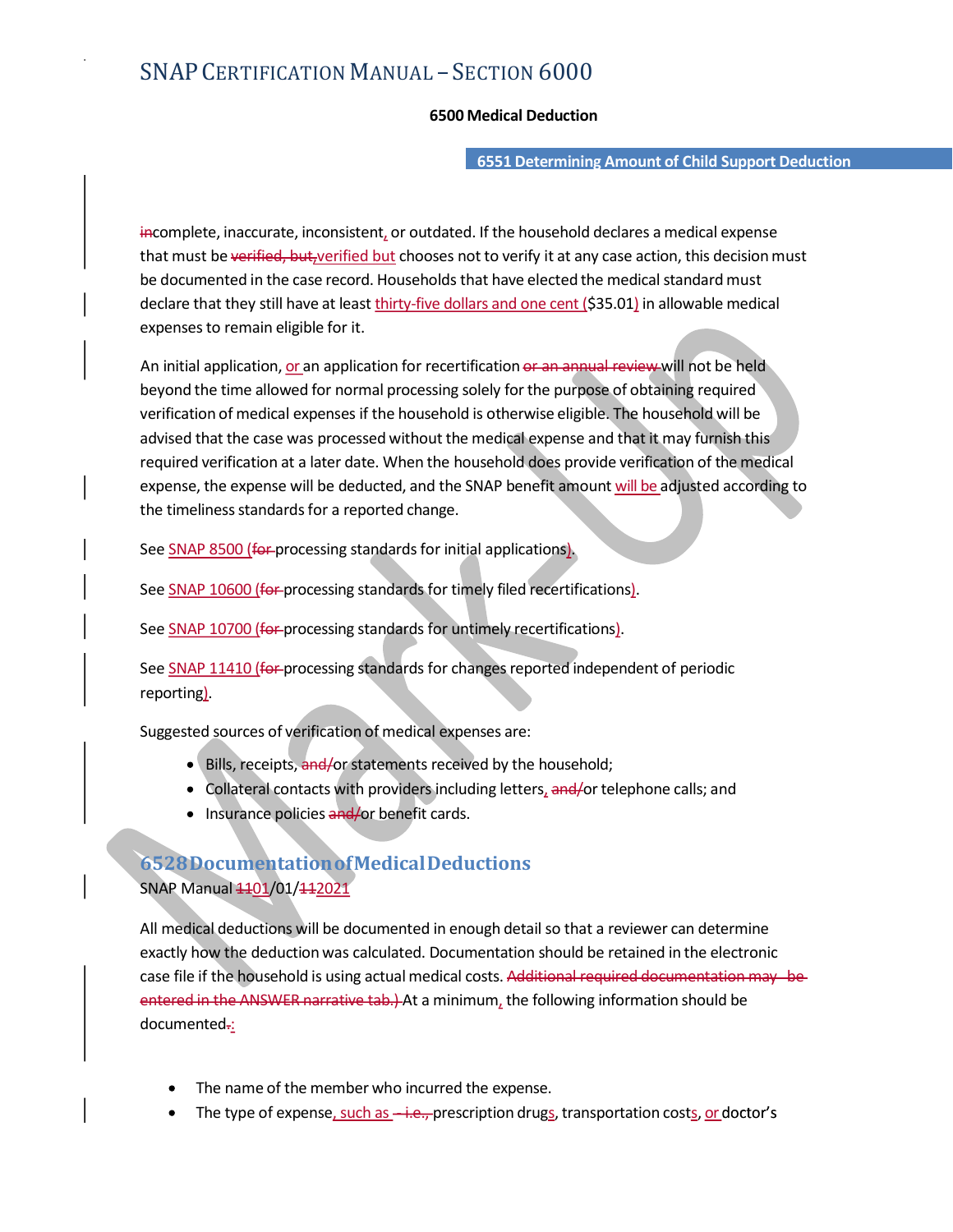6551 Determining Amount of Child Support Deduction

visits., etc.

- SECTION 6000<br>6500 Medical Deduction<br>6551 Determining Amount of Child Support Deduction<br>pecific expense and the verification obtained for the 1. Identifying information about the specific expense and the verification obtained for the expense.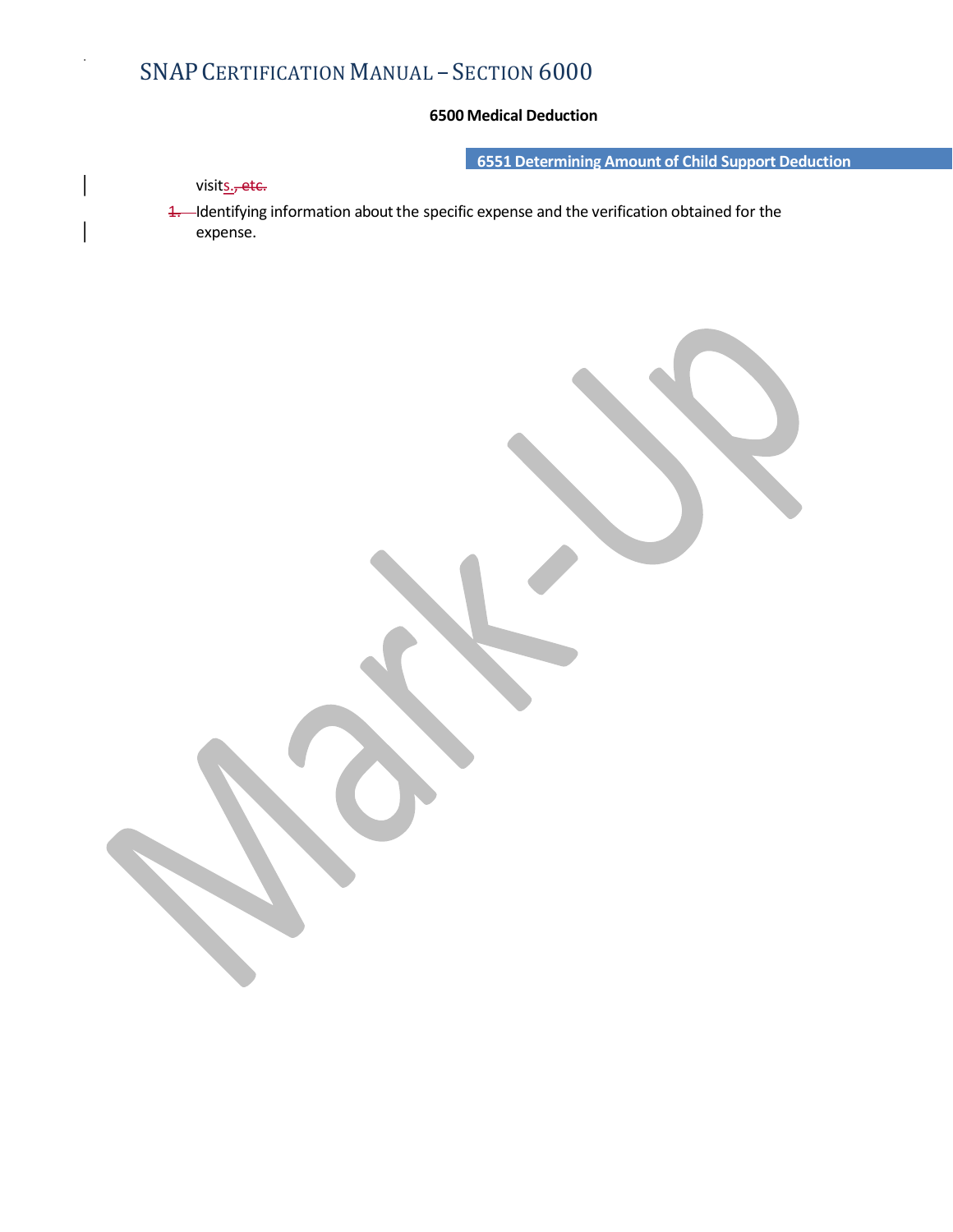- SECTION 6000<br>6500 Medical Deduction<br>6551 Determining Amount of Child Support Deduction 6551 Determining Amount of Child Support Deduction

- If a medical expense is verified at recertification or at the time of a reported change, document why the verification was required.
- Whether or not the expenses are reimbursable. If the expense is reimbursable, state approximately when the household expects reimbursement.
	- NOTE: Do not allow any portion of the expense that will be reimbursed until the reimbursement is received. See
	- $2$ . The figures used in the calculation of the medical deduction;. Identify any averaged expenses and indicate the figures used to calculate the averaged expense.
	- 3. **EXAMPLE:** Bill dated July 1, Dr. Smith dentures  $$300 \div 6$  months =  $$50$ .
	- 4.
- 5.551 Determining Amount of Child Support Deduction<br>
If a medical expense is verified at recertification or <u>at the time of a</u> reported change,<br>
document why the verification was required.<br>
Whether or not the expenses are allowed. For example, e.g., attached attaching copies of bills that were used as an indication of medical expenses that the household expects - expected by the household to continue through the period of certification.
- - Also verify <sup>T</sup>the fact that the household chooses not to verify medical expenses or to delay verification until after certification, if this option is chosen.

## 6550 Child Support Deductions

SNAP Manual 016/01/982021

A deduction will be allowed for legally obligated child support payments made by a household member to an individual who is not a household member. A legal obligation may be a court order that would behas been upheld by a judge in a court of law, an order issued through an administrative process, or a legally enforceable separation agreement. Amounts paid out of the household's current income to make up for months in which the household did not meet its child support obligation will be deductible. Payments for child support arrearages will be allowed only if the household was legally obligated to pay the amount in arrears. The value of legally binding child support that is provided in-kind, such as payment of rent directly to the landlord, will be deductible. Payments a non-custodial parent is legally obligated to make to obtain health insurance coverage for a child or children are deductible. This also includes dental insurance, cancer insurance, or intensive care insurance if the parent is legally obligated to furnish this coverage. When the child is covered on a family plan and the amount paid per person cannot be  $6550$  Child Support Deductions<br>SNAP Manual 016/01/98<u>2021</u><br>A deduction will be allowed for legally obligated child support payments made by a household<br>member to an individual who is not a household member. A legal oblig maintain coverage for a child or children under the terms of the legal obligation will be counted.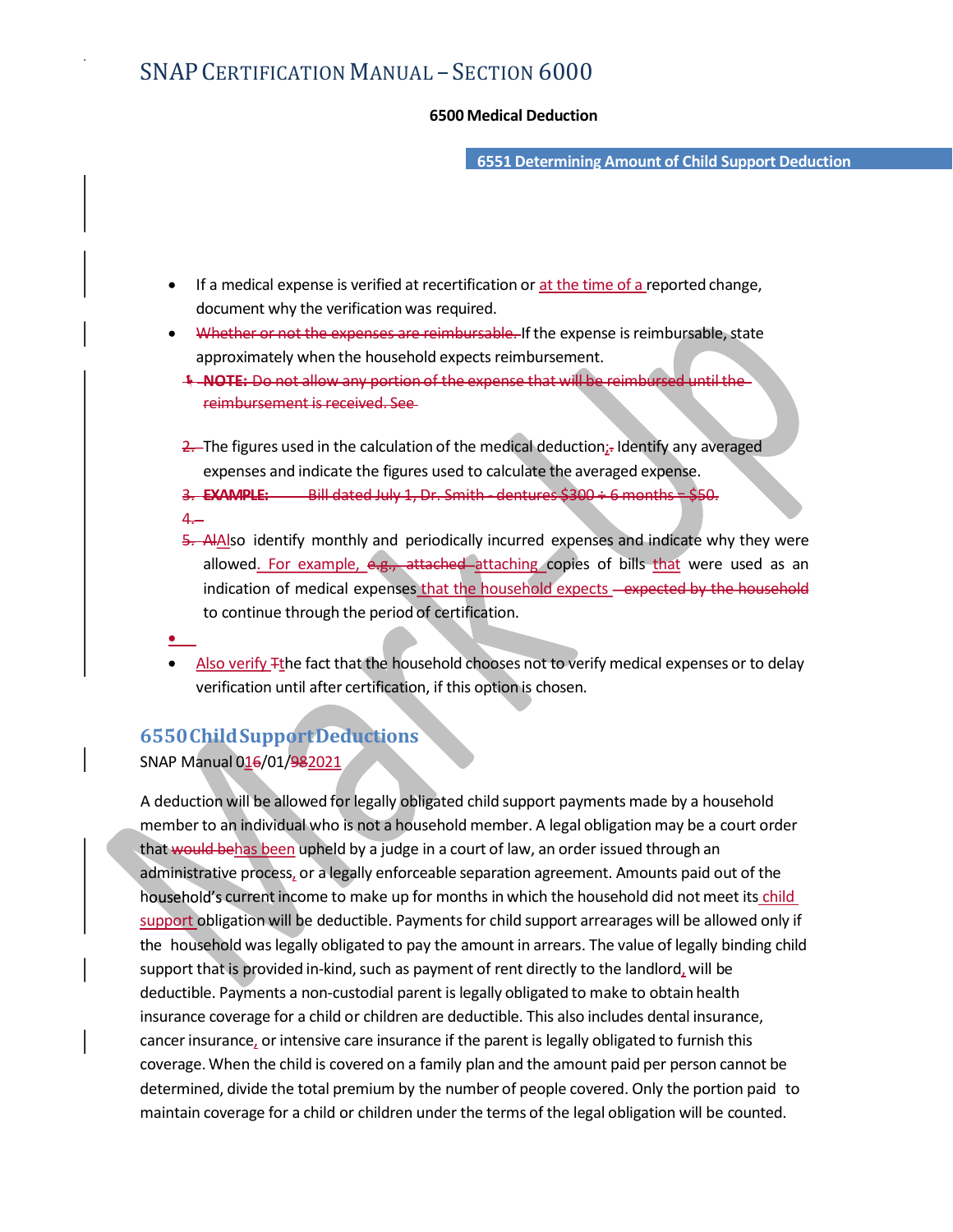- SECTION 6000<br>6500 Medical Deduction<br>6551 Determining Amount of Child Support Deduction 6551 Determining Amount of Child Support Deduction

Payments for alimony are not deductible. Child support payments made voluntarily are not deductible. This includes milk and diapers pampers-purchased for a child unless the parent is legally obligated to make these purchases. Child support payments for a child who is included in the SNAP SNAP CERTIFICATION MANUAL – SECTION 6000<br>6500 Medical Deduction<br>6551 Determining Amount of Child Support Deduction<br>Payments for alimony are not deductible. Child support payments made voluntarily are not<br>deductible. This i SNAP CERTIFICATION MANUAL – SECTION 6000<br>6500 Medical Deduction<br>6551 Determining Amount of Child support Deduction<br>Payments for alimony are not deductible. Child support payments made voluntarily are not<br>deductible. This i SNAP CERTIFICATION MANUAL – SECTION 6000<br>
6500 Medical Deduction<br>
6500 Medical Deduction<br>
6551 Determining Amount of Child Support per deductible. This includes milk and <u>diapers</u> parametes purchased for a child unless th refund is not deductible. **Payments for allmony are not deductible. Child support payments made voluntarily are not**<br>deductible. This includes milk and <u>diapers</u> pampers-purchased for a child unless the parent is legally<br>obligated to make these pur Payments for alimony are not deductible. Child support payments made voluntarily are not<br>deductible. This includes milk and <u>dianers</u> parmeres purchased for a child who is included in the SNAP<br>household are deductible solo Payments for alimony are not deductible. Child support payments made voluntarily are not<br>eductible. This includes milk and <u>diapers</u> pampers-purchased for a child unless the parent is legally<br>bousehold are deductible solen

## 6551 Determining Amount of Child Support Deduction SNAP Manual 016/01/982021

frequently than monthly, such as (e.g. - annually or quarterly) may be averaged forward over for the period the payment is intended to cover.

average amount does not exceed the obligated amount. If the court has ordered a change in the obligated amount, this change must be taken into accountconsidered when establishing the child support deduction. For example, if a recent court order has increased the child support from twenty-five dollars (\$25.00) to fifty dollars (\$50.00) per week and the household states they will meet this new obligation, fifty dollars (\$50.00) per week will be anticipated as the child support payment. 6551 Determining Amount of Child Support Deduction<br>SNAP Manual 0<u>16</u>/01/98<u>2021</u><br>The child support deduction must reflect the child support the hopsehold expects to pay during the<br>certification period rather than the obli

For households submitting an initial application, the average must be based on at least three (3) (3) month's' history, the average will be based on the payments made to date. If there is no payment history, the child support deduction will be anticipated based on the amount the household is obligated to pay plus the household's statement of what it intends to pay.

To calculate an average amount, the case worker must:

- Figure the total child support paid during each month of the selected period. (Do not use a conversion factor.)
- Add together the amounts calculated for each month
- Divide this figure by the number of months in the selected period.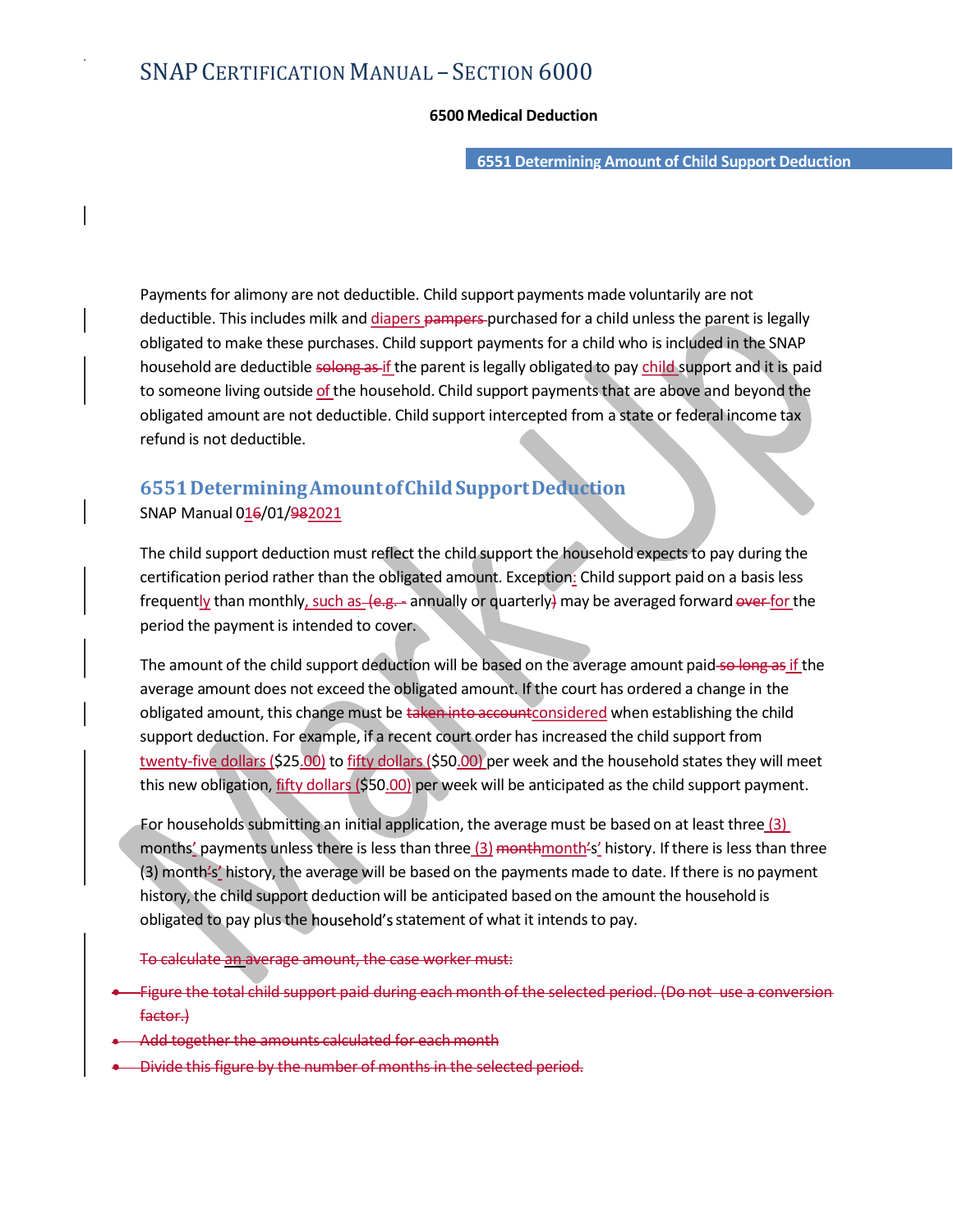- SECTION 6000<br>6500 Medical Deduction<br>6551 Determining Amount of Child Support Deduction 6551 Determining Amount of Child Support Deduction

For example, a household submits an initial application in September, a household member makes legally obligated child support payments. To calculate the child support deduction, complete the following steps.

### Calculate monthly totals

### 2. Add together the monthly totals.

| <del>June:</del> | \$125                                     |
|------------------|-------------------------------------------|
| <b>July:</b>     | $C100$ August:<br><del>sida mugust.</del> |
| $-5100$          |                                           |
| \$325            |                                           |

## 3. Divide by three.

## \$325 ÷ 3 = \$108.33 rounded to \$108.

For households submitting a subsequent application, the average will be based submitting a subsequent application, we child support application, we child subsequent application, we child subsequent application, we child su paid during the previous certification period with appropriate adjustments for any change in the amount of obligation.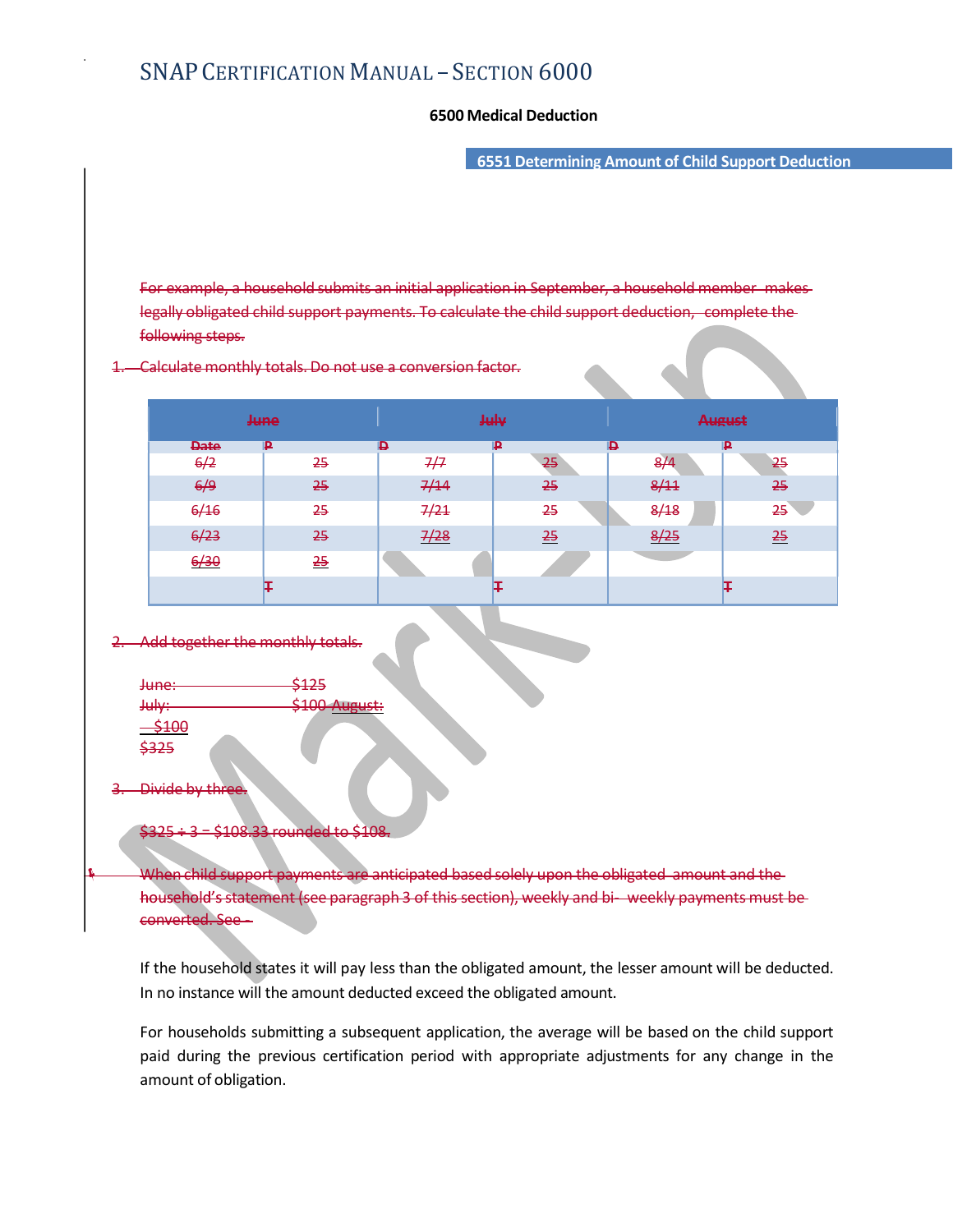- SECTION 6000<br>6500 Medical Deduction<br>6552 Verification of Child Support Payments 6552 Verification of Child Support Payments

See SNAP 1622.9, 1623.1, and 1623.2 for instructions on calculating the child support deduction households with disqualified members.

## 6552 Verification of Child Support Payments SNAP Manual 4001/01/20213

At initial application, both the obligation to pay child support and the amount of deductible child support paid must be verified. The household will be the primary source of verification of the legal obligation to pay child support, the amount of the obligation, and the amount paid. Any document that verifies the obligation to pay child support, such as a court order, administrative order, or legally enforceable separation agreement, would be sufficient verification of the obligation and obligated amount.

Documents used to verify the household's legal obligation to pay child support will not be acceptable verification of the household's actual payment. Acceptable verification of amounts paid would include canceled checks, wage withholding statements, verification of withholding from unemployment compensation, and statements from the custodial parent regarding direct payments, or payments that the non-custodial parent pays or expects to pay on behalf of the custodial parent. Payments made through the Office of Child Support Enforcement (OCSE) may be verified through OCSE screens. SNAP Manual 40<u>01/01/20213</u><br>At initial application, both the obligation to pay child support and the amount of deductible child<br>support paid must be verified. The household will be the primary source of verification of the At initial application, both the obligation to pay child support and the amount of deductible child<br>support paid must be verified. The household will be the primary source of verification of the legal<br>tobligation to pay ch obligation to pay child support, the amount of the obligation, and the amount paid. Any document<br>that verifies the obligation to pay child support, such as a court order, administrative order, or legally<br>enefroceable separ enforceable separation agreement, would be sufficient verification of the obligation and obligated<br>amount.<br>morunts used to verify the household's slegal obligation to pay child support will not be acceptable<br>verification o Documents used to verify the housefield's legal obligation to pay shild support will not be acceptable<br>verification of the household's actual payment. Acceptable wirlication of momonst paid wesult-include<br>canceled checks,

Payments for child support arrearages must be verified. Both the legal obligation to pay arrearages and

must be verified. The obligation to pay child support must be verified again only if the household child support, both the obligation and the amount of child support paid must be verified.

normal processing solely to obtain required verification of deductible child support payments, if the household is otherwise eligible. The household will be notified that its case was processed without the child support deduction and that verification of child support may be supplied <del>at a later date</del>later.<br>When the household does provide verification of the child support payment, the expense will be through the Office of Child Support Enforcement <u>(OCSE</u>) may be verified through OCSE screens.<br>Payments for child support arrearages must be verified. Both the legal obligation to pay arrearages and<br>the amount of payment m change reported outside of the reporting period. See SNAP 11410.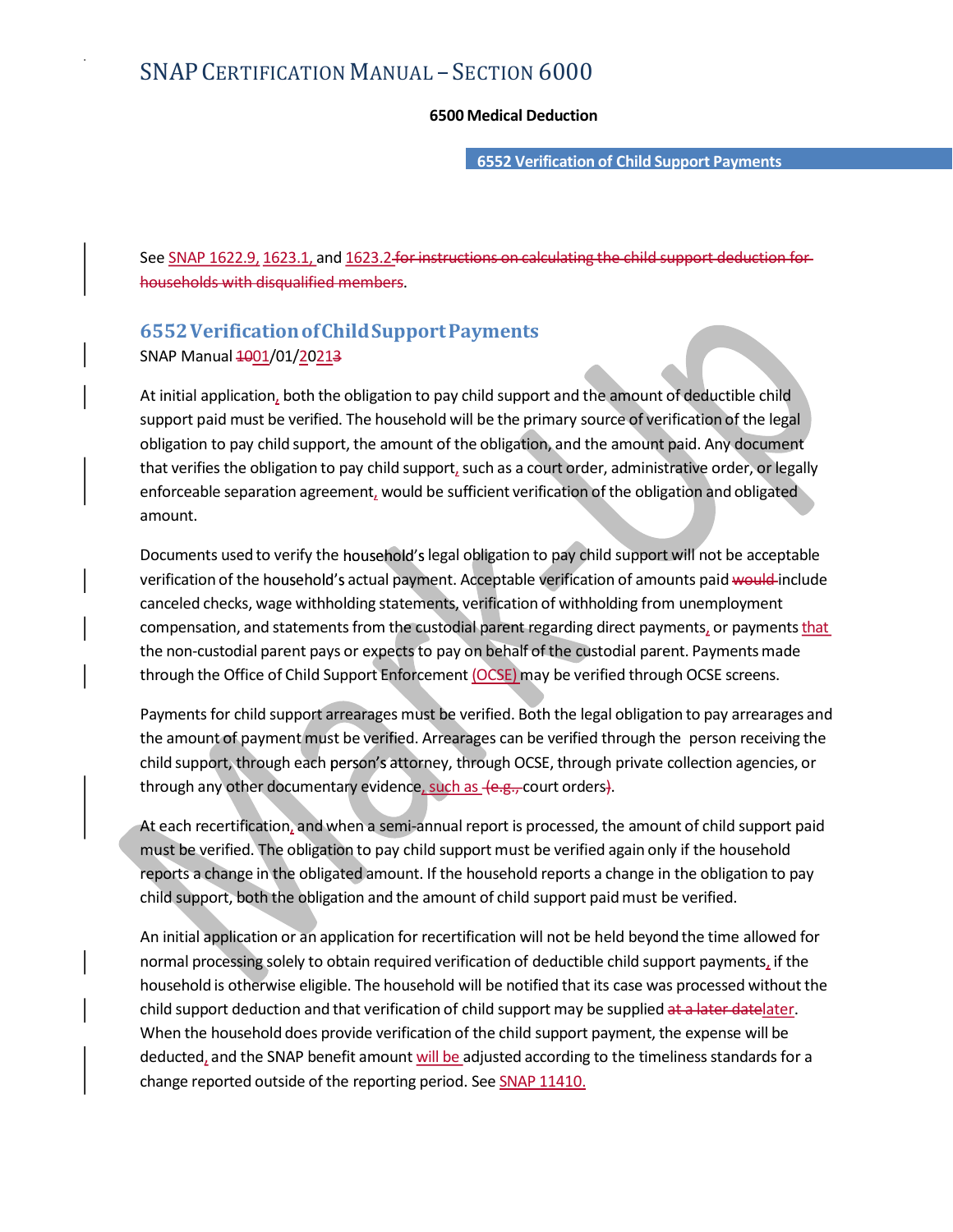- SECTION 6000<br>6500 Medical Deduction<br>6622 Choosing Between the Utility Standard and Actual Utilities 6622 Choosing Between the Utility Standard and Actual Utilities

# 6600 The Excess Shelter Deduction

SNAP Manual  $\frac{1201}{01}/992021$ 

SNAP CERTIFICATION MANUAL – SECTION 6000<br>6500 Medical Deduction<br>6622 Choosing Between the Utility Standard and Actual Utilities<br>5622 Choosing Between the Utility Standard and Actual Utilities<br>6600 The Excess Shelter Deduc percent (50%) percent of the household's adjusted SNAP income. The household's adjusted SNAP income is their income after all other allowable deductions, such as earned income, standard, dependent care, child support, and medical.

Unless the household contains an aged or disabled member a person aged sixty (60) or older or individuals living with a disability, the shelter deduction cannot exceed a maximum allowable figure. See the Standards Appendix (Appendix D) for this figure. See the Glossary definition of "Aged or Disabled ". Households with an aged or disabled a person aged sixty (60) or older or individuals living 6600 The Excess Shelter Deduction<br>SNAP Manual 4201/01/99<u>2021</u><br>The excess shelter deduction is the amount of the household's allowable shelter costs in excess of <u>fifty</u><br>percent [502]-percent of the household's adjusted S adjusted SNAP income.

## 6610 Allowable Shelter Costs SNAP Manual 017/01/20213

A shelter is defined as a household's principal place of residence. Allowable shelter costs are listed below:

1. Continuing charges for the shelter occupied by the household.

The cost of rent or continuing charges leading to the ownership of the shelter are allowable when such costs are incurred by the household the household incurs such costs. This includes, but is not limited to, the cost of mortgage payments, condominium or association fees, payments of liens against the property (e.g. second mortgages made to repair the home or <u>nos home</u> wint a uss<u>aming</u>, the smeller deal collater in exclusion transmitteral and an information of "Aged or<br>education and the property assumed a property and the property and the property of the property and the purc a mobile home. Interest on all such payments will also be an allowable cost. When a household moves into a new residence and incurs the cost of the "first and last month's rent," both rent will be Shelter Costs<br>income.<br>income.<br>The state of the shelter occupied by the household.<br>One changes for the shelter occupied by the household.<br>As of rent or continuing charges leading to the ownership of the shelter the two  $(2)$  months of rent. Continuing charges for the shelter occupied by the household.<br>The cost of rent or continuing charges leading to the ownership of the shelter are allowable<br>when such costs. This includes<br>but is not limited to, the cost of m

## 2. Property taxes on the household's shelter.

The cost of state and local assessments and voluntary road or other improvement taxes will be allowed when incurred by the household. The cost of identifiable personal property or real estate taxes on mobile homes used as a permanent residence will also be allowed when a permanent residence are not allowable. $\frac{1}{2}$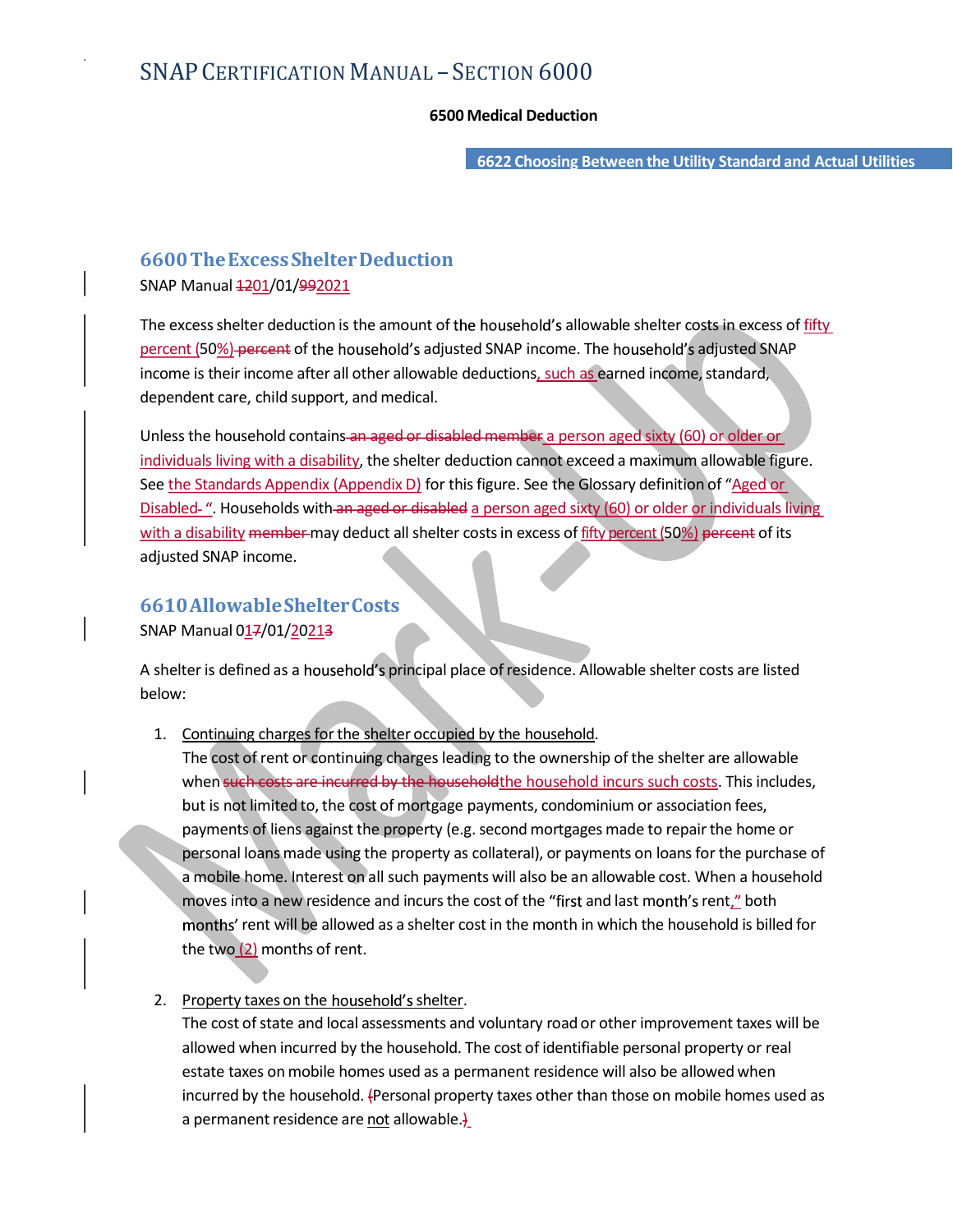## 6622 Choosing Between the Utility Standard and Actual Utilities

- SECTION 6000<br>6500 Medical Deduction<br>6622 Choosing Between the Utility Standard and Actual Utilities<br><u>18, the Homestead Tax Act</u>, households in some counties<br>receive a tax credit reducing real property e<del>state t</del>axes if Under Arkansas Code Annotated § 26-26-1118, the Homestead Tax Act, households in some counties may be reimbursed for part or all of their receive a tax credit reducing real property estate taxes if SNAP CERTIFICATION MANUAL – SECTION  $6000$ <br>  $6520$  Medical Deduction<br>  $6622$  Choosing Between the Utility Standard and Actual Utilities<br>
may be reimbursed for part or all of their receive a tax credit reducing real proper anticipated,  $t$ The full cost incurred for real estate taxes will be allowed as a shelter deduction.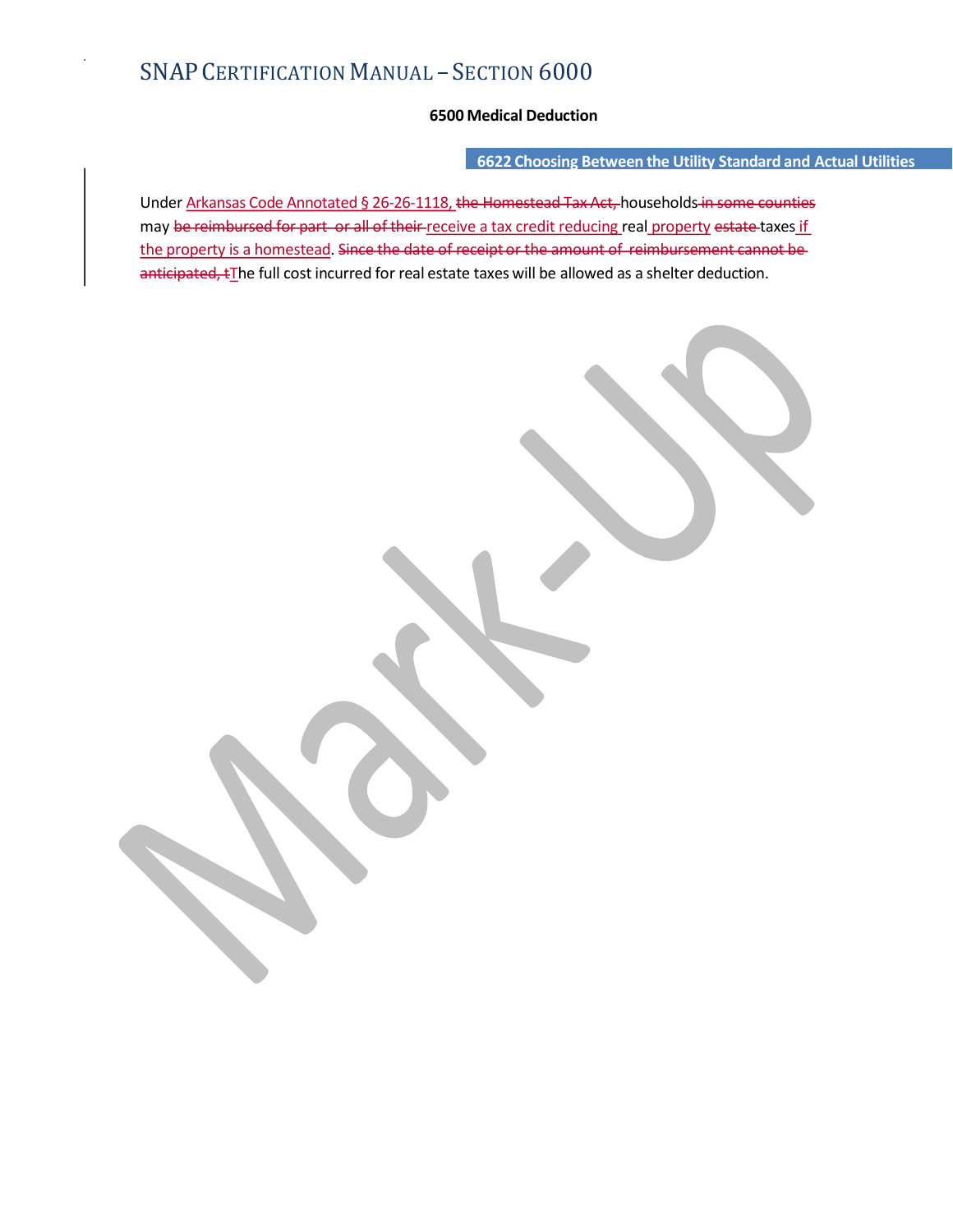- SECTION 6000<br>6500 Medical Deduction<br>6622 Choosing Between the Utility Standard and Actual Utilities 6622 Choosing Between the Utility Standard and Actual Utilities

SNAP CERTIFICATION MANUAL — SECTION  $6000$ <br>6500 Medical Deduction<br>6622 Choosing Between the Utility Standard and Actual Utilities<br>Under an Arkansas law passed in 2000, hHomeowners who have owned their home for at least si months who claim a homestead tax credit receive are allowed up to a three hundred seventy-five-dollar SNAP CERTIFICATION MANUAL – SECTION  $6000$ <br>  $6500$  Medical Deduction<br>  $652$  Choosing Between the Utility Standard and Actual Utilities<br>
Under an Arkansas-law passed in 2000, httomeowners who have owned their home for at issued April 2001. (These bills must be have been paid on or before October 15<sup>th</sup> of each year  $\tau$ tility Standard and Actual Utilities<br>
me for at least six<br>
ed seventy-five-dollar<br>
ing with the tax bills<br>
the of each year –<br>
be reported.<br>
x bill to reflect this<br>
reports a change in<br>
hold will be asked to<br>
the amount of 2001.) uUnless the household moves, changes in shelter costs are not required to be reported. SNAP CERTIFICATION MANUAL – SECTION  $6000$ <br>
6500 Medical Deduction<br>
6622 Choosing Between the Utility Standard and Actual Utilities<br>
Under an Arkansas law passed in 2000, hilomeowners who have ewned their home for at leas credit until the household's next recertification unless the household moves and reports a change in shelter costs or otherwise reports a change in the tax bill. At that time, the household will be asked to for the current real estate tax bill. This bill should relief the mount of the current real estate tax bill. According the current real estate for the current real estate in the current real estate for the amount of the cu estate taxes after the credit was allowed. Under an Arkansas law passed in 2000, hHomeowners who have ewned their home for at least six<br>months who claim a homestead tax credit receive are allowed up to a line hundred seventy-five-dollar.<br>(5300-credit:375.00) credit Under an Arkansas law passed in 2000, hHomeowners who have ewned their home for at least six-<br>months who claim a homestead tax credit receive are allowed yet to the hundred seventy-five-dollar<br>[\$300-credit375.00) credit on

If the household's real estate taxes are included in the household's mortgage payment, the workcurrent mortgage payment in the budget. After the tax credit is allowed, the mortgage company should adjust the amount of the mortgage payment to reflect the tax credit.

However, since the household is not required to report changes in shelter costs unless the household moves, the change in the mortgage cost will most likely be reported at the next recertification.

## 3. Insurance on the household's shelter.

The cost of insurance on the structure itself, but not separate costs for insuring furniture or personal Interiore, me county omce womer <u>win not</u> aagust the nousehold moves and reports a change in credict until the household's next recertification unless the bousehold moves and reports a change in shelter costs or otherwise the noussends shear tereturication times the nousseloid moves and reports a change in the cost is to cotherwise reports a change in the tax bill. At that time, the household will be asked to of of the household's current r home, the entire premium is allowable. The case record must contain documentation to this effect. musin proto the household's scherint rear eisate tax bin. This bin should relieve it the another costs are not<br>to control server the membership control of the control of the form of the form of the form of the membership c cost.

## 4. Utility costs.

Allowable utility costs include any amount the household incurs for: The following utility expenses will be considered when determining eligibility for a utility standard:

- $\bullet$ The cost of cooking fuel;
- The cost of heating fuel;
- The cost of cooling (a verifiable utility expense relating to the operation of air conditioning systems, room air conditioners, or evaporative water coolers);
- The cost of electricity;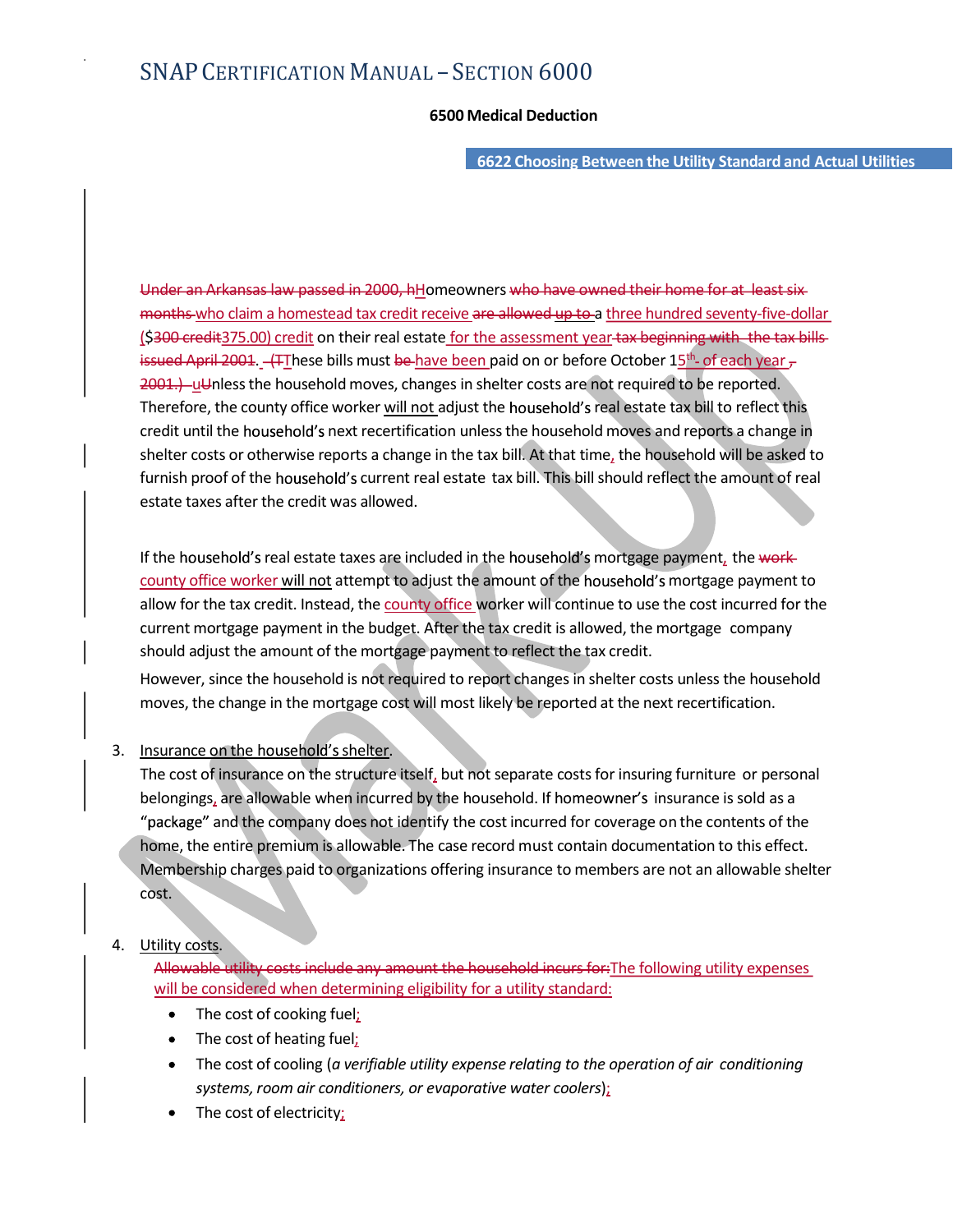- SECTION 6000<br>6500 Medical Deduction<br>6622 Choosing Between the Utility Standard and Actual Utilities 6622 Choosing Between the Utility Standard and Actual Utilities

- Water and sewer costs;  $\bullet$
- Well installation and maintenance;  $\bullet$
- Septic tank installation and maintenance;  $\bullet$
- Garbage and trash collection fees; and  $\bullet$
- For households that incur expense for any type of telephone service, a standard cost regardless of the number or type of telephones used by the household or
- **.** Fees charged by the utility provider for initial installation of the utility.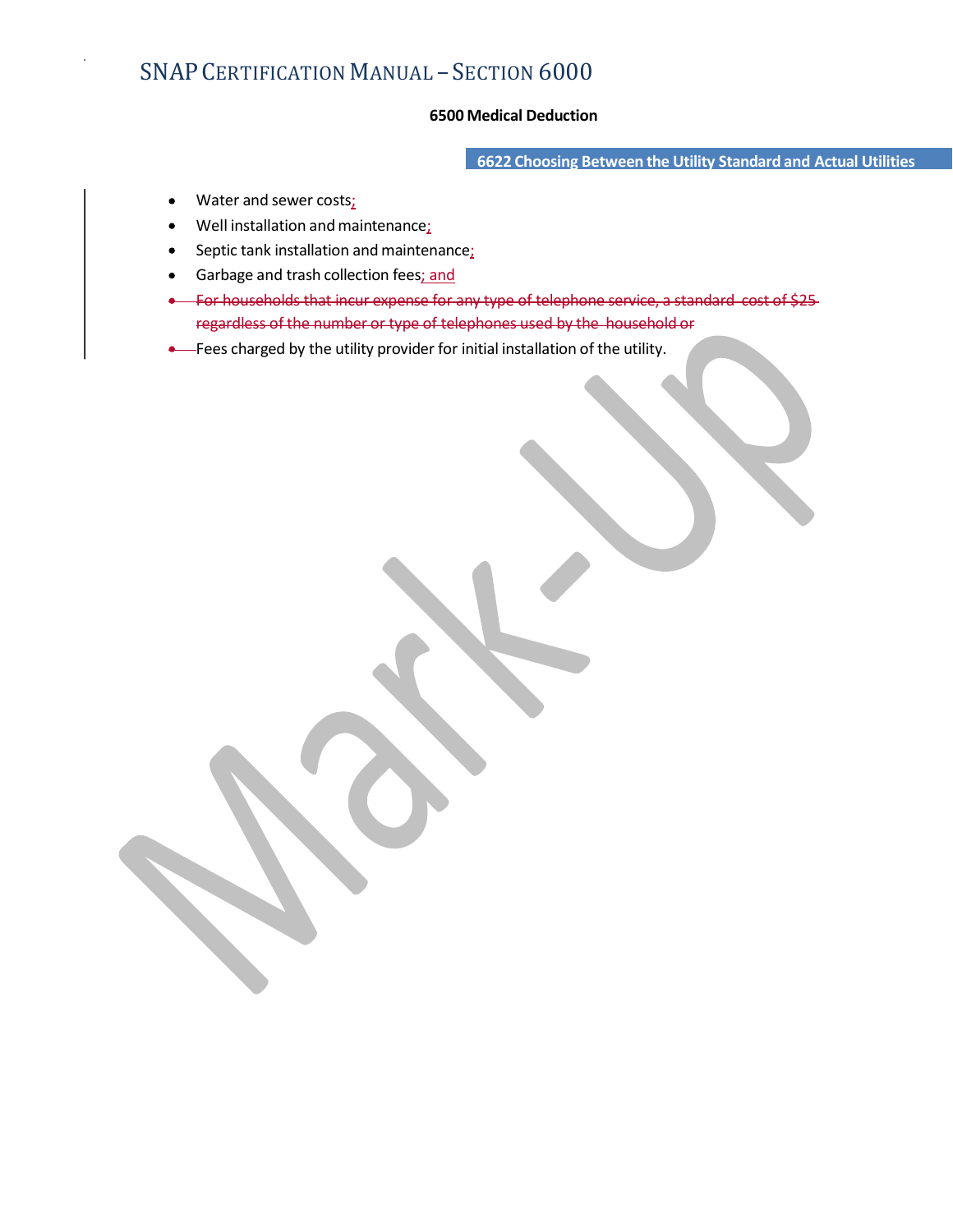- SECTION 6000<br>6500 Medical Deduction<br>6622 Choosing Between the Utility Standard and Actual Utilities 6622 Choosing Between the Utility Standard and Actual Utilities

SNAP CERTIFICATION MANUAL – SECTION  $6000$ <br>6500 Medical Deduction<br>6622 Choosing Between the Utility Standard and Actual Utilities<br>One-time deposits on any utility are <u>not considered installation costs and will not be inc</u> SNAP CERTIFICATION MANUAL – SECTION 6000<br>6500 Medical Deduction<br>6622 Choosing Between the Utility Standard and Actual Utilities<br>6622 Choosing Between the Utility Standard and Actual Utilities<br>shelter cost. The standard cos areas of the state. No more or no less will be allowed for telephone costs regardless of the household's actual costs. SNAP CERTIFICATION MANUAL – SECTION  $6000$ <br>
6500 Medical Deduction<br>
6622 Choosing Between the Utility Standard and Actual Utilities<br>
Constitute costs will be allowed for the standard costs are will apply across the board SNAP CERTIFICATION MANUAL – SECTION 6000<br>
6500 Medical Deduction<br>
6622 Choosing Between the Utility Standard and Actual Utilities<br>
Shelter cost. The standard cost of \$25.00 for a telephone expense will apply across the bo

## 5. Shelter costs for a home temporarily unoccupied by its owners.

casualty loss.

In order to include the costs of a home temporarily unoccupied by the owners, all four  $(4)$  of the following criteria must be met:

- The household must be incurring these shelter costs.
- The household must intend to return to the home.
- The home must not be leased or rented during the absence of the owners.
- If there are occupants currently in the home, these occupants must not be claiming the shelter costs for SNAP purposes.

Verification: If a household claims expenses for a temporarily unoccupied home, the worker will verify are of the tasted of the home which was damaged or destroyed due to a natural disaster such as<br>
Shelter costs for a home temporarily unoccupied by its owners.<br>
Shelter costs for a home temporarily unoccupied by its owners standard utility allowance.

## 6. Charges for Repair of Home.

or employment or training away from nome, illness, or abandomment caused by a natural disaster or<br>
In order to include the costs of a home temporarily unoccupied by the owners, all four  $\Delta$  of the<br>
following criteria mus but not limited to, a fire or a flood are deductible when such charges are billed or otherwise become due. Shelter costs will not include charges for repair of the home that have been or will be reimbursed by private or public relief agencies, insurance companies, or from any other source.

## 6620 Utility Expenses SNAP Manual 01/01/2021

At initial application, utility expenses will be verified to determine the type of utility allowance the household will receive. At recertification, a reported change, or at the time of the semi-annual report, utility costs will be verified if the source has changed, as when the household has moved, or the household becomes ineligible for the current utility allowance. 6620 Explanation of the Utility Standard

SNAP Manual 12/01/99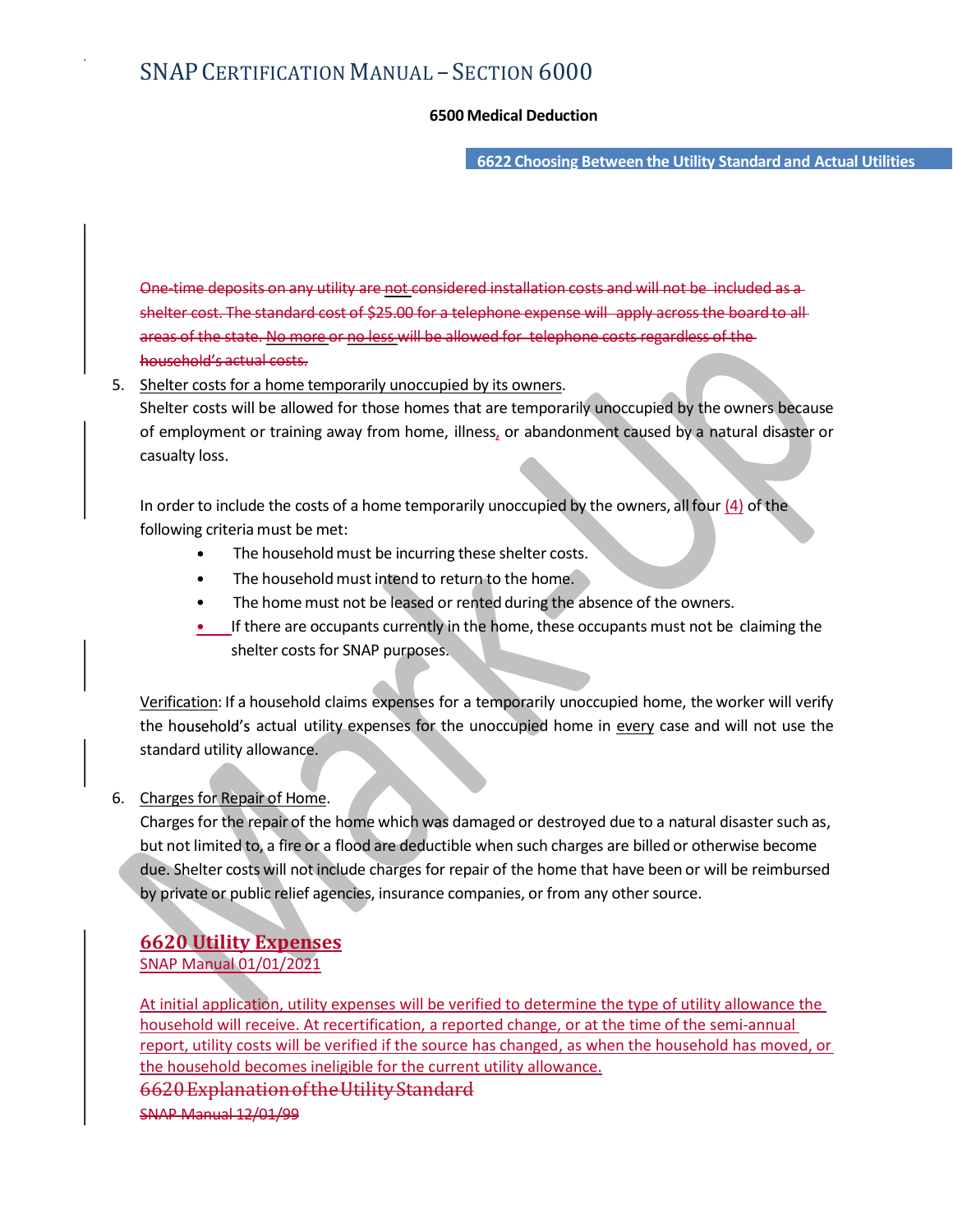- SECTION 6000<br>6500 Medical Deduction<br>6622 Choosing Between the Utility Standard and Actual Utilities 6622 Choosing Between the Utility Standard and Actual Utilities

The utility standard is a predetermined amount. Eligible households may elect to use the utility standard in the SNAP CERTIFICATION MANUAL — SECTION 6000<br>6500 Medical Deduction<br>The utility standard is a predetermined amount. Eligible households may elect to use the utility<br>standard in the SNAP budget to calculate tota  $\text{SNAP CERTIFICATION MANUAL} = \text{SECTION } 6000$ <br>  $\text{6500 Medical Deduction}$ <br>  $\text{6622 Choosing Between the Utility Standard and Actual Itilities}$ The utility standard is a predetermined amount. Eligible households may elect to use the utility-standard in the SNAP budget to calculate total shelter costs. W the standard amount. The \$25.00 telephone standard will never be used in combination with the utility standard because the utility standard already contains a telephone cost component.

The utility allowances are predetermined amounts assigned to eligible households based on the utility expenses incurred by the household. Actual utility costs are not allowable even if the expenses are higher than the standard. At application, a household will be assigned one (1) of the following:

- Basic Utility Allowance (BUA), if eligible:
- Standard Utility Allowance (SUA.) if eligible:
- Homeless Living Allowance (HLA), if eligible; or
- Telephone Standard.

Households may change standards at any point during the certification, no matter the length of the certification period.

If the Basic Utility Allowance (BUA), Standard Utility Allowance (SUA,) Homeless Living Allowance (HLA), or the Telephone Standard is chosen for a deduction, but required verification is not furnished, the deduction will be disallowed.

All unverified utility costs will be disallowed if the household fails to provide verification by the date shown on the Request for Information or the Notice of Action. If the household wishes to claim expenses for an unoccupied home, the utility standard will be disallowed for an unoccupied home. See SNAP 4410.

6620.1 Standard Utility Allowance (SUA) SNAP Manual 01/01/2021

Households must incur and be billed for or expect to incur during the next heating and cooling season, the actual cost of heating or cooling to be eligible for the Standard Utility Allowance (SUA). The household may also be eligible if the household receives or expects to receive low income energy assistance payments from the Low-Income Home Energy Assistance Program (LIHEAP) during the next heating and cooling season, whether an actual heating or cooling cost is incurred. Eligibility for LIHEAP implies out--of--pocket expenses, or the household must receive energy assistance of at least twenty dollars (\$20.00) per year under federal law. Households billed less than monthly for heating costs, such as butane or propane, are entitled to the Standard Utility Allowance between billing months. If the household reports a change in eligibility for the SUA, but still has a utility expense, the standard must be changed to the Basic Utility Allowance or Telephone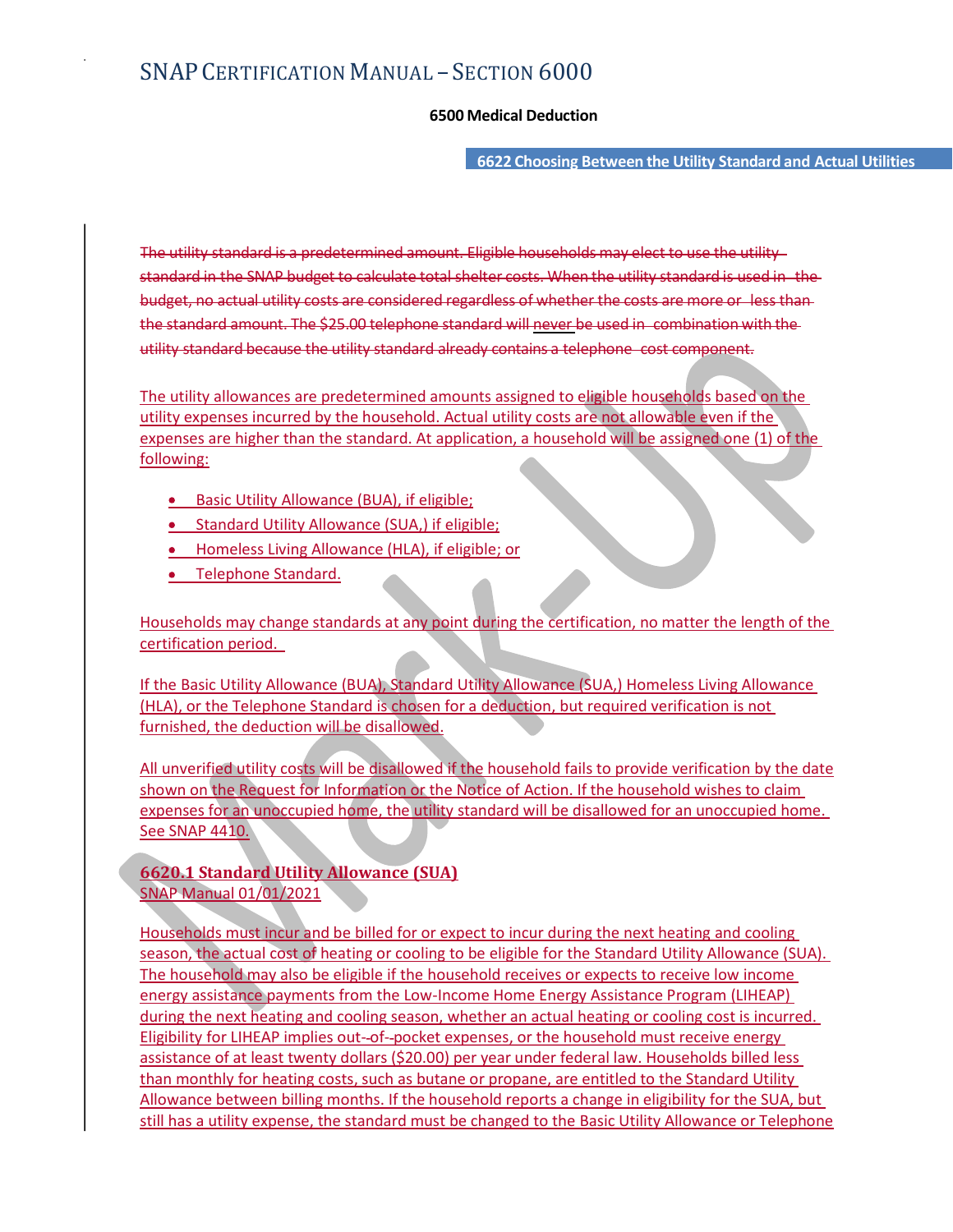- SECTION 6000<br>6500 Medical Deduction<br>6622 Choosing Between the Utility Standard and Actual Utilities 6622 Choosing Between the Utility Standard and Actual Utilities

## Standard.

A household that receives reimbursement for utility expenses, or if the expense is paid through an excluded payment, such as a vendor payment from Housing and Urban Development HUD or Farmers Home Administration (FMHA), the Standard Utility Allowance may be used when the heating or cooling costs exceed the excluded payment amount. The portion of the expenses paid by an excluded reimbursement or vendor payment is not deductible. The amount left after deducting the excluded payment is deductible and includes HUD or FMHA rent, and utility payments. Expenses are only deductible if the service is provided by someone outside of the household and the household makes a monetary payment for the service.

Renters and homeowners who live in separate residences are entitled to the entire Standard Utility Allowance, if they receive a Low-Income Home Energy Assistance Program payment (LIHEAP) of at least twenty dollars (\$20.00) per year for their current residence.

The standard utility allowance must not be prorated when households who share a dwelling share utility cost. When households share a dwelling and utility costs, both SNAP households will be allowed to claim the full standard utility allowance.

the utility standard. There eligible households may switch from using the utility standard to using actual costs even if the actual costs exceed the standard amou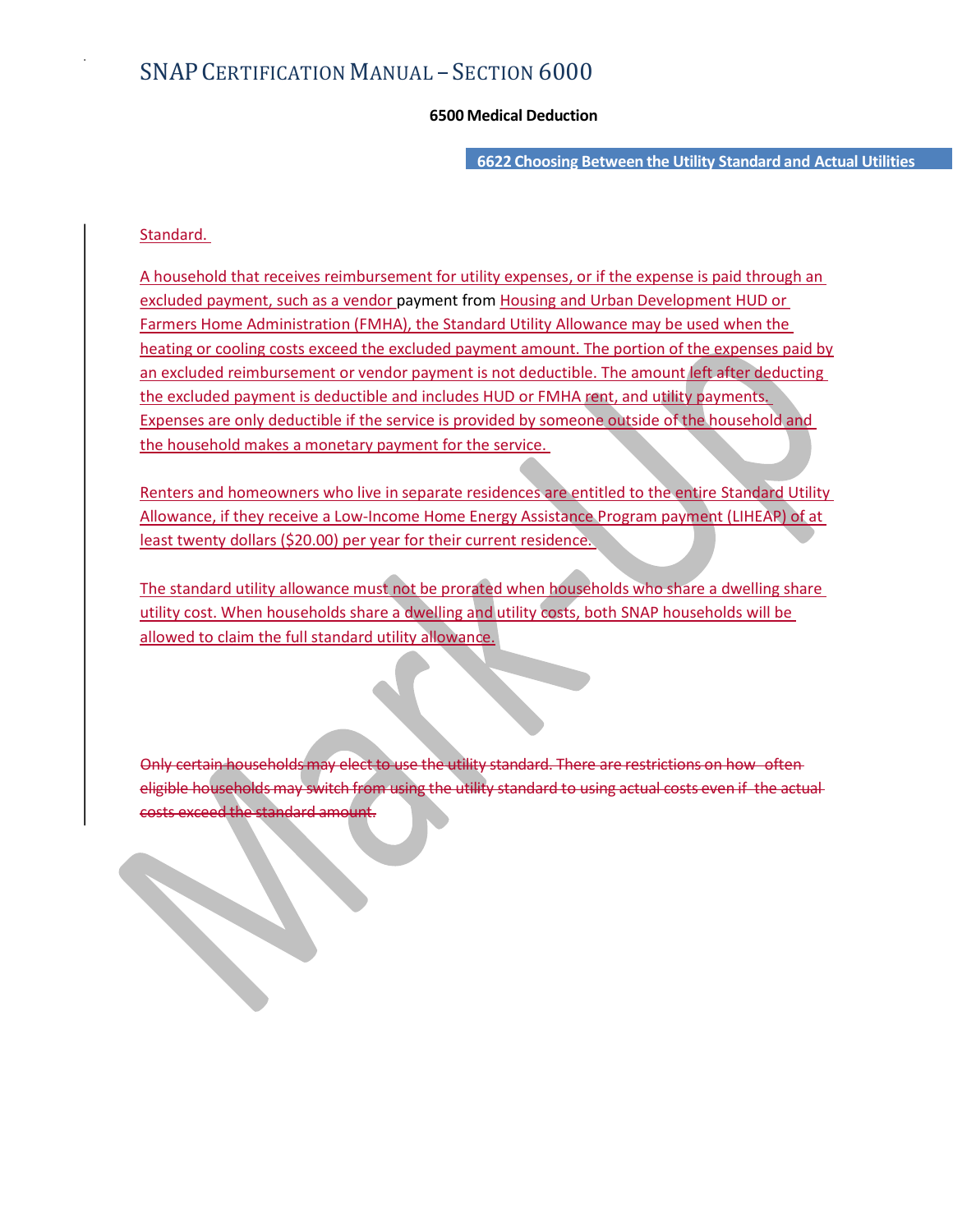- SECTION 6000<br>6500 Medical Deduction<br>6622 Choosing Between the Utility Standard and Actual Utilities 6622 Choosing Between the Utility Standard and Actual Utilities

## 6620.2 Utility Expenses of Expedited Households SNAP Manual 01/01/2021

There are special provisions which apply to the choice of Standard Utility Allowance (SUA) by households entitled to expedited services.

If an expedited household chooses to use the Standard Utility Allowance (SUA), but the expenses are not verified within the expedited timeframes, the household may be certified using the Basic Utility Allowance (BUA). If the verification is later provided, the household's budget may be recalculated using SUA for the following months.

In the absence of any choice by the household, it should be assumed that the household has chosen to use the Basic Utility Allowance (BUA).

## 6620.3 Specific Costs

SNAP Manual 01/01/2021

## **Heating**

A household that incurs the full cost for its primary source of heating separate and apart from its rent or mortgage costs is entitled to elect the utility standard. Incurring a cost only for supplemental heating, such as, but not limited to, space heaters in bathrooms, electric blankets, heat lamps, or cook stoves, does not qualify a household for the utility standard. Incurring only a cost for an electric blower for an oil or gas furnace does not qualify a household for the utility standard.

The cost of wood is an allowable shelter cost. When wood is used as the primary heating source, the cost of purchasing wood does qualify the household for the utility standard. If a household purchases some wood and cuts the rest, that household will qualify for the utility standard. Costs associated with cutting wood such as hiring labor, the purchase of a chain saw, or the purchase of gas for running the saw are not allowable shelter costs nor do they entitle a household to elect the utility standard.

## **Cooling**

A household that incurs the full cost of running a central air conditioning unit, a room air conditioner, or a water cooler (evaporative cooler) is entitled to elect the utility standard. Incurring only a cost for running a fan, including attic fans, does not qualify a household for the utility standard. The utility standard is based on cooling costs. Just owning an air conditioner does not qualify a household for the utility standard. The household must use the air conditioner. Use of an air conditioner on an as-needed basis will qualify a household for the utility standard.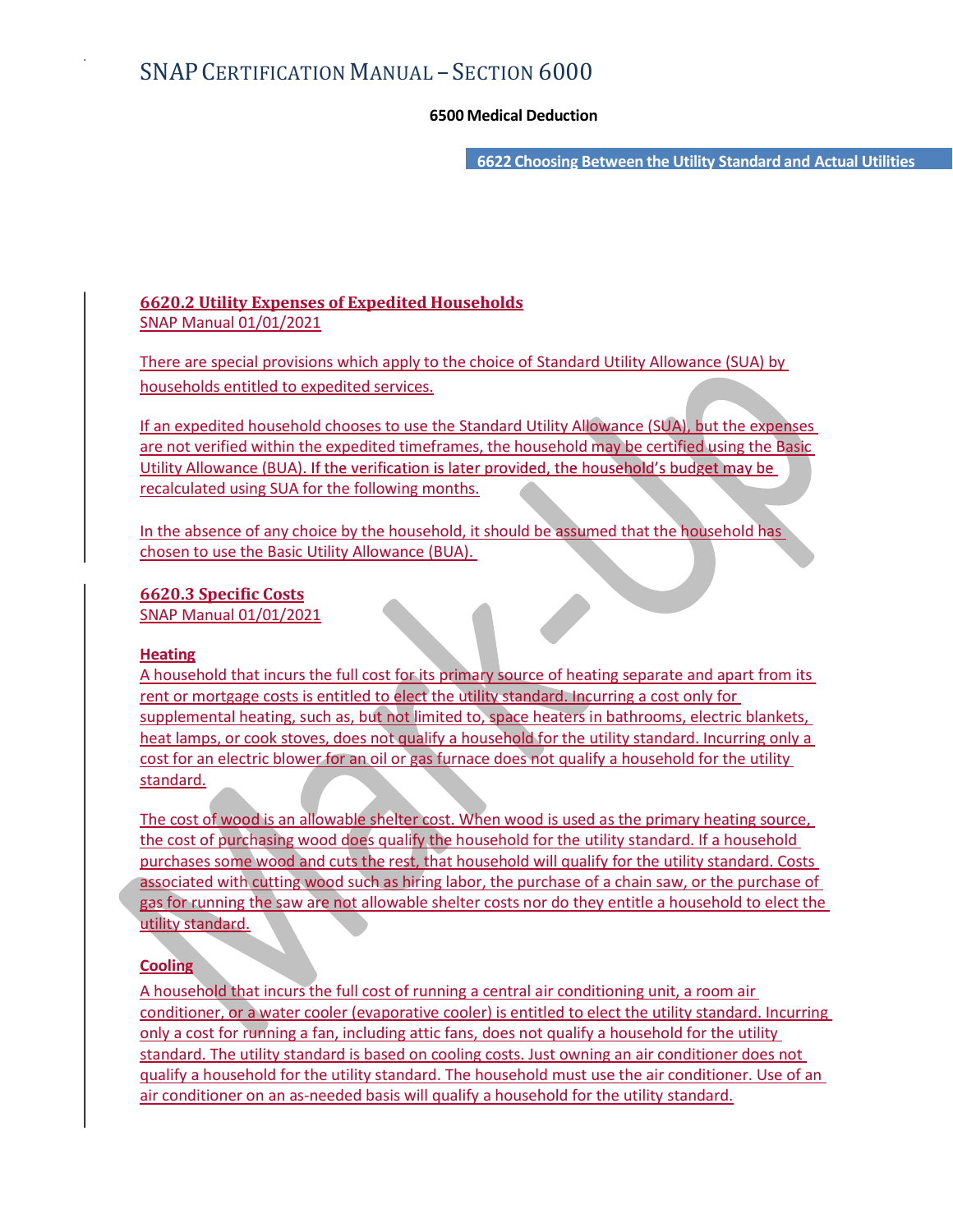- SECTION 6000<br>6500 Medical Deduction<br>6622 Choosing Between the Utility Standard and Actual Utilities 6622 Choosing Between the Utility Standard and Actual Utilities

## 6621 Which Households May Use the Utility Standard SNAP Manual 12/01/15

SNAP CERTIFICATION MANUAL – SECTION 6000<br>6500 Medical Deduction<br>6621 Which Households May Use the Utility-Standard<br>6621 Which Household that incurs a cost for the primary source of heating or an air conditioning -cost<br>6692 separate from the rent or mortgage payment may elect to use the utility standard. (See for further explanation). The regularity of the heating and/or air conditioning costs is not a factor in determining whether a household may elect to use the standard as long as the household has costs during the  $SNAP CERTIFICATION MANUAL - SECTION 6000  
\n6500 Medical Deduction  
\n6522 Choosing Between the Utility Standard and Actual Utility  
\nSNAP Manual 12/01/15  
\n6521 Which Households May Use the Utility Standard  
\n6524 Which knowledge May Use the Utility Standard  
\n6524 Which should that increase a cost for the primary source of heating or an air conditioning cost  
\n6524 for the tree of the other data and the data of a state in the other. A particular, the  
\n6524 of the data is the best and a state that of a state in the  
\n6524 of the data is the best and a state that of a state in the  
\n6524 of the data is the best that of the data is the possible to  
\n6524 of the data. Consequently, the use$ elect the utility standard. 6500 Medical Deduction<br>
6622 Choosing Between the Utility Standard and Actual Utilities<br>
6622 Which Households May Use the Utility Standard<br>
SNAP Manual  $12/01/15$ <br>
6622 Which Household that incurs a cost for the primary  $-6622$  Choosing Between the Utility Standard and Actual Utilities<br>  $-6624$  Which Households May Use the Utility Standard<br>  $-6824$  Which Household that incurs a cest for the primary source of heating or an air conditionin

heaters throughout the house. The space heaters are the household's primary source of heat. household uses an electric powered air conditioner.

A household may also be eligible for the SUA, if the household receives a low-income energy—<br>assistance payment (HEAP). A household may elect the Standard Utility Allowance if verification -is-6621 Which Households May Use the Utility Standard<br>
SNAP Manual 12/01/15<br>
Generally, a household that incurs a cost for the primary source of heating or an air conditioning cost-<br>
separate from the rent or mortgage payment provided showing that the household received a utility assistance payment of at least \$20 in the month of application or within the previous 12 months, even if the household's address has changed. our Control of the Superior Control of the Superior Superior Control of the SUA to be used by household that incurrently is a separate from the rent or mortgage payment may elect to use the utility standard. See for furthe heating or cooling. Receipt of LIHEAP/HEAP payments within the previous 12 months allows a household to claim the utility standard for 12 months from the date the household received the payment. A household dees not have an air conditioner but incurs a cost for butane gas weed for spices<br>
entertainment the house The space houser, are the household's primary source of heat<br>
A household cross-measurement where all u

Example 1: The household received a HEAP payment of \$20 in January 2015. Even if the household moved and incurs no separate utility costs at the new residence, they would be able to claim the standard utility deduction through January of 2016.

If the household receives a second HEAP payment of at least \$20 within the same year, it would extend the household's eligibility for the SUA.

least \$20 in July 2015. Their eligibility for the SUA would be extended to July 2016.

Households billed only for phone, water, sewer, garbage, or any combination of these, are not entitled to elect to use the utility standard. Households not entitled to elect to use the utility standard may claim any actual utility costs incurred separately from rent or mortgage payments. (Actual costs will include the \$25.00 telephone standard if the household incurs a cost for telephone service.)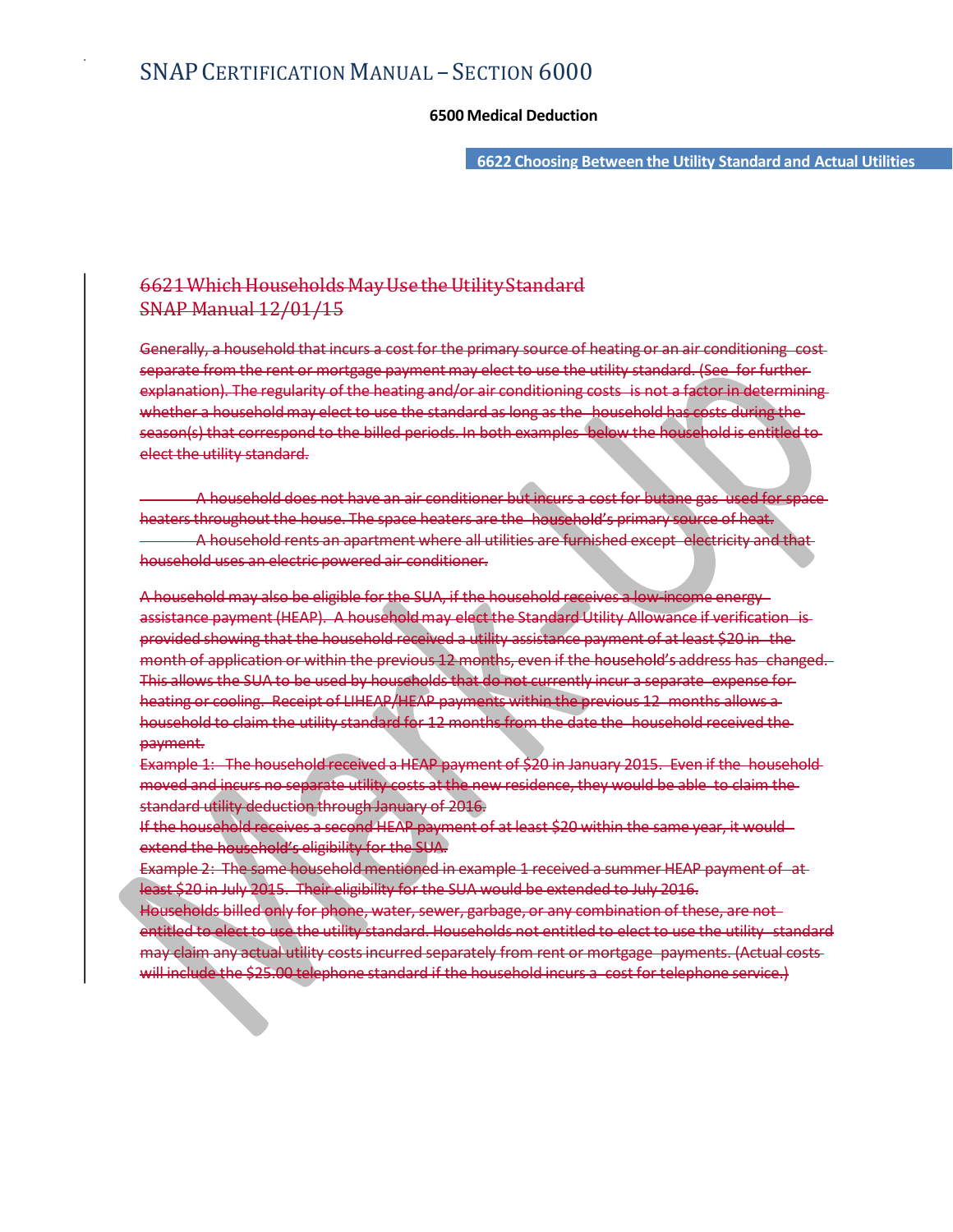- SECTION 6000<br>6500 Medical Deduction<br>6622 Choosing Between the Utility Standard and Actual Utilities 6622 Choosing Between the Utility Standard and Actual Utilities

## Specific Costs SNAP Manual 10/01/97

### **Heating**

SNAP CERTIFICATION MANUAL – SECTION 6000<br>6500 Medical Deduction<br>6622 Choosing Between the Utility Standard and Actual Utilities<br>Specific Costs<br>ARAP Manual 10/01/97<br>Heating<br>A household that incurs the full cost for its prim or mortgage costs is entitled to elect the utility standard. Incurring a cost only for supplemental  $SNAP CERTIFICATION MANUAL - SECTION 6000$ <br>  $6500$  Medical Deduction<br>  $\frac{1}{1000}$ <br>  $\frac{1}{1000}$ <br>  $\frac{1}{1000}$ <br>  $\frac{1}{1000}$ <br>  $\frac{1}{1000}$ <br>  $\frac{1}{1000}$ <br>  $\frac{1}{1000}$ <br>  $\frac{1}{1000}$ <br>  $\frac{1}{1000}$ <br>  $\frac{1}{1000}$ <br>  $\frac{1}{1000}$ <br>  $\frac{1}{1000}$ <br>  $\frac{1}{1$ SNAP CERTIFICATION MANUAL – SECTION 6000<br>6500 Medical Deduction<br>6622 Choosing Between the Utility Standard and Actual Utilities<br>SNAP Manual 10/01/97<br>Heating<br>A household that incurs the full cost for its griman-source of he for an oil or gas furnace does not qualify a household for the standard. 6500 Medical Deduction<br>
6622 Choosing Between the Utility Standard and Actual Utilities<br>
SPecific Costs<br>
SNAP Manual 10/01/97<br>
Heating<br>
A hoosehold that incurs the full cost for its primary source of heating separate and s Specific Costs<br>Specific Costs<br>Hosting<br>Alexandra 10/01/92<br>A household that incurs the full cost for its <u>primany s</u>ource of heating separate and apart from its rent<br>or mortgage costs is entitled to elect the utility standar Specific Costs<br>
SNAP Manual 10/01/97<br>
Heating<br>
A household that incurs the full cost for its <u>primary</u> source of heating separate and apart from its tent<br>
or mortgage costs is entitled to elect the utility standard -incurr

wood and cuts the rest, that household will qualify for the standard. Costs associated with cutting wood such as hiring labor, the purchase of a chain saw, or the purchase

utility standard.

### **Cooling**

A household that incurs the full cost of running a central air conditioning unit, a room air conditioner, Heating<br>
A household that incurs the full cost for its <u>primary</u> source of heating separate and apart from its tent<br>
or mortgage costs is entitled to elect the utility standard. Incurring only a cost for a suitaplemental<br> Heating<br>A household that incurs the full cost for its griman-source of heating separate and apart from its tent<br>or mortgage costs is entitled to elect the utility standard. Incurring a cost only for supplemental<br>heating (s ling costs. Just owning an air conditioner does not qualify a household must use the air conditioner. Use of an air conditioner on an as-needed basis will qualify a household for the standard. wood search running that so are not eligible conditions of disk content of they entitle a household to -elect the<br>closing.<br>Cooling.<br>A household that incurs the full cost of couning a central all conditioning unit, a reomai

# 6622 Basic Utility Allowance Choosing Between the Utility Standard and Actual Utilities

SNAP Manual 01/01/2021

The Basic Utility Allowance (BUA) includes utility charges that a household incurs other than for eligible for the Basic Utility Allowance (BUA).

Households only responsible for sewage, trash fees, water, garbage, and other basic service fees,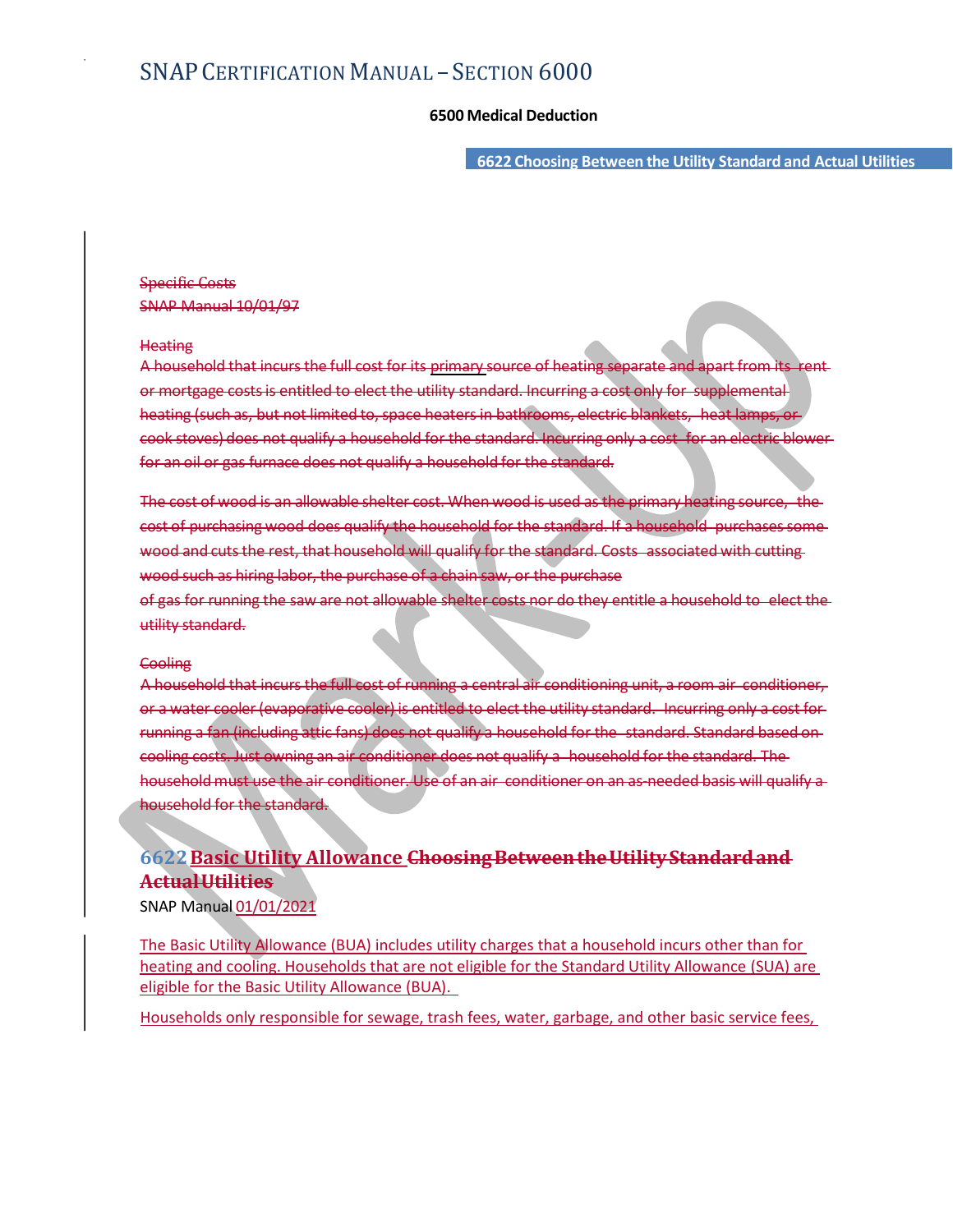- SECTION 6000<br>6500 Medical Deduction<br>6622 Choosing Between the Utility Standard and Actual Utilities 6622 Choosing Between the Utility Standard and Actual Utilities

and taxes for one (1) telephone are eligible for the BUA. The costs for a telephone are included in the Basic Utility Allowance (BUA), and may not be allowed as a standalone deduction. At SNAP CERTIFICATION MANUAL – SECTION  $6000$ <br>6500 Medical Deduction<br>and taxes for one (1) telephone are eligible for the BUA. The costs for a telephone are included in<br>the Basic Utility Allowance (BUA), and may not be allow costs or the utility standard in the SNAP budget. (This applies only to households qualified for the SNAP  $\text{CERTIFICATION MANUAL} - \text{SECTION 6000}$ <br>  $\text{6500 Medical Deduction}$ <br>  $\text{6522 choosing Between the Utility Standard and Actual Itilities}$ and taxes for one (1) telephone are eligible for the BUA. The costs for a telephone are included in<br>
the Basic Utility Allowance (BUA), and may not be allowe costs and the standard at recertification or once every 12 months, whichever is sooner.

If the household becomes ineligible for the utility standard during any certification period, actual utilities will be allowed for the remainder of the certification period or until the household is again eligible to elect the utility standard. Changing a household from the standard to actual when the household is no longer eligible for the standard will not be considered a "switch" since the householdhas no choice.

## 6624 Homeless Living Allowance SNAP Manual 01/01/2021

The Homeless Living Allowance (HLA) is a predetermined amount updated annually. The homeless household must provide a statement declaring expenses. Households must meet the definition of a homeless household and cannot receive free shelter throughout the month in order to be eligible for the deduction.

The Homeless Living Allowance (HLA) is for households that are considered homeless that have expenses that may include, but not limited to, hotel and motel rooms, homeless shelters, payments to relatives or friends, or the cost of laundry. This living allowance also includes telephone expenses. Individuals living in their vehicles that make payments for ownership or a portion of insurance that covers vehicle damage are eligible for this deduction.

## 6625 Telephone Standard

SNAP Manual 01/01/2021

The telephone standard is for households that incur expenses for any type of telephone service regardless of the number or type of telephone used by the household. The standard costs for telephone expenses will apply across the board to all areas of the state. No more or no less will be Shapir Manual 01/01/2021<br>
Inter Homeless Ixing Allowance (HLA) is a predetermined amount updated annually. The homeless<br>
nousehold must provide a statement declaring expenses, Households must meet the definition of a<br>
onme the Homeless Living Allowance (HLA), a separate deduction for telephone will not be allowed because telephone expenses are included in the Standard Utility Allowance, Basic Utility Allowance, and the Homeless Living Allowance.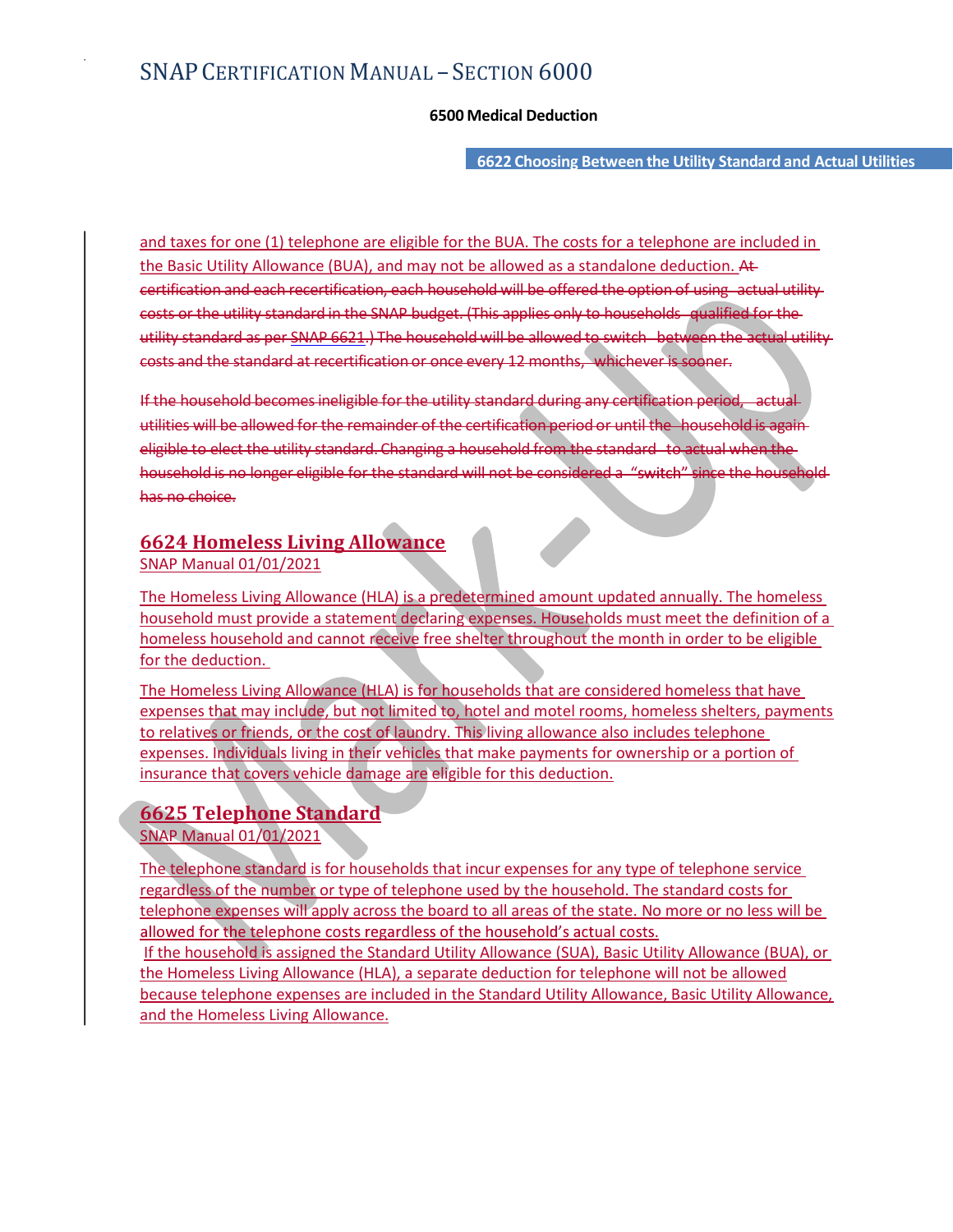- SECTION 6000<br>6500 Medical Deduction<br>6622 Choosing Between the Utility Standard and Actual Utilities 6622 Choosing Between the Utility Standard and Actual Utilities

## 6626 Households with Utility Bills Paid by HEAP SNAP Manual XX/XX/XX

Households that receive direct or indirect HEAP payments may elect the utility standard, without regard to the amount of out of pocket expenses. If the household received at least \$20 in HEAP paymentspayments, then they may elect the SUA (see ). A direct payment is one made to the SNAP CERTIFICATION MANUAL – SECTION 6000<br>6500 Medical Deduction<br>6626 Households with Utility Bills Paid by HEAP<br>6626 Households with Utility Bills Paid by HEAP<br>Households that receive direct or indirect HEAP payments may e electric supplier on the household's behalf.

## **Other Energy Assistance Payments** SNAP Manual 10/01/

Households receiving any form of energy assistance other than that provided under the HEAP program will not receive a deduction for the portion of the expense covered by the vendor payment **OC26** Households with Utility Bills Paid by HEAP<br>Households that receive direct or indirect HEAP payments may elect the utility standard, without<br>regard to the amount of our collect expenses. If the household excelled a f energy assistance payments will be prorated over the entire heating or cooling season that the payment is intended to cover. The provider of the energy assistance payment will define the seasonal period for the purpose of proration. A household receiving non-HEAP energy assistance may elect to use the utility standard as long as the household continues to incur an out of pocket Households that receive direct or indirect HEAP payments may elect the utility standard, without<br>regard to the amount of out of pocket expenses. If the bousehold received a fleast \$20 in HEAP<br>paymenting then they may elect vendor payments cover part, but not all, of a household's heating and/or cooling expense.)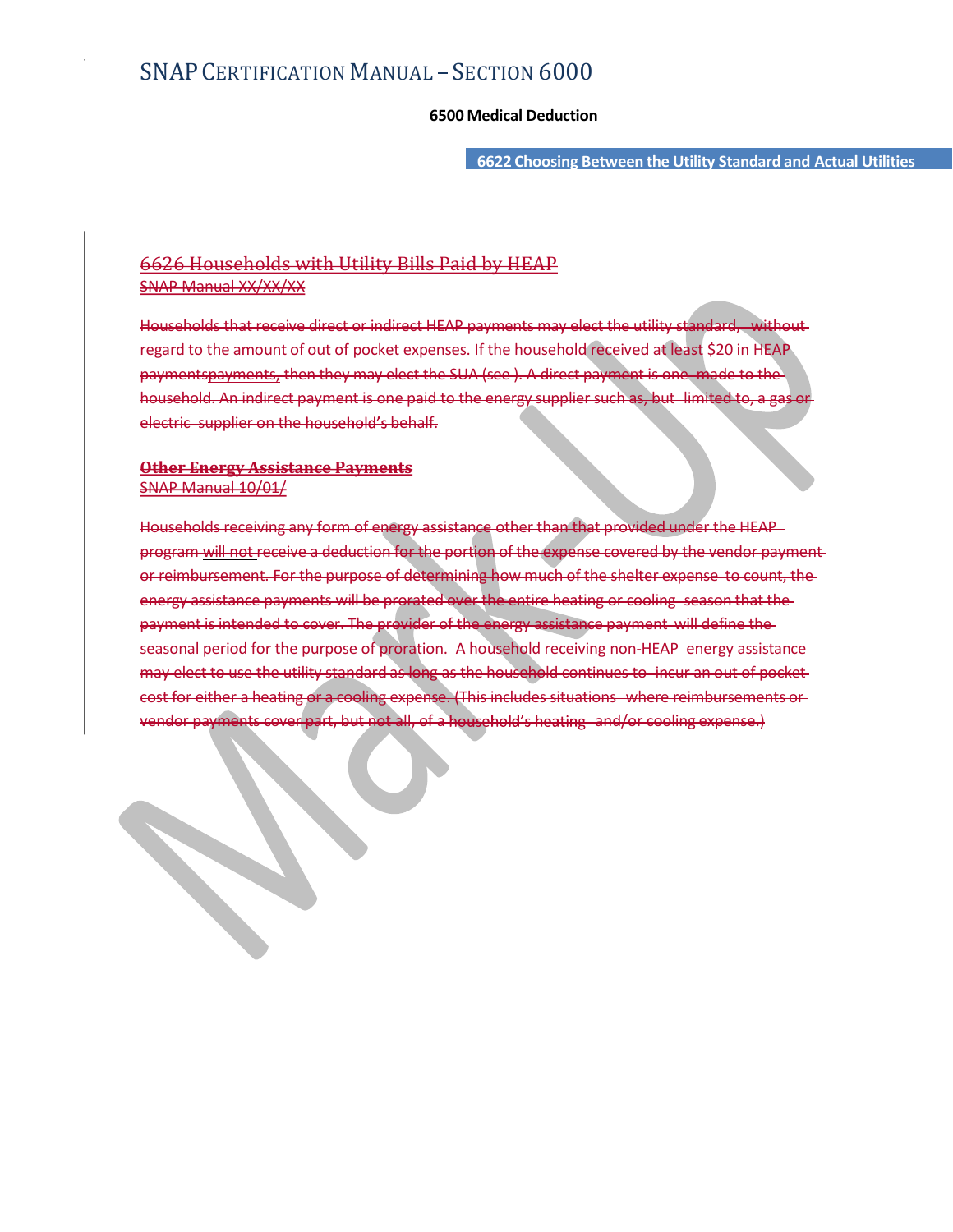- SECTION 6000<br>6800 Chart<br>6626 Households with Utility Bills Paid by HEAP 6626 Households with Utility Bills Paid by HEAP **Budget Contract to A** 

## 6626 Households with HUD or FMHA Utility Reimbursements SNAP Manual 01/01/2021

SNAP CERTIFICATION MANUAL – SECTION 6000<br>6800 Chart<br>6626 Households with HUD or FMHA Utility Reimbursements<br>95 MAP Manual 01/01/2021<br>Payments or allowances made by the Department of Housing and Urban Development (HUD) and<br> the Farmers Home Administration (FMHA) to utility providers are excluded as income (See ). Utility

SNAP CERTIFICATION MANUAL – SECTION 6000<br>6800 Chart<br>6626 Households with HUD or FMHA Utility Reimbursements<br>6726 Households with HUD or FMHA Utility Reimbursements<br>FNAP Manual 01/01/2021<br>Payments or allowances made by the A utility expense that is reimbursed or paid by an excluded payment, including FMHA or HUD SNAP CERTIFICATION MANUAL – SECTION 6000<br>
6600 Chart<br>
6626 Households with HUD or FMHA Utility Reimbursements<br>
SNAP Manual 01/01/2021<br>
Payments or allowances made by the Department of Housing and Urban Development (HUD) a utility standard only if they incur heating or cooling costs that exceed the amount of the excluded payment during any part of the year.  $6626$  Households with HUD or FMHA Utility Reimbursements<br>
SNAP Manual 01/01/2021<br>
Payments or allowances made by the Department of Housing and Urban Development (HUD) and<br>
the Farmers Home Administration (FMMA) to utilit

excluded reimbursement will not be deductible. The worker will determine the allowable shelter costs by subtracting the HUD utility reimbursement check amount from the household's total actual utility costs.

EXAMPLE 1: A household lives in a privately ownedprivately owned house. HUD pays all Payments or allowances made by the Department of Housing and Urban Development (HUD) and<br>the Farmers Home Administration (FMHA) to utility providers are excluded as income (see ). Utility-<br>reimbursement checke poid directl Payments or allowances made by the Department of Housing and Urban Development (HUD) and<br>the Farmers Home Administration (FMMA) to utility providers are oxcluded as income (See ). Utility<br>reimbursement checks paid directly furnace. The household is entitled to choose the utility standard. Example 1: A household lives in a household many project, pays no rent and only pays not an interest in a household many pays of the section of the control of the control of the control of the control of the control of the

The household gets a \$50 utility reimbursement check, butcheck but is not entitled to choose utility standard. (The household pays only excess utility charges.)

**EXAMPLE 3:** A household lives in a housing project, pays no rent and gets a \$50 utility reimbursement check. The household's water and gas isare furnished. The household must pay the electricity bill. The household uses an air conditioner. The electricity bill runs about ninety dollars (\$90.00) per month. The household may choose to use the utility standard.

## 6627 Verification and Documentation of Shelter Costs SNAP Manual 01/01/2021

At any case action, verification of charges for the shelter occupied by the household, property taxes, or insurance will be requested only when these costs are questionable. At any case action, entitlement to the utility standard needs to be verified only if the household's statements regarding the household's primary source of heating or cooling are questionable or contradictory.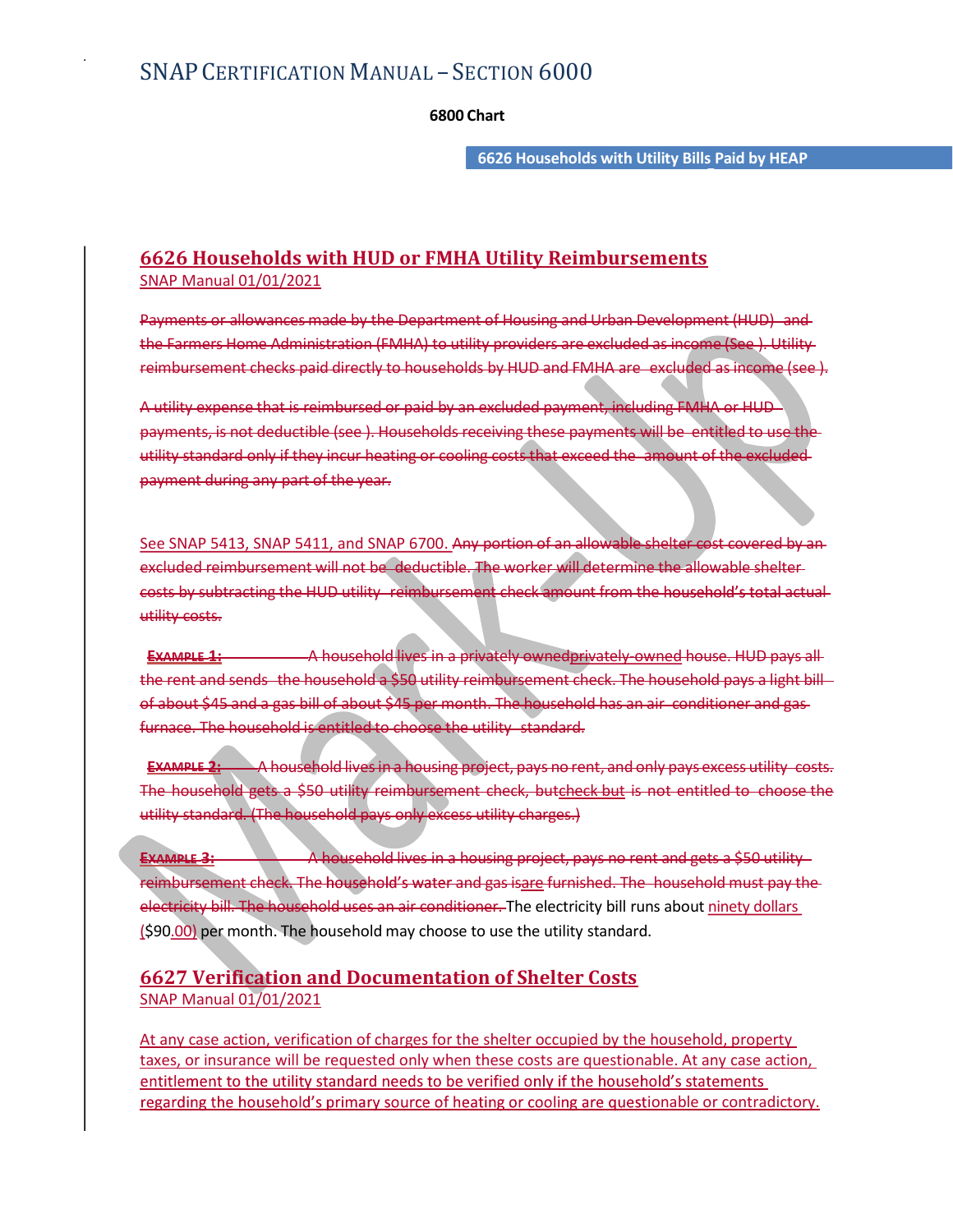- SECTION 6000<br>6800 Chart<br>Deductions used in the SNAP Budget<br>er Deduction Deductions used in the SNAP Budget

# 6628 Applying the Excess Shelter Deduction

SNAP Manual 01/01/2021

The excess shelter deduction must be calculated after the household's adjusted SNAP income has been determined. To apply the deduction, one-half of the adjusted SNAP income must be calculated. Then, this figure is subtracted from the household's total shelter costs. The result is the household's excess shelter.

Unless the household contains an individual living with a disability or a person sixty (60) years old or older, the excess shelter deduction must not exceed the maximum allowable. The maximum amount is adjusted annually.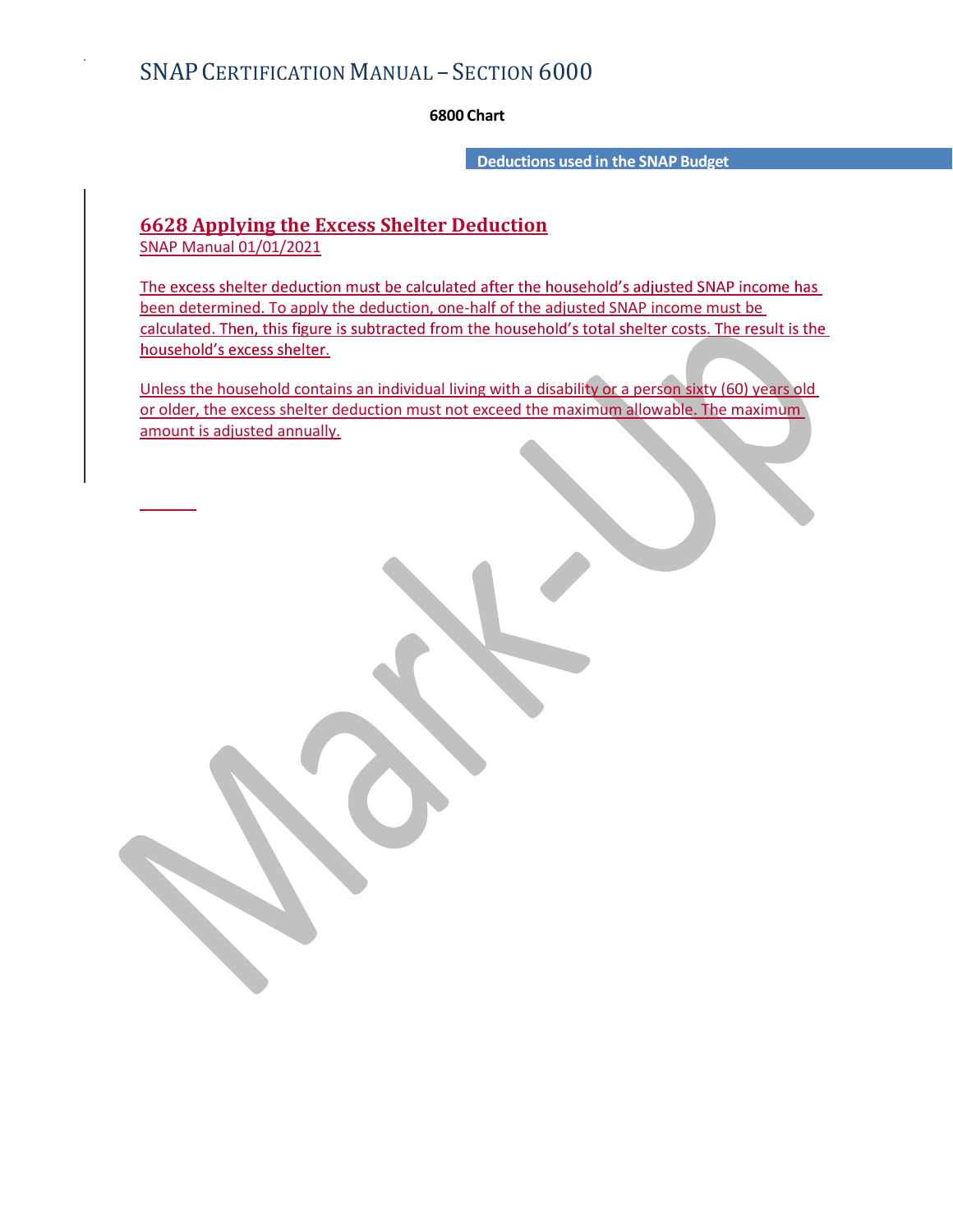- SECTION 6000<br>6800 Chart<br>Deductions used in the SNAP Budget Deductions used in the SNAP Budget

# 6700 Determining if an Expense should be Deducted

SNAP Manual 01/01/2021

Dependent care costs are specified in SNAP 6400. Allowable medical expenses are specified in SNAP 6510. Allowable shelter costs are specified in SNAP 6610.

No expense is deductible unless the expense is incurred for a service provided by a non-household member, and the household has made or will make a money payment for the service.

Child support payments are deductible as specified in SNAP 6550 only if the payment is legally obligated and made by a household member to an individual who is not a household member.

Allowable expenses paid with money borrowed by a household member are deductible.

The following expenses are not allowable, even if incurred by the household:

- 1. Expenses paid with excluded educational income. See SNAP 1622.9.
- 2. Expenses covered by demonstration project cash-out funds. See SNAP 5413.1.
- 3. Expenses covered by an excluded reimbursement. See SNAP 5411.
- 4. Utility costs paid through an excluded payment or an excluded reimbursement. For example, to determine allowable shelter costs when the household receives a HUD utility reimbursement check, subtract the amount of the check from the total actual utility costs. See SNAP 6626.2.
- 5. Dependent care costs reimbursed or paid through the Division of Child Care, the Transitional Employment Assistance program, or similar programs. See SNAP 6400.
- 6. Expenses that will be covered by an excluded vendor payment. See SNAP 5413.
- 7. Expenses that are provided as an in-kind benefit. See SNAP 5406.

## 6710 Determining the Month the Deduction should be Allowed SNAP Manual 01/01/2021

A deduction for a billed expense other than child support payments will be allowed only in the month the household is billed for the expense or the expense otherwise becomes due. This is true no matter when the household intends to pay the expense.

Recurring monthly expenses will be allowed on a monthly basis even if two (2) bills are received in the same month due to a billing cycle. Except for child support payments, amounts carried forward from past bill periods are not deductible even if included in the most recent bill and actually paid by the household. In any event, an expense may only be deducted once.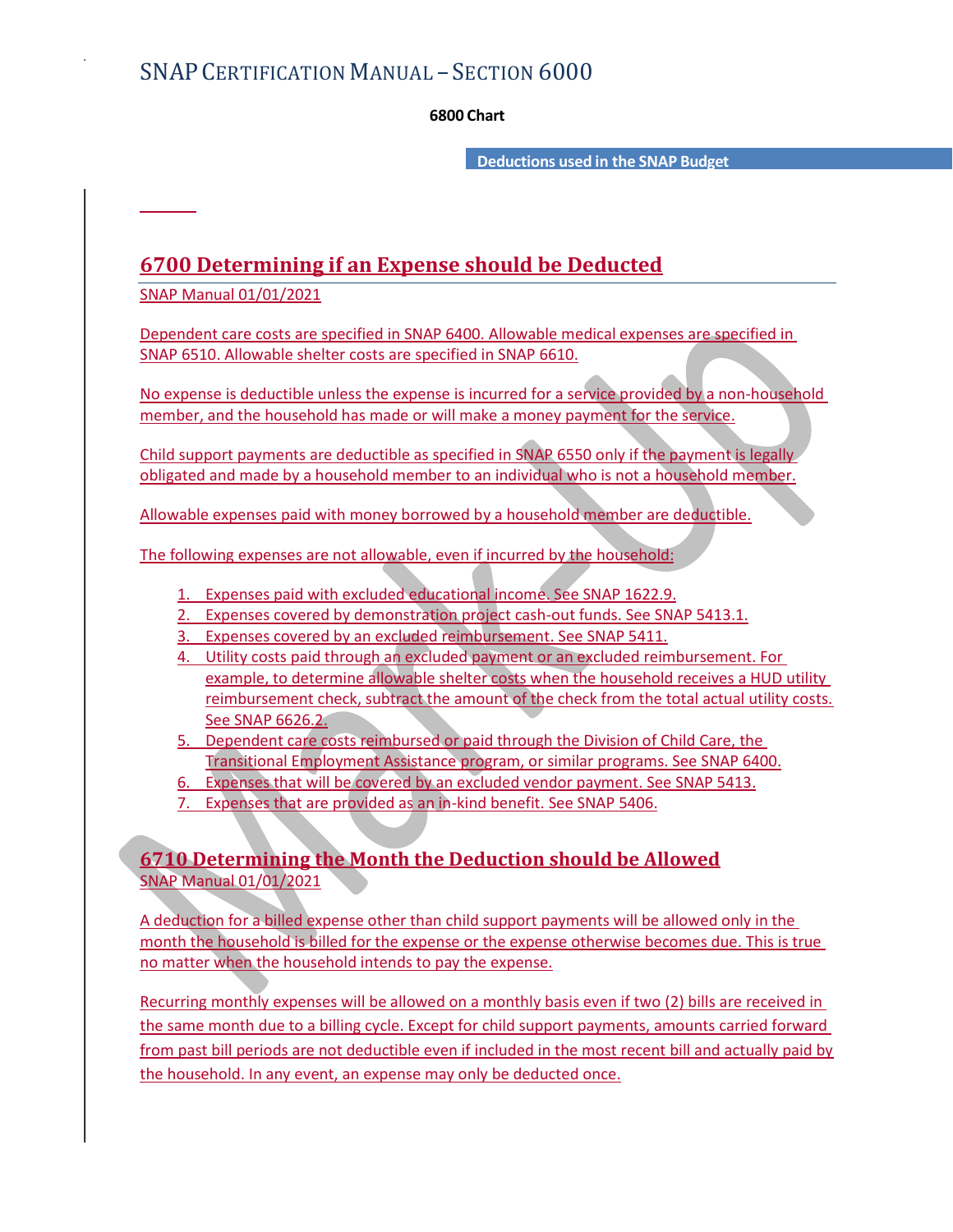- SECTION 6000<br>6800 Chart<br>Deductions used in the SNAP Budget Deductions used in the SNAP Budget

household did not meet its legal obligation is deductible. See SNAP 6550-6552.

Bills that only include past due amounts are not allowable.

Rent paid "in advance" is an allowable shelter cost. The monthly rent amount that would have otherwise been incurred by the household will be allowed as a shelter cost for each month covered by the advance payment.

# 6720 Projecting Expenses in a Prospective Budget

SNAP Manual 01/01/2021

When calculating a prospective SNAP budget, the eligibility worker attempts to project the household's expenses by considering past expenses as well as the household's statements about what they expect their expenses to be. Unless the household is reasonably sure that a change will occur, the most recent month's bills may be used to anticipate expenses.

## 6721 Special Procedures for Projecting Medical Expenses SNAP Manual 01/01/2021

Monthly medical expenses are projected for households who are eligible for a medical deduction. One-time and periodic expenses are handled. See SNAP 6521.1.

The eligibility worker must review the household's medical bills and question the household to determine:

- a. If the expense is incurred on a monthly basis, for example, a maintenance drug purchased every thirty (30) days;
- b. If the household expects to continue incurring the cost on a monthly basis such as when an eligible household member visits the doctor each month; and
- c. If the amount of the expense can be expected to increase or decrease. For example, does the household expect to continue taking the same dosage of the prescription drug?

Based on the household's most recent expenses plus any anticipated changes, an amount may be determined for the cost of monthly medical expenses.

6722 Special Procedures for Projecting Utility Expenses SNAP Manual

NOTE: Utility usage is not to be projected by simply averaging utility bills for the last several months or the last year.

When a household is not claiming the utility standard, changes in utility expenses may be projected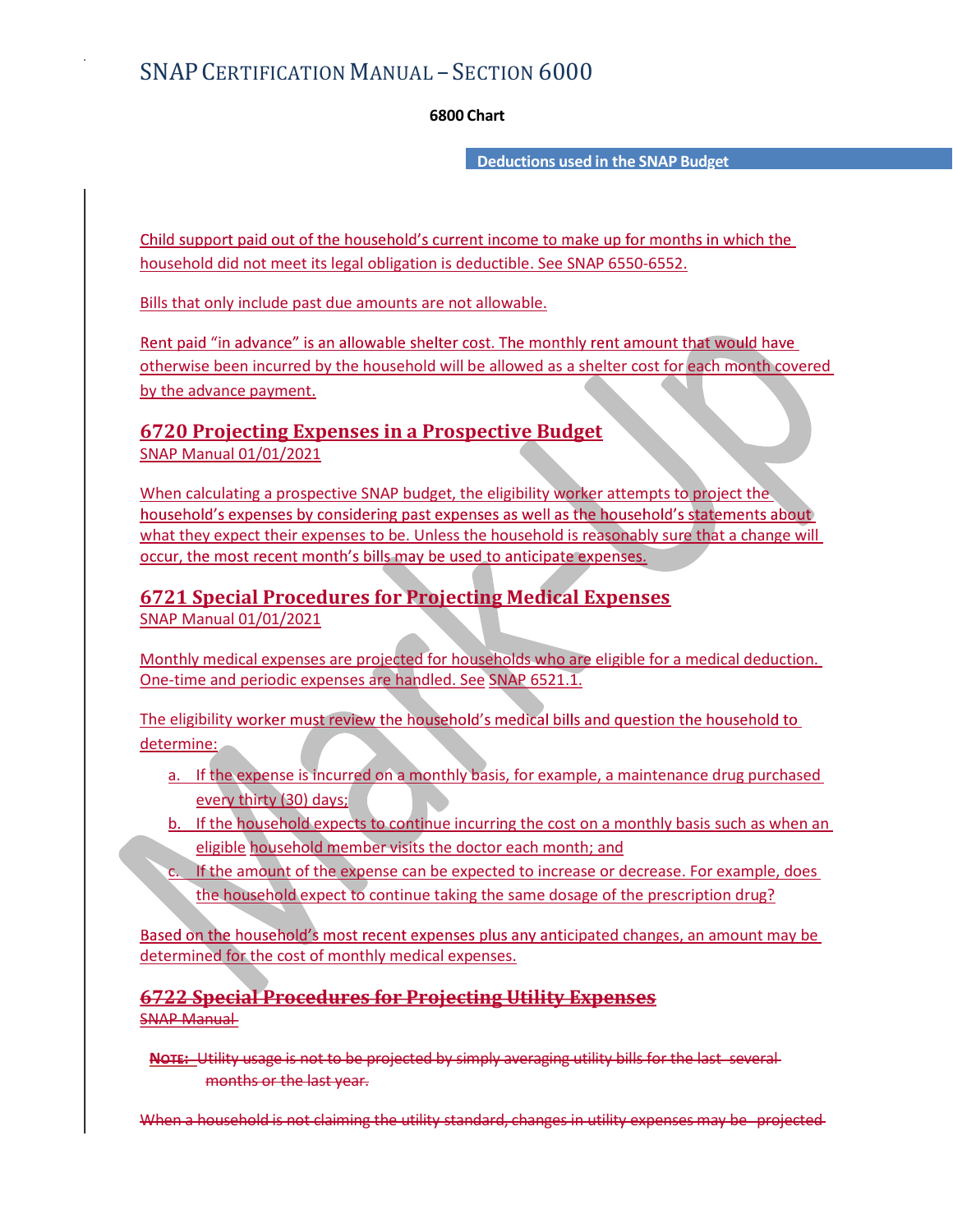## Deductions used in the SNAP Budget

- SECTION 6000<br>6800 Chart<br>Deductions used in the SNAP Budget<br>sed on last year's utility bills for the same period. The<br>reases. If only the household's most-recent utility bills are-FORTIFICATION MANUAL – SECTION 6000<br>
6800 Chart<br>
Deductions used in the SNAP Budget<br>
for the upcoming period of certification based on last year's utility bills for the same period. The<br>
expense will be updated to reflect expense will be updated to reflect rate increases on last year's utility bills for the snape period. The expense will be updated to reflect rate increases. If only the household's most recent utility bills are expense will SNAP CERTIFICATION MANUAL – SECTION  $6000$ <br>  $\,$  6800 Chart<br>
Deductions used in the SNAP Budget<br>
for the upcoming period of certification based on last year's utility bills for the same period. The<br>
expense will be update projected based upon utility company estimates for the type of dwelling.

## 6723 Special Procedures for Projecting Child Support Payments SNAP Manual 01/01/2021

The child support deduction will be projected based on the average amount of child support paid, as long as the averaged amount does not exceed the obligated amount. See SNAP 6551.